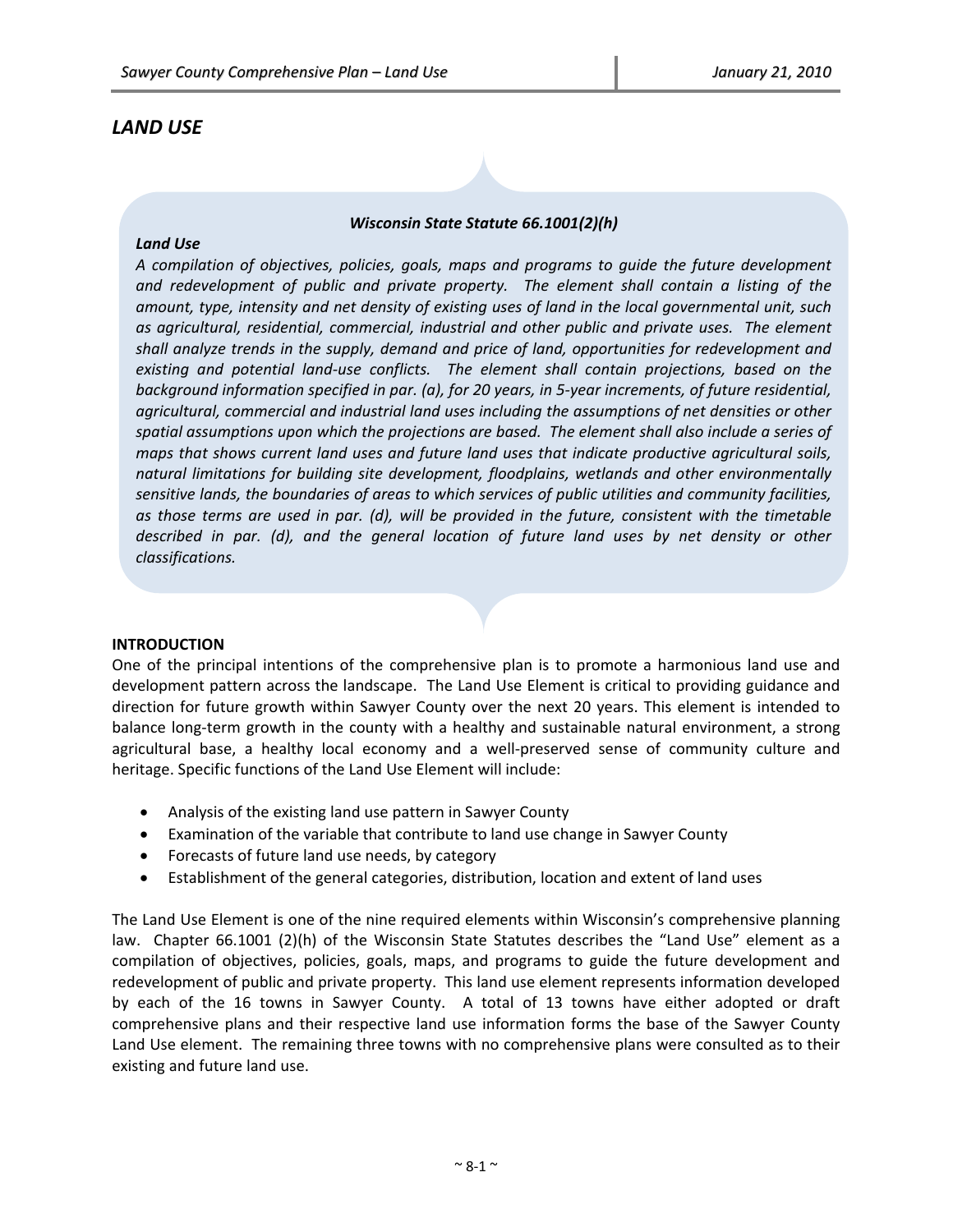#### **LAND OWNERSHIP PATTERNS**

Land ownership patterns in Sawyer County reflect a complex mix of lands held in public trust and managed by public agencies, privately‐owned lands and Native American trust lands. USGS GAP Stewardship data reveals that the principal public land management agencies in Sawyer County includes the USDA‐Forest Service, Sawyer County and the Wisconsin Department of Natural Resources. A portion of west-central Sawyer County lies within the boundaries of the Lac Courte Oreilles Reservation. Lands within the Reservation boundary include a mix of Native American trust lands and fee‐simple land ownership. Land management statistics for municipalities in Sawyer County are shown in **Table 8.1**. Publicly‐owned lands in Sawyer County are shown on Map 16.

|                            |           |           | <b>Acres</b> |              |               |                    |
|----------------------------|-----------|-----------|--------------|--------------|---------------|--------------------|
| Municipality               | County    | Federal   | Other        | <b>State</b> | <b>Tribal</b> | <b>Grand Total</b> |
| <b>City of Hayward</b>     | $\ast$    | 170.3     | 377.1        | 10.6         | 0.0           | 558.0              |
| <b>Town of Bass lake</b>   | 29.6      | 401.7     | 407.8        | 733.0        | 12161.6       | 13733.7            |
| <b>Town of Couderay</b>    | 4646.3    | 0.0       | 0.0          | 567.2        | 24017.1       | 29230.6            |
| <b>Town of Draper</b>      | 5893.6    | 34559.5   | 0.2          | 13219.3      | 0.0           | 53672.5            |
| <b>Town of Edgewater</b>   | 8414.5    | 0.0       | 0.0          | 374.8        | 0.0           | 8789.3             |
| <b>Town of Hayward</b>     | 2304.0    | 243.8     | 980.1        | 1101.9       | 13273.3       | 17903.0            |
| <b>Town of Hunter</b>      | 0.0       | 9021.9    | 6636.8       | 7098.6       | 12541.8       | 35299.1            |
| <b>Town of Lenroot</b>     | 23056.8   | 2106.4    | 1135.8       | 2602.3       | 0.0           | 28901.3            |
| <b>Town of Meadowbrook</b> | 8317.1    | 0.0       | 5.8          | 0.0          | 0.0           | 8322.8             |
| <b>Town of Meteor</b>      | 1984.8    | 0.0       | 1.4          | 0.8          | 0.0           | 1987.1             |
| <b>Town of Ojibwa</b>      | 0.0       | 0.0       | 9.1          | 51.5         | 0.2           | 60.8               |
| <b>Town of Radisson</b>    | 1490.4    | 0.0       | 2.5          | 324.2        | 9954.4        | 11771.5            |
| <b>Town of Round lake</b>  | 2753.5    | 35537.4   | 0.0          | 1735.5       | 0.0           | 40026.3            |
| <b>Town of Sand lake</b>   | 1525.3    | 0.0       | 312.8        | 312.4        | 6729.3        | 8879.8             |
| <b>Town of Spider lake</b> | 7931.0    | 33010.7   | 0.0          | 118.4        | 0.0           | 41060.1            |
| <b>Town of Weirgor</b>     | 0.0       | 0.0       | 75.8         | 1939.9       | 0.0           | 2015.7             |
| <b>Town of Winter</b>      | 43794.7   | 11675.8   | 7.8          | 51360.2      | 0.0           | 106838.6           |
| <b>Village of Couderay</b> | 0.0       | 0.0       | 0.0          | 109.9        | 0.0           | 109.9              |
| <b>Village of Exeland</b>  | 0.0       | 0.0       | 0.0          | 39.0         | 0.0           | 39.0               |
| <b>Village of Radisson</b> | 0.0       | 0.0       | 0.0          | 6.6          | 0.0           | 6.6                |
| <b>Village of Winter</b>   | 0.0       | 0.0       | 0.0          | 12.2         | 0.0           | 12.2               |
| <b>Grand Total</b>         | 112,141.5 | 126,727.5 | 9,953.0      | 81,718.5     | 78,677.7      | 409,218.2          |

#### **Table 8.1: Sawyer County Land Management by Municipality**

Source: USGS Wisconsin Stewardship GAP data. \* County acreage was not provided to the Stewardship GAP database.

Public land management across Sawyer County consists of a mix of fee title ownership, deferred<sup>1</sup> properties and various types of easements. Nearly 97 percent of publicly-managed property within the county is under fee title ownership with the managing agency holding title to the property. About 2.7 percent of publicly‐managed property is under some form of easement where the property owner grants specific rights for the property to the managing agency.

 $1$  Used by the National Park Services (NPS) Saint Croix National Scenic River to describe private properties within the boundary of the riverway the NPS does not have an easement agreement for.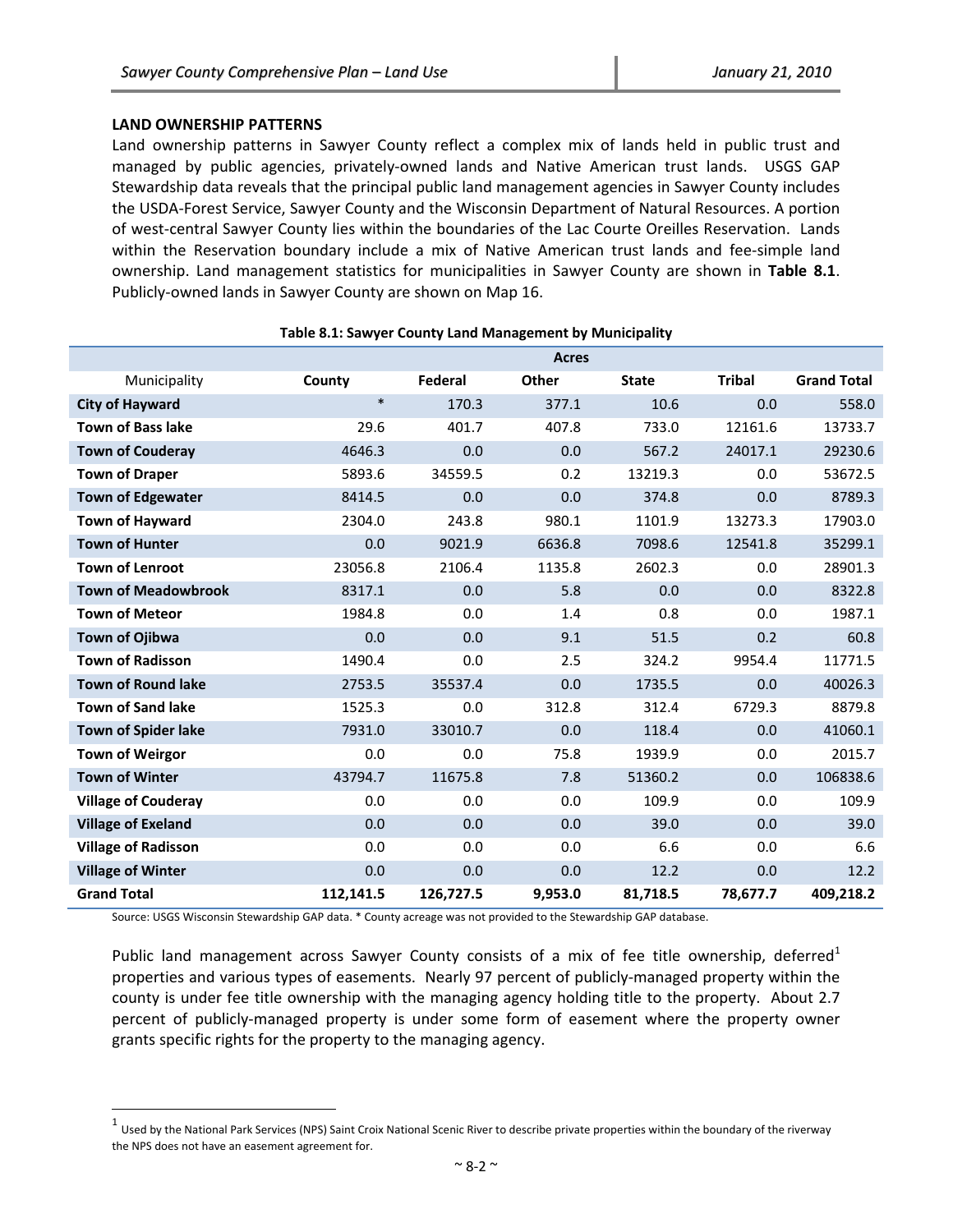|                        |                 |                  |                                              | <b>Acres</b>           |                                          |       |                       |
|------------------------|-----------------|------------------|----------------------------------------------|------------------------|------------------------------------------|-------|-----------------------|
| <b>Municipality</b>    | <b>Deferred</b> | <b>Fee Title</b> | Other<br><b>Public</b><br>Lands <sup>2</sup> | Easements <sup>3</sup> | <b>Tribal</b><br>(trust &<br>fee simple) | Water | Grand<br><b>Total</b> |
| City of Hayward        | 229.1           | 24.8             | 0.0                                          | 148.0                  | 0.0                                      | 156.1 | 558.0                 |
| Town of Bass Lake      | 0.0             | 1,141.7          | 0.0                                          | 407.8                  | 12,161.5                                 | 22.6  | 13,733.7              |
| Town of Couderay       | 0.0             | 5,213.5          | 0.0                                          | 0.0                    | 24,017.1                                 | 0.0   | 29,230.6              |
| Town of Draper         | 0.0             | 53,672.4         | 0.0                                          | 0.2                    | 0.0                                      | 0.0   | 53,672.6              |
| Town of Edgewater      | 0.0             | 8,789.3          | 0.0                                          | 0.0                    | 0.0                                      | 0.0   | 8,789.3               |
| Town of Hayward        | 647.5           | 3,531.1          | 0.0                                          | 332.6                  | 13,273.2                                 | 118.5 | 17,902.9              |
| Town of Hunter         | 0.0             | 16,120.5         | 0.0                                          | 6,636.8                | 12,541.8                                 | 0.0   | 35,299.1              |
| Town of Lenroot        | 45.6            | 27,755.1         | 143.6                                        | 946.6                  | 0.0                                      | 10.4  | 28,901.3              |
| Town of<br>Meadowbrook | 0.0             | 8,317.1          | 0.0                                          | 5.8                    | 0.0                                      | 0.0   | 8,322.8               |
| Town of Meteor         | 0.0             | 1,985.7          | 0.0                                          | 1.4                    | 0.0                                      | 0.0   | 1,987.1               |
| Town of Ojibwa         | 0.0             | 51.5             | 0.0                                          | 9.1                    | 0.2                                      | 0.0   | 60.8                  |
| Town of Radisson       | 0.0             | 1,814.5          | 0.0                                          | 2.5                    | 9,954.4                                  | 0.0   | 11,771.5              |
| Town of Round Lake     | 0.0             | 40,026.3         | 0.0                                          | 0.0                    | 0.0                                      | 0.0   | 40,026.3              |
| Town of Sand Lake      | 0.0             | 1,837.7          | 0.0                                          | 312.8                  | 6,729.3                                  | 0.0   | 8,879.8               |
| Town of Spider Lake    | 0.0             | 41,060.2         | 0.0                                          | 0.0                    | 0.0                                      | 0.0   | 41,060.2              |
| Town of Weirgor        | 0.0             | 1,939.9          | 0.0                                          | 75.8                   | 0.0                                      | 0.0   | 2,015.7               |
| Town of Winter         | 0.0             | 106,830.8        | 0.0                                          | 7.8                    | 0.0                                      | 0.0   | 106,838.6             |
| Village of Couderay    | 0.0             | 109.9            | 0.0                                          | 0.0                    | 0.0                                      | 0.0   | 109.9                 |
| Village of Exeland     | 0.0             | 39.0             | 0.0                                          | 0.0                    | 0.0                                      | 0.0   | 39.0                  |
| Village of Radisson    | 0.0             | 6.6              | 0.0                                          | 0.0                    | 0.0                                      | 0.0   | 6.6                   |
| Village of Winter      | 0.0             | 12.2             | 0.0                                          | 0.0                    | 0.0                                      | 0.0   | 12.2                  |
| <b>Grand Total</b>     | 922.2           | 320,279.7        | 143.6                                        | 8,887.3                | 78,677.6                                 | 307.7 | 409,218.1             |

#### **Table 8.2: Sawyer County Land Ownership & Easements by Municipality**

Source: Derived from USGS Wisconsin Stewardship GAP data

Over 38 percent of Sawyer County's land base is under some form of public ownership or management (Map 16). Public lands are prevalent across much of northern and eastern parts of the county. Municipalities with the largest percentage of publicly-owned land include the Town's of Draper (60.7%), Spider Lake (59.0%), Round Lake (53.0%) and Lenroot (51.4%). Major tracts of public land include the Chequamegon‐Nicolet National Forest, Flambeau River State Forest and Sawyer County Forest.

<sup>&</sup>lt;sup>2</sup> Used by the National Park Services (NPS) Saint Croix National Scenic River to identify other public lands within the Parks boundaries. These properties might be owned by a state or county government, many are owned by various cities.

<sup>3&</sup>lt;br><sup>3</sup> Includes permanent easements, right-of-way easements, conservation easements, riverfront easements and scenic easements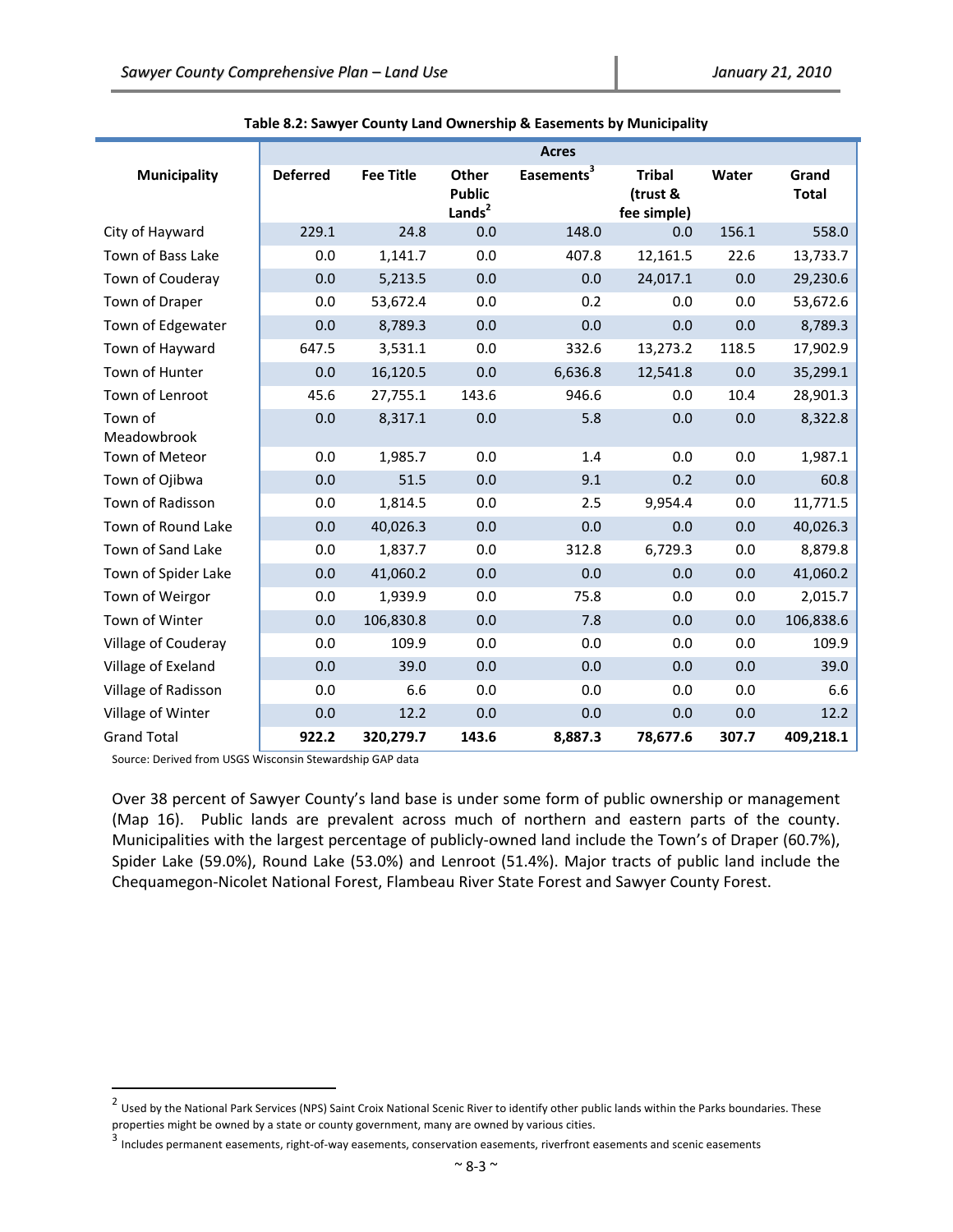| Table 8.3: Percent Public, Private and Tribal Land Ownership/ |                                    |               |                |               |  |  |  |  |  |
|---------------------------------------------------------------|------------------------------------|---------------|----------------|---------------|--|--|--|--|--|
|                                                               | <b>Management in Sawyer County</b> |               |                |               |  |  |  |  |  |
| Municipality                                                  | <b>Total Area</b>                  | <b>Public</b> | <b>Private</b> | <b>Tribal</b> |  |  |  |  |  |
| <b>City of Hayward</b>                                        | 1,848.6                            | 30.2%         | 69.8%          | 0.0%          |  |  |  |  |  |
| <b>Town of Bass lake</b>                                      | 39,447.1                           | 4.0%          | 65.2%          | 30.8%         |  |  |  |  |  |
| <b>Town of Couderay</b>                                       | 43,052.2                           | 12.1%         | 32.1%          | 55.8%         |  |  |  |  |  |
| <b>Town of Draper</b>                                         | 88,401.8                           | 60.7%         | 39.3%          | 0.0%          |  |  |  |  |  |
| <b>Town of Edgewater</b>                                      | 33,476.6                           | 26.3%         | 73.7%          | 0.0%          |  |  |  |  |  |
| <b>Town of Hayward</b>                                        | 41,127.0                           | 11.3%         | 56.5%          | 32.3%         |  |  |  |  |  |
| <b>Town of Hunter</b>                                         | 48,588.6                           | 46.8%         | 27.4%          | 25.8%         |  |  |  |  |  |
| <b>Town of Lenroot</b>                                        | 56,261.1                           | 51.4%         | 48.6%          | 0.0%          |  |  |  |  |  |
| <b>Town of Meadowbrook</b>                                    | 23,171.9                           | 35.9%         | 64.1%          | 0.0%          |  |  |  |  |  |
| <b>Town of Meteor</b>                                         | 22,545.9                           | 8.8%          | 91.2%          | 0.0%          |  |  |  |  |  |
| Town of Ojibwa                                                | 32,882.1                           | 0.2%          | 99.8%          | 0.0%          |  |  |  |  |  |
| <b>Town of Radisson</b>                                       | 48,086.6                           | 3.8%          | 75.5%          | 20.7%         |  |  |  |  |  |
| <b>Town of Round lake</b>                                     | 75,590.5                           | 53.0%         | 47.0%          | 0.0%          |  |  |  |  |  |
| <b>Town of Sand lake</b>                                      | 32,982.9                           | 6.5%          | 73.1%          | 20.4%         |  |  |  |  |  |
| Town of Spider lake                                           | 69,638.3                           | 59.0%         | 41.0%          | 0.0%          |  |  |  |  |  |
| <b>Town of Weirgor</b>                                        | 22,077.8                           | 9.1%          | 90.9%          | 0.0%          |  |  |  |  |  |
| <b>Town of Winter</b>                                         | 182,466.0                          | 58.6%         | 41.4%          | 0.0%          |  |  |  |  |  |
| <b>Village of Couderay</b>                                    | 629.6                              | 17.5%         | 82.5%          | 0.0%          |  |  |  |  |  |
| <b>Village of Exeland</b>                                     | 641.3                              | 6.1%          | 93.9%          | 0.0%          |  |  |  |  |  |
| <b>Village of Radisson</b>                                    | 240.6                              | 2.7%          | 97.3%          | 0.0%          |  |  |  |  |  |
| <b>Village of Winter</b>                                      | 510.5                              | 2.4%          | 97.6%          | 0.0%          |  |  |  |  |  |
| <b>Grand Total</b>                                            | 863,666.9                          | 38.3%         | 52.6%          | 9.1%          |  |  |  |  |  |

Source: Derived from USGS Wisconsin Stewardship GAP data

#### **Federal lands**

The federal government owns and manages 126,728 acres of land in Sawyer County. The largest federal holding is the Chequamegon‐Nicolet National Forest (CNNF), which is managed by United States Department of Agriculture, Forest Service. There are currently 123,805 acres of National Forest System lands in Sawyer County. The National Park Service (NPS) also owns and/or manages 2,922 acres of land within the Saint Croix National Scenic Riverway. NPS lands adjoin the Namekagon River in the Towns of Lenroot, Hayward and Bass Lake.

#### **State lands**

The State of Wisconsin presently owns and manages 81,719 acres of land in Sawyer County. The largest contiguous state holding is the Flambeau River State Forest (64,707 acres), encompassing portions of the Towns of Winter and Draper in western Sawyer County. Nearly 14,000 acres of state-owned lands adjoin the Chippewa Flowage, the largest wilderness lake in Wisconsin. The flowage also contains numerous state-owned islands. The remaining 3,012 acres of state land is comprised of state wildlife and fishery areas, habitat areas, recreational trails and other state‐owned properties.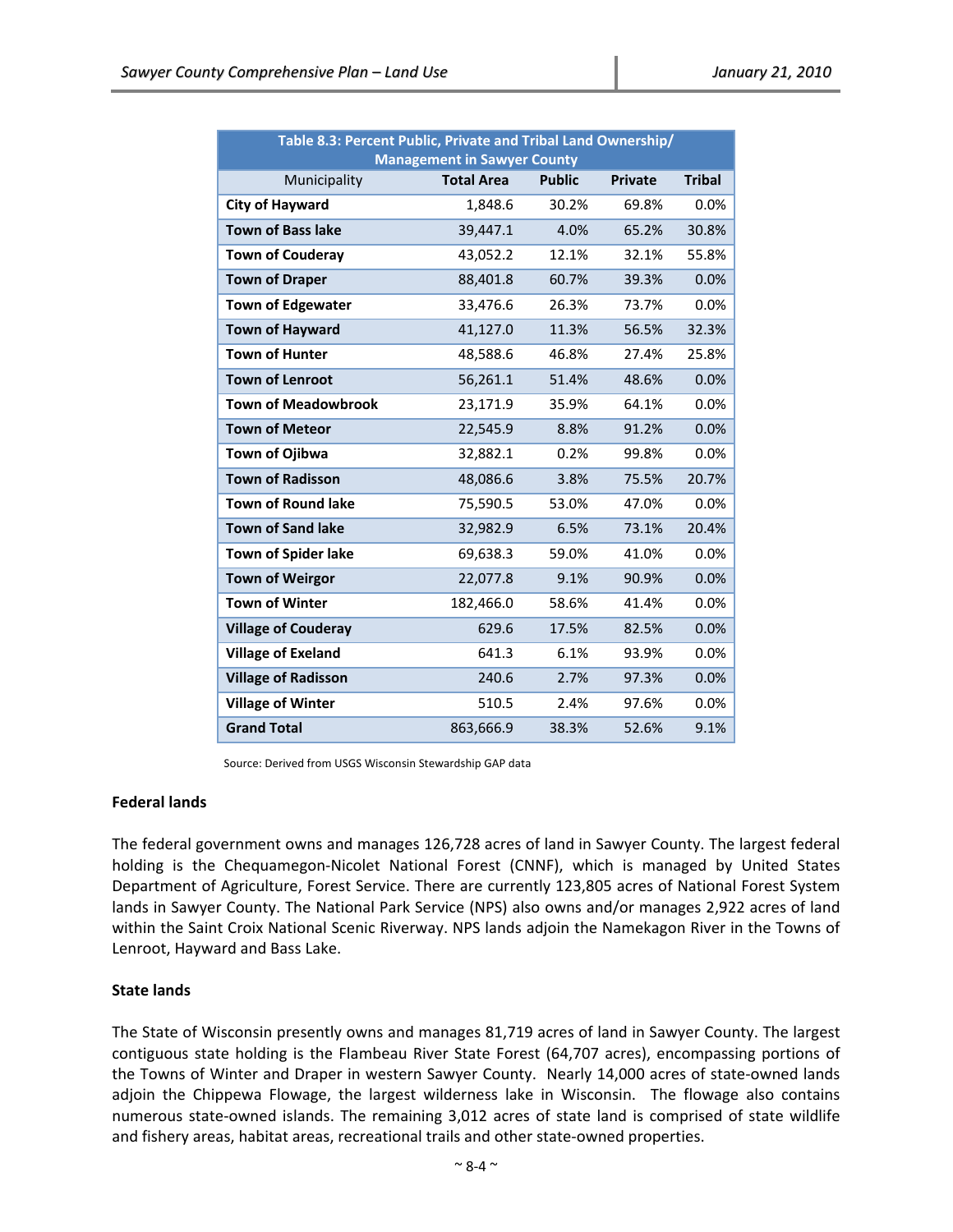# **County lands**

There are approximately 114,000 acres of County Forest lands in seven blocks throughout Sawyer County. The largest contiguous areas of County Forest are found in the Towns of Winter (43,795 acres), Lenroot (23,057 acres), Edgewater (8,415 acres), Meadowbrook (8,317 acres) and Spider Lake (7,931 acres). County Forest lands are open to public use. There are a number of designated snowmobile, ATV, bicycle, hiking and hunter walking trails available on the County Forest.

# **Tribal lands**

The Lac Courte Oreilles (LCO) Indian Reservation encompasses 78,678 acres in west‐central Sawyer County. The Reservation was established by the second Treaty of La Pointe in 1854. Lands within the Reservation boundary consist of Trust lands and lands held in fee by both Tribal and non‐Tribal members. Trust lands are lands held in trust by the United States government on behalf of Tribal governments.

# **Forest Tax Law Lands**

Forest Tax Law lands comprise 131,192 acres in Sawyer County. Wisconsin's Forest Tax Law programs include the Managed Forest Law (MFL) and Forest Crop Law (FCL) program. Both programs encourage landowners to manage forests for production of future forest crops by providing tax incentives and benefits to enrollees. Enrollment of forestlands in these provides a reasonable measure of assurance that these lands will continue to be utilized as woodlands and not converted to other uses. The Managed Forest Law replaced the Forest Crop Law in 1985. FCL lands and open MFL lands are open to public access for hunting, fishing, cross‐country skiing, sight‐seeing and hiking.

A sizable portion of Sawyer County's Forest Tax Law program lands are managed as "working" industrial forests. In recent years, corporate forest holdings statewide are increasingly being split and sold for private use and development. This corporate divestment of forestlands reflects both economic changes in the pulp and paper sector and increasing demand for rural forestlands for recreation and development purposes.

#### **Private lands**

Private land holdings comprise 454,449 acres (52.6% of the total area) in Sawyer County. Private holdings include lands enrolled in the MFL and FCL Forest Tax Law programs and holdings where easements have been granted to public land management agencies. Private holdings represent the bulk of the county's "development lands," where existing development has occurred or is possible in the future.

# **Trends in Land Use**

Historical information for land use inventory data for Sawyer County is largely incomplete or unavailable. Property tax assessment data was used as a surrogate for historical land use information. While having limitations this information can be used as a broad indicator of general land use change over time. Wisconsin's eight statutory property tax classifications for real property include: residential, commercial, manufacturing, agricultural, undeveloped, agricultural forest, productive forest land and other. Changes to total land use acreage from 1978 to 2008 reveal a net loss in acreage, which could be due to reclassification of lands to one of the other tax categories not listed or land no longer on the tax rolls but in public, tribal or federal trust control.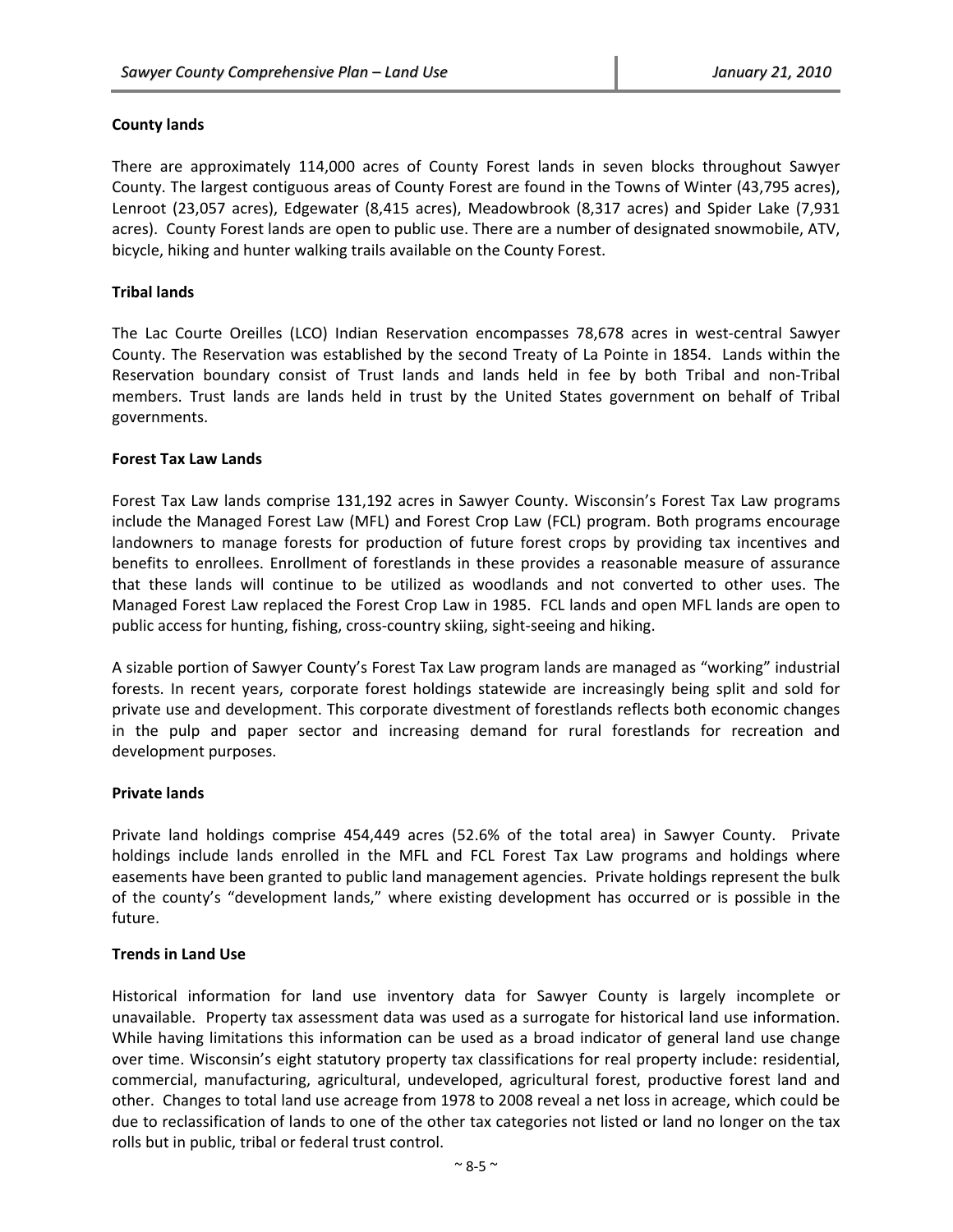#### **Residential**

Residential assessment acreage has steadily risen across the county since the 1980's. This growth is reflective of an increased demand for waterfront and rural residential property over the past 20 years. Between 1980 and 2000, the county experienced a 24.1 percent increase in the total number of housing units.

In 2008 nearly 47 percent of the total housing units in rural Sawyer County were located on waterfront parcels4. This figure closely compares to the 2000 census-derived seasonal housing rate of 49 percent. Escalating demand for waterfront property has driven up prices, while the supply of available undeveloped waterfront lots has declined. As the supply of prime waterfront on the larger lakes declined and property became more expensive, shoreland development pressure increased on rivers and smaller lakes in the county. The most densely developed lakes in Sawyer County include Lac Courte Oreilles, Grindstone, Whitefish, Big Round, Little Round and Lake Hayward.

Rural non‐shoreland development is strongly characterized by a linear development pattern with homes concentrated along public roadways. Interior areas and the more remote parts of the county have significantly lower housing unit densities.





Data Source: Wisconsin Department of Revenue

 $^{4}$  GIS calculation using structure location point data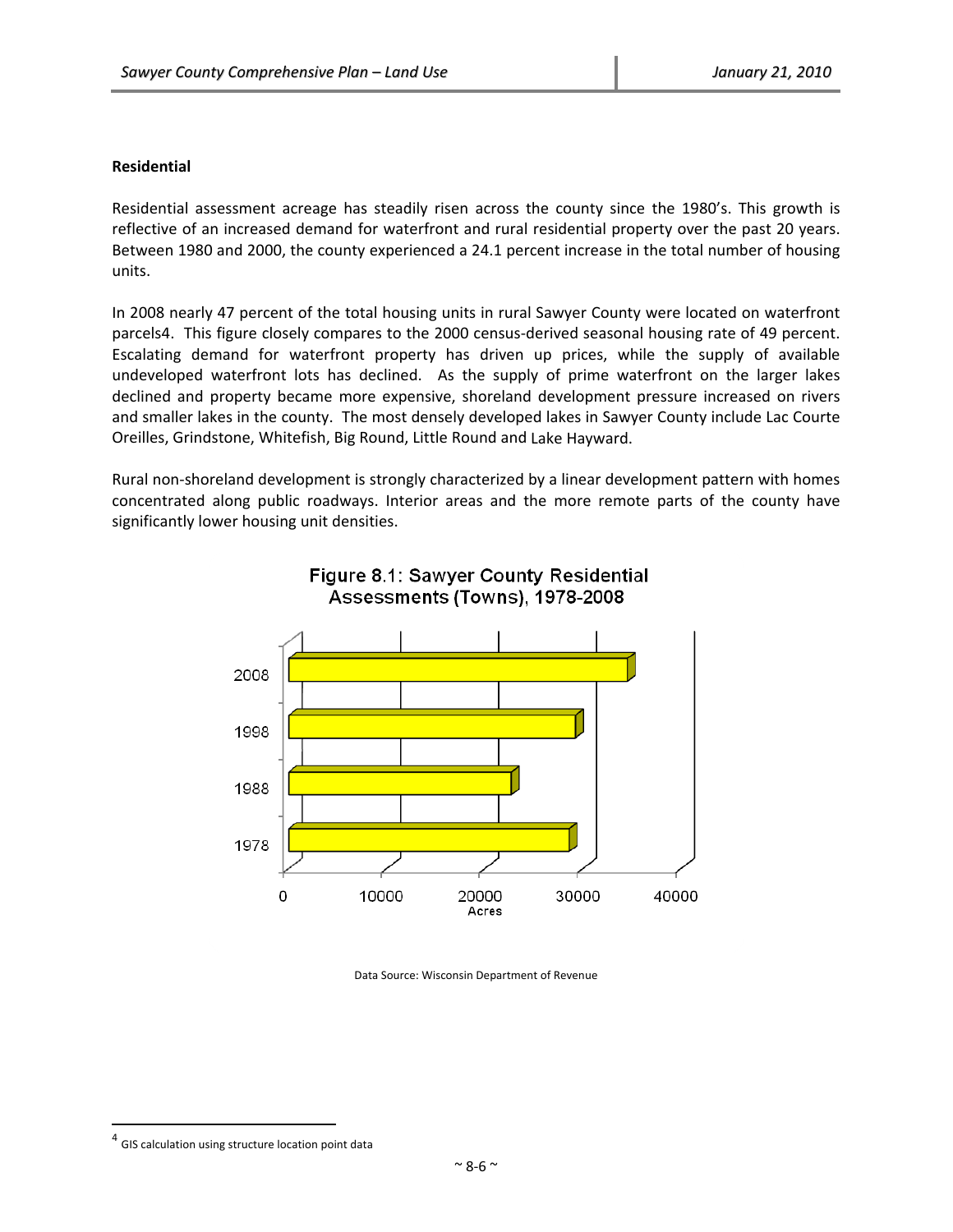| <b>Table 8.4: Residential Assessment Data</b> |        |        |                          |        |        |        |        |        |  |
|-----------------------------------------------|--------|--------|--------------------------|--------|--------|--------|--------|--------|--|
| <b>Residential</b>                            |        |        | <b>Number of Parcels</b> |        | Acres  |        |        |        |  |
|                                               | 1978   | 1988   | 1998                     | 2008   | 1978   | 1988   | 1998   | 2008   |  |
|                                               |        |        |                          |        |        |        |        |        |  |
| <b>T</b> Bass Lake                            | 5,215  | 3,096  | 3,224                    | 3,151  | 2875   | 3,185  | 3,585  | 4,577  |  |
| <b>T</b> Couderay                             | 333    | 172    | 195                      | 220    | 137    | 229    | 248    | 268    |  |
| <b>T</b> Draper                               | 397    | 488    | 528                      | 583    | 3,413  | 1244   | 1,271  | 1102   |  |
| <b>T</b> Edgewater                            | $***$  | 693    | 837                      | 1,061  | $***$  | 892    | 1121   | 1558   |  |
| <b>T</b> Hayward                              | 1,223  | 1,461  | 1,854                    | 2,490  | 2184   | 2484   | 4913   | 5001   |  |
| <b>T</b> Hunter                               | 378    | 509    | 693                      | 896    | 2,365  | 933    | 1,112  | 1,464  |  |
| <b>T</b> Lenroot                              | 665    | 822    | 1,107                    | 1,570  | 1197   | 1,363  | 1,971  | 3,172  |  |
| <b>T Meadowbrook</b>                          | 118    | 107    | 121                      | 125    | 490    | 355    | 378    | 307    |  |
| <b>T</b> Meteor                               | 68     | 83     | 147                      | 204    | 103    | 114    | 223    | 354    |  |
| T Ojibwa                                      | 363    | 397    | 474                      | 590    | 1820   | 1056   | 1400   | 1716   |  |
| <b>T Radisson</b>                             | 360    | 328    | 427                      | 482    | 777    | 542    | 654    | 769    |  |
| <b>T Round Lake</b>                           | 1,144  | 1,239  | 1,553                    | 1,847  | 8,043  | 2,525  | 3,215  | 3,729  |  |
| <b>T</b> Sand Lake                            | 1,642  | 1,429  | 1,561                    | 1,676  | $***$  | 2,320  | 2,614  | 2,714  |  |
| <b>T Spider Lake</b>                          | 568    | 754    | 892                      | 1,077  | 1,948  | 1,986  | 2,155  | 2,871  |  |
| <b>T</b> Weirgor                              | 166    | 205    | 295                      | 364    | 198    | 342    | 559    | 718    |  |
| <b>T</b> Winter                               | 1,142  | 1,735  | 1,736                    | 1,930  | 3,038  | 3,125  | 3,787  | 4,195  |  |
| Towns                                         | 13,782 | 13,518 | 15,644                   | 18,266 | 28,588 | 22,695 | 29,206 | 34,515 |  |

Data Source: Wisconsin Department of Revenue

\*\* Data unavailable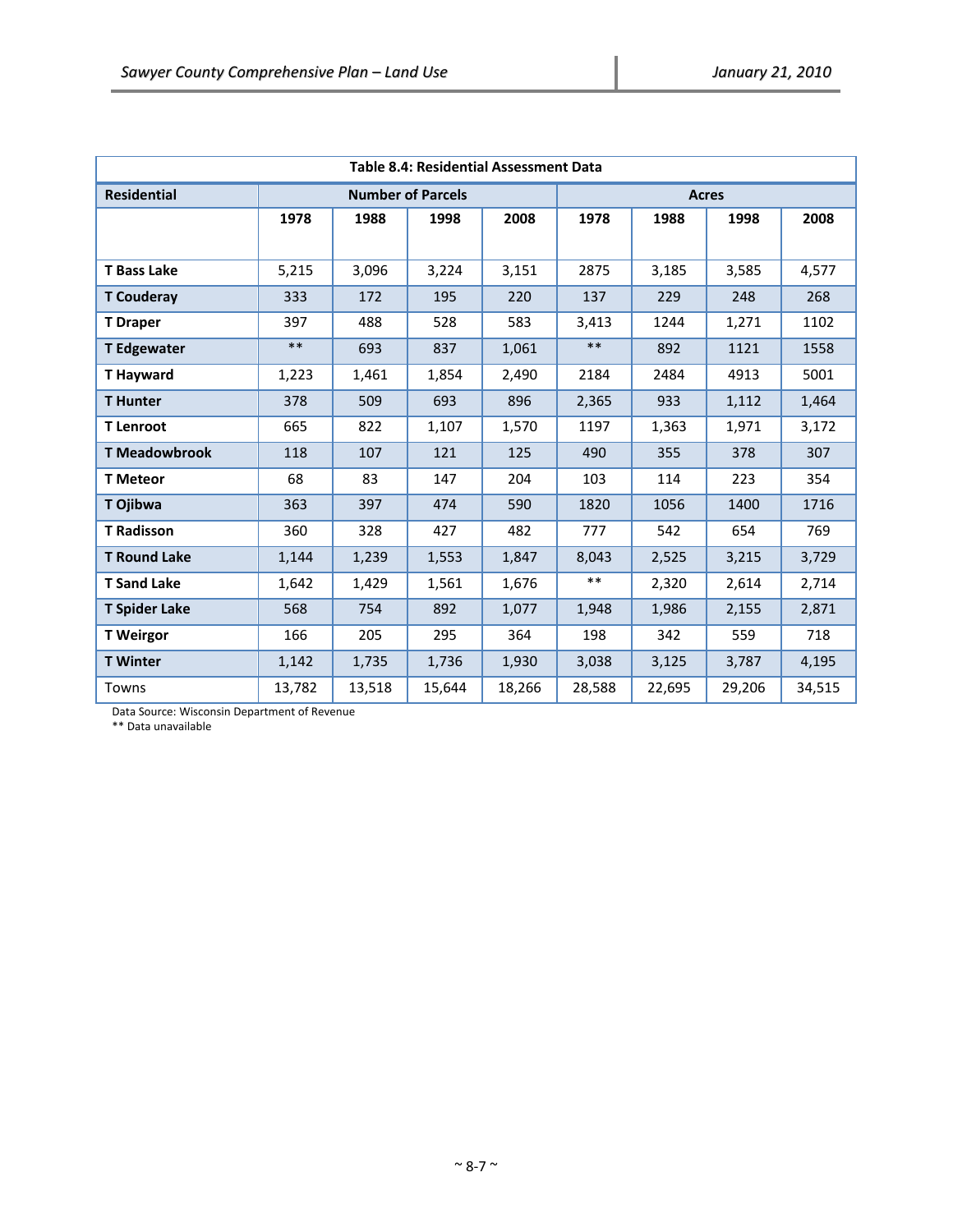#### **Commercial**

For property tax assessment purposes commercial property consists of properties for which the predominant use is the selling of merchandise or a service. Commercial property tax assessments remained relatively stable over the past 30 years. The noted decline between 1978 and 1988 is likely a result of changes in the way property is assessed. Most commercial development within Sawyer County occurs within and adjoining the incorporated communities. Rural commercial development consists largely of service and hospitality establishments and some retail. The primary commercial corridors within Sawyer County include USH 63, STH 27 and CTH B in the Town/City of Hayward. A major commercial node is located at the intersection of CTH's B and K, near the LCO Casino in the Town of Hayward. Other rural commercial development nodes/clusters occur along CTH K in Northwoods Beach (Town of Bass Lake), STH 27/70 north of Sand Lake, CTH B, northeast of the Chippewa Flowage, intersection of CTH A/STH 77 in the Town of Round Lake and STH 70 at Draper and the intersection of STH 27/70 in the Town of Ojibwa.



Data Source: Wisconsin Department of Revenue \* 1978 "Mercantile" Tax Class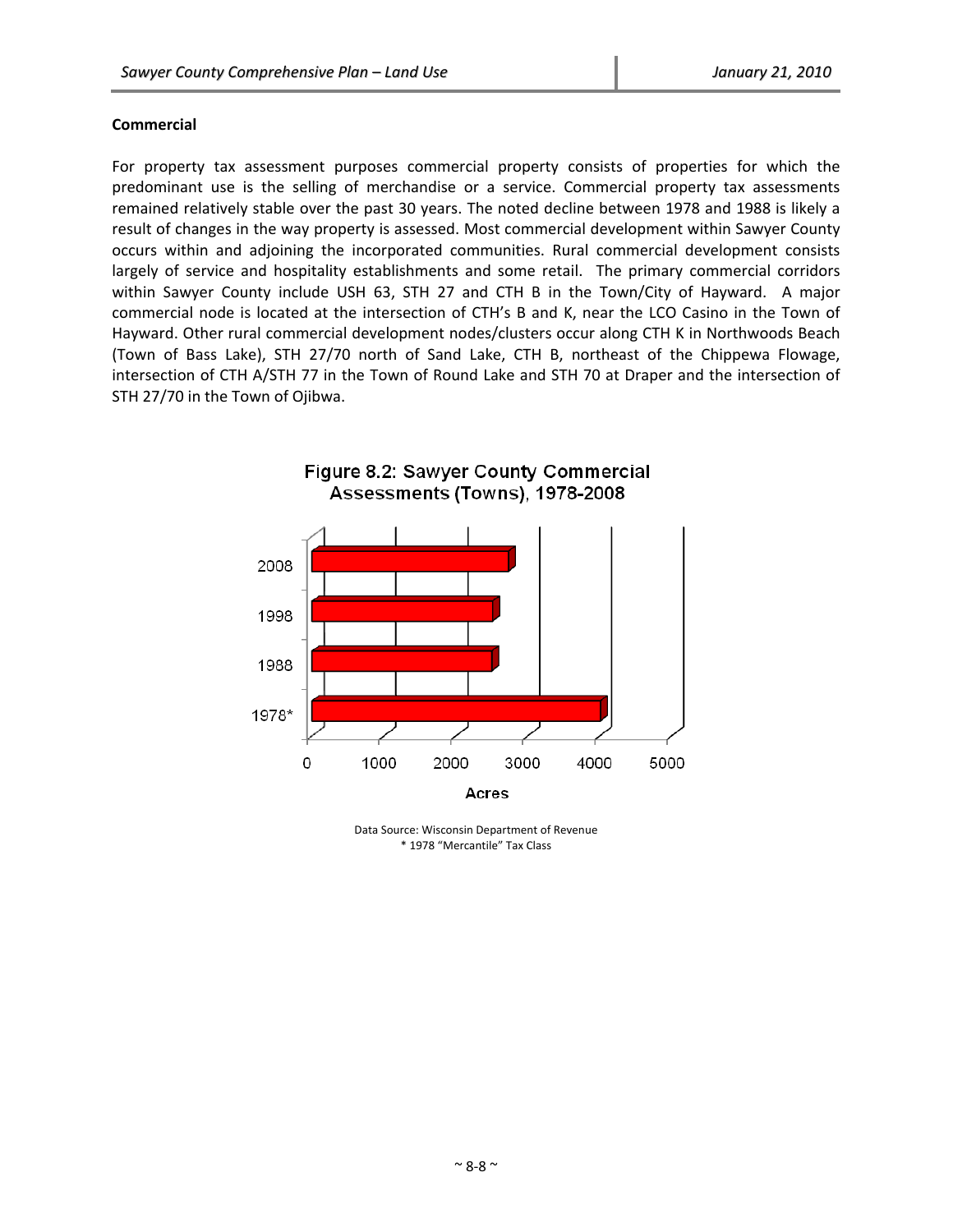| <b>Table 8.5: Commercial Assessment Data</b> |                   |                |                          |                |                    |       |              |              |
|----------------------------------------------|-------------------|----------------|--------------------------|----------------|--------------------|-------|--------------|--------------|
| Commercial                                   |                   |                | <b>Number of Parcels</b> |                | <b>Acres</b>       |       |              |              |
|                                              | 1978              | 1988           | 1998                     | 2008           | 1978               | 1988  | 1998         | 2008         |
|                                              |                   |                |                          |                |                    |       |              |              |
| <b>T Bass Lake</b>                           | $93^*$            | 62             | 57                       | 33             | 345                | 266   | 185          | 134          |
| <b>T</b> Couderay                            | $\overline{4}^*$  | $\overline{7}$ | $\overline{7}$           | $\overline{7}$ | $42^*$             | 96    | 96           | 91           |
| <b>T</b> Draper                              | $\overline{16}^*$ | 17             | 17                       | 18             | $202^*$            | 59    | 48           | 62           |
| <b>T Edgewater</b>                           | $\Omega$          | 60             | 55                       | 122            | $***$              | 66    | 62           | 79           |
| <b>T</b> Hayward                             | $13^*$            | 170            | 155                      | 183            | $591$ <sup>*</sup> | 490   | 781          | 959          |
| <b>T</b> Hunter                              | $41$ <sup>*</sup> | 41             | 68                       | 84             | $472$ <sup>*</sup> | 166   | 290          | 362          |
| <b>T</b> Lenroot                             | $48$ <sup>*</sup> | 45             | 42                       | 89             | $308^{\degree}$    | 178   | 129          | 110          |
| <b>T Meadowbrook</b>                         | $\overline{3}^*$  | $\overline{2}$ | $\overline{2}$           | $\mathbf{1}$   | $42^*$             | 10    | 10           | $2^{\circ}$  |
| <b>T</b> Meteor                              | $\overline{2}^*$  | $***$          | 1                        | $\mathbf{1}$   | $\overline{2}^*$   | $***$ | $\mathbf{1}$ | $\mathbf{1}$ |
| T Ojibwa                                     | 16                | 17             | 21                       | 18             | 67                 | 73    | 101          | 42           |
| <b>T Radisson</b>                            | $11^*$            | 17             | 14                       | 9              | $32^*$             | 33    | 22           | 24           |
| <b>T</b> Round Lake                          | $72^*$            | 53             | 58                       | 76             | 755                | 171   | 144          | 196          |
| <b>T Sand Lake</b>                           | 100               | 61             | 59                       | 130            | $***$              | 153   | 86           | 100          |
| <b>T Spider Lake</b>                         | $56^*$            | 67             | 49                       | 38             | 753                | 617   | 387          | 342          |
| <b>T</b> Weirgor                             | $\overline{8}^*$  | 9              | 12                       | 13             | $11^*$             | 27    | 35           | 61           |
| <b>T</b> Winter                              | 39                | 41             | 36                       | 36             | 386                | 92    | 132          | 164          |
| Towns                                        | 522               | 669            | 653                      | 858            | 4,008              | 2,497 | 2,509        | 2,729        |

Data Source: Wisconsin Department of Revenue

\*\* Data unavailable \* "Mercantile" Real Estate Class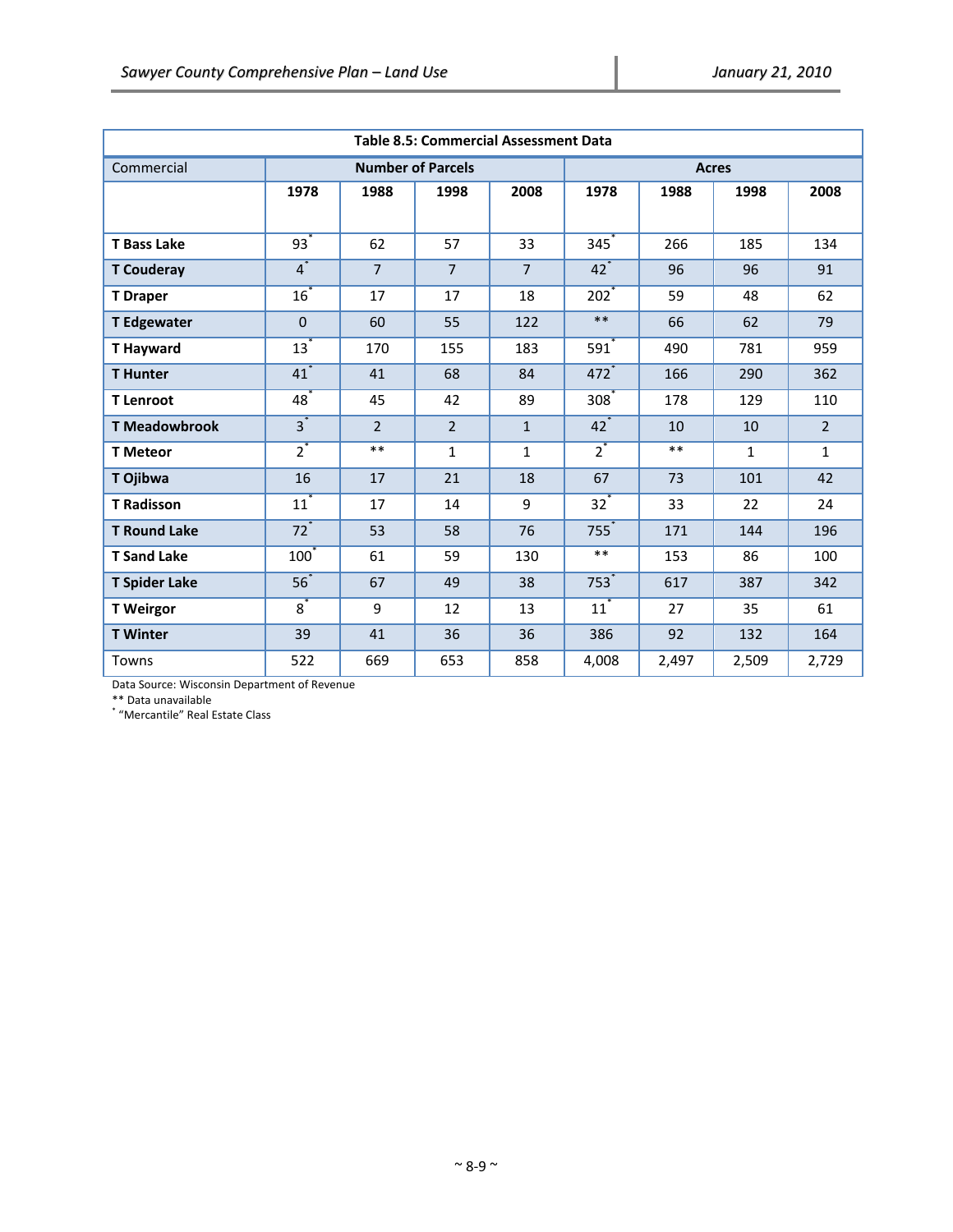#### **Manufacturing**

A manufacturing establishment is engaged in the processing, assembling, fabrication, making or milling of tangible personal property for profit. The Standard Industrial Classification Manual (SIC Manual), published by the U.S. Office of Management and Budget plays a key role in determining which businesses qualify as manufacturing for property tax assessment purposes. Most manufacturing operations in Sawyer County are located within the incorporated communities; however, some limited rural operations occur within the unincorporated towns. Urban areas with access to municipal sewer, water and transportation systems are generally better suited for some types of manufacturing operations. Rural manufacturing acreage in Sawyer County has been declining since the 1980's. Rural manufacturing operations are widely scattered across Sawyer County. Several operations, including the county's largest manufacturing facility (Louisiana‐Pacific) are located in close proximity to the City of Hayward, outside of the municipal limits.



Data Source: Wisconsin Department of Revenue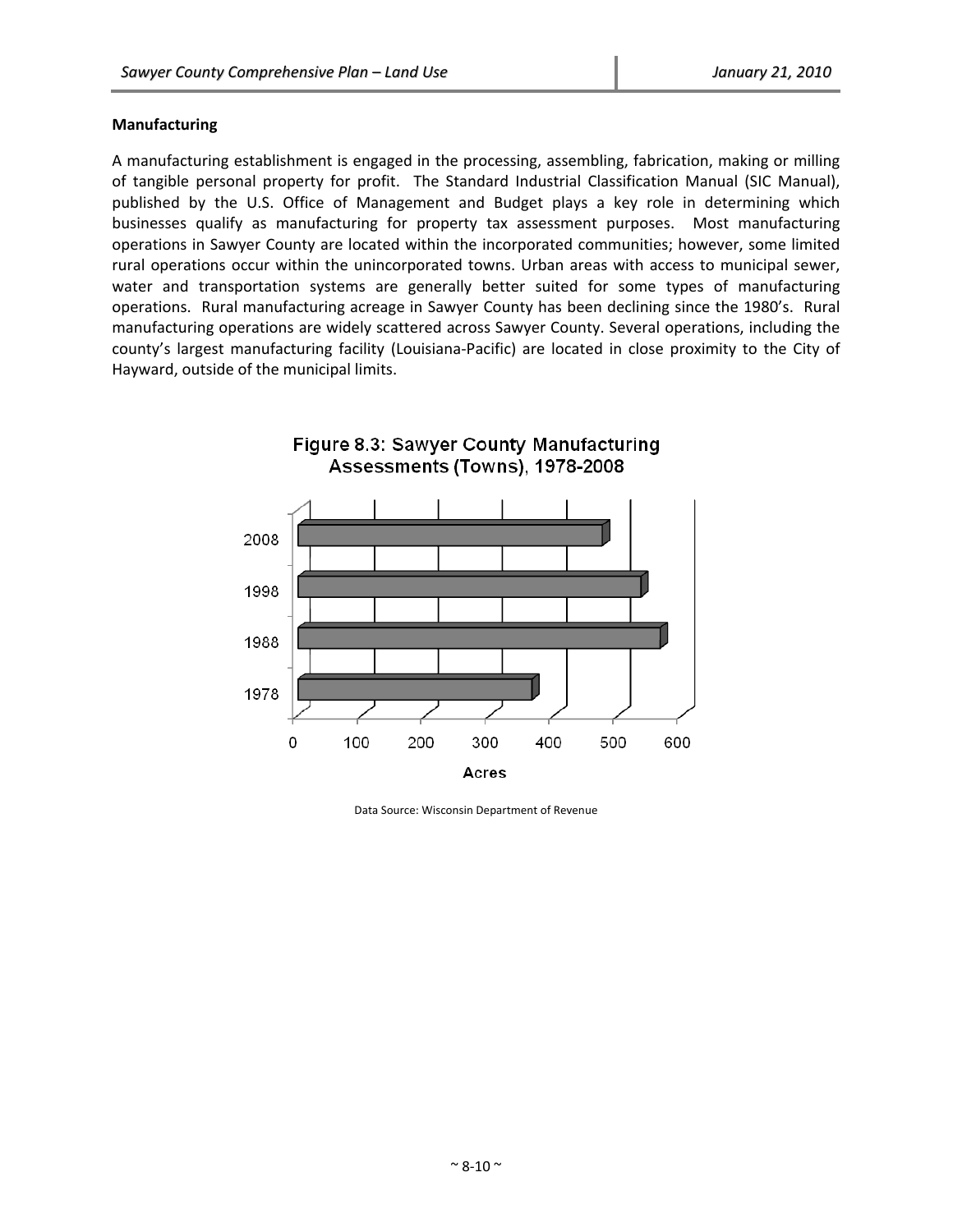| <b>Table 8.6: Manufacturing Assessment Data</b> |                |                      |                          |                |                |              |                |                |
|-------------------------------------------------|----------------|----------------------|--------------------------|----------------|----------------|--------------|----------------|----------------|
| Manufacturing                                   |                |                      | <b>Number of Parcels</b> |                | <b>Acres</b>   |              |                |                |
|                                                 | 1978           | 2008<br>1988<br>1998 |                          | 1978           | 1988           | 1998         | 2008           |                |
|                                                 |                |                      |                          |                |                |              |                |                |
| <b>T Bass Lake</b>                              | $\overline{4}$ | $\overline{3}$       | $\overline{3}$           | $\overline{2}$ | 84             | 64           | 64             | 59             |
| <b>T Couderay</b>                               | $\Omega$       | $\mathbf{1}$         | $\mathbf{1}$             | $\Omega$       | $\Omega$       | $\Omega$     | 10             | $\Omega$       |
| <b>T</b> Draper                                 | $\Omega$       | $\Omega$             | $\mathbf 0$              | $\Omega$       | $\Omega$       | $\Omega$     | $\Omega$       | $\Omega$       |
| <b>T Edgewater</b>                              | $\overline{0}$ | $\Omega$             | $\mathbf 0$              | $\Omega$       | $\Omega$       | $\Omega$     | $\Omega$       | $\Omega$       |
| <b>T Hayward</b>                                | 8              | 10                   | 12                       | 10             | 147            | 355          | 377            | 257            |
| <b>T</b> Hunter                                 | 0              | $\mathbf{0}$         | $\mathbf{1}$             | $\mathbf{1}$   | $\Omega$       | $\mathbf{0}$ | $\overline{2}$ | $\overline{2}$ |
| <b>T</b> Lenroot                                | $\overline{2}$ | $\overline{2}$       | $\overline{2}$           | 4              | 55             | 55           | 35             | 110            |
| <b>T Meadowbrook</b>                            | $\overline{0}$ | $\mathbf 0$          | $\mathbf{0}$             | $\Omega$       | $\Omega$       | $\mathbf{0}$ | $\Omega$       | $\mathbf{0}$   |
| <b>T</b> Meteor                                 | $\Omega$       | $\mathbf 0$          | $\mathbf 0$              | $\Omega$       | $\Omega$       | $\mathbf 0$  | $\Omega$       | 0              |
| T Ojibwa                                        | $\overline{2}$ | $\overline{2}$       | $\mathbf 0$              | $\mathbf{0}$   | 43             | 43           | $\mathbf{0}$   | $\mathbf 0$    |
| <b>T Radisson</b>                               | $\Omega$       | $\Omega$             | $\mathbf 0$              | $\Omega$       | $\Omega$       | $\Omega$     | $\Omega$       | $\Omega$       |
| <b>T Round Lake</b>                             | $\mathbf{1}$   | $\overline{2}$       | $\overline{2}$           | $\overline{2}$ | 36             | 38           | 37             | 37             |
| <b>T</b> Sand Lake                              | $\mathbf{1}$   | $\mathbf{1}$         | 1                        | $\mathbf{1}$   | $\Omega$       | $\Omega$     | $\Omega$       | $\Omega$       |
| <b>T Spider Lake</b>                            | $\Omega$       | $\Omega$             | $\mathbf 0$              | $\Omega$       | $\Omega$       | $\Omega$     | $\Omega$       | $\Omega$       |
| <b>T</b> Weirgor                                | $\Omega$       | $\mathbf{1}$         | $\mathbf{1}$             | $\mathbf{1}$   | $\Omega$       | 10           | 10             | 10             |
| <b>T</b> Winter                                 | $\overline{0}$ | $\Omega$             | $\mathbf 0$              | $\Omega$       | $\overline{0}$ | $\Omega$     | $\Omega$       | $\mathbf{0}$   |
| Towns                                           | 18             | 22                   | 23                       | 21             | 365            | 565          | 535            | 475            |

Data Source: Wisconsin Department of Revenue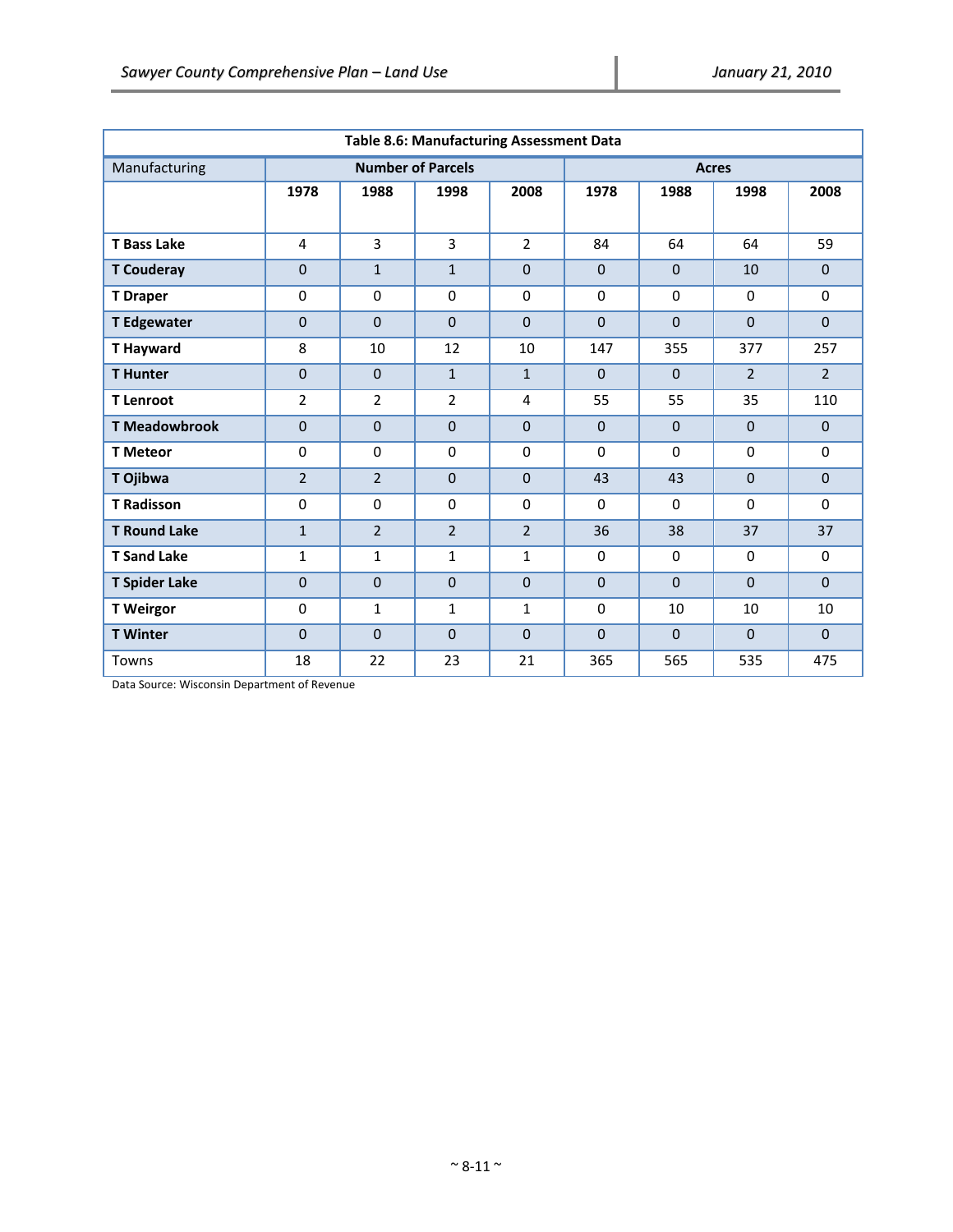# **Agriculture**

Chapter 70.32(2) (a) 4, Wis. State Statues defines agricultural use as "land, exclusive of buildings and improvements and the land necessary for their location and convenience that is devoted primarily to agricultural use, as defined by rule." Between 1978 and 2008, the total agricultural tax assessment acreage in rural Sawyer County declined by 14,237 acres or 27.7 percent. This change likely reflects the conversion of agricultural lands, or fallow lands assessed as agriculture, to other tax classes such as forest or residential. This change may also be due, in part, to changes in the way that agricultural land has been assessed.

Since 1974 the Wisconsin Constitution has allowed for the preferential assessment of agricultural lands for tax purposes. Prior to 1995 the market value standard was revised to a "use value" standard under the state Budget Act. This change sought to tax farmland based on its agricultural productivity, rather than its potential for development.



Data Source: Wisconsin Department of Revenue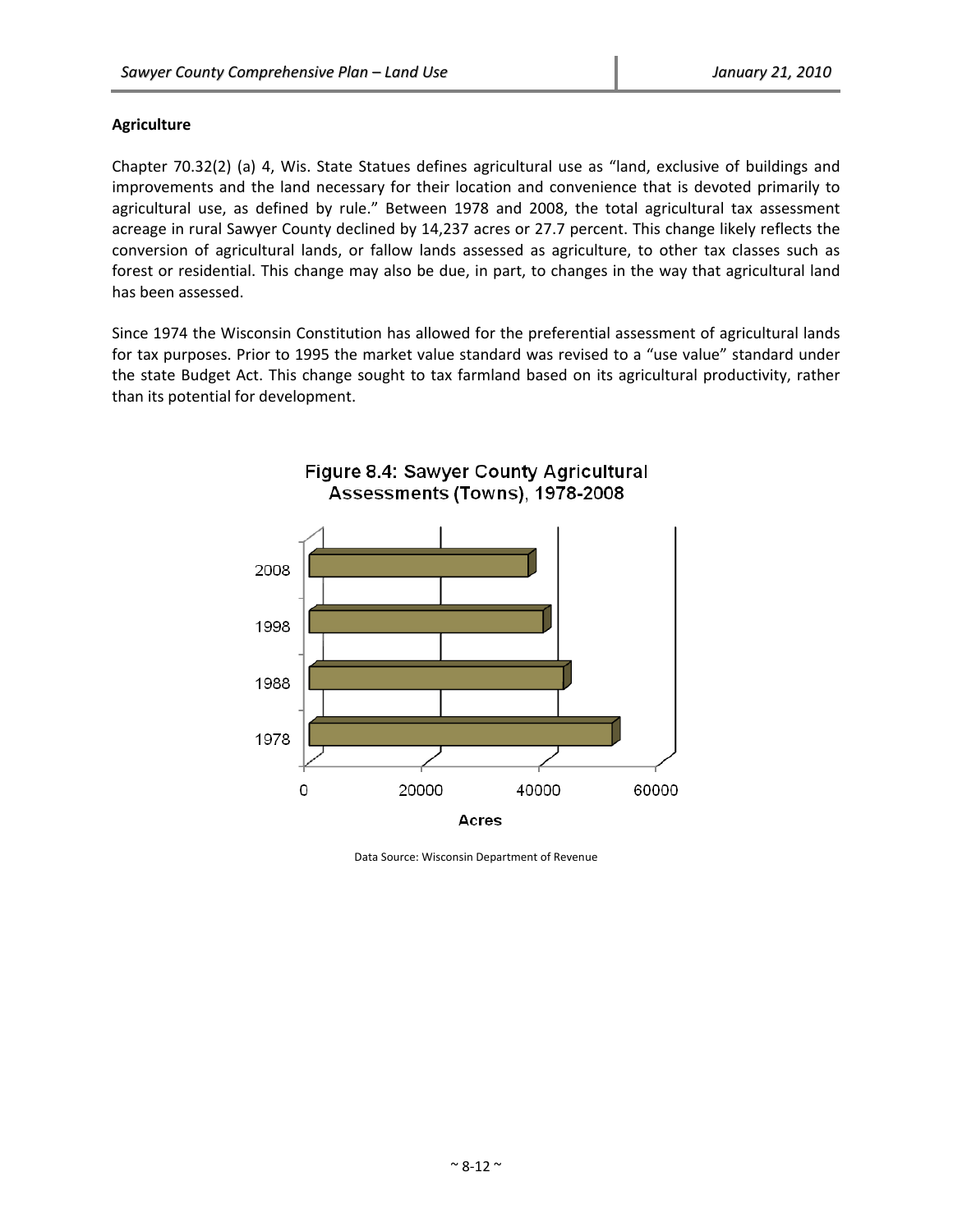| Table 8.7: Agricultural Assessment Data |       |       |                          |                |              |        |        |        |
|-----------------------------------------|-------|-------|--------------------------|----------------|--------------|--------|--------|--------|
| Agriculture                             |       |       | <b>Number of Parcels</b> |                | <b>Acres</b> |        |        |        |
|                                         | 1978  | 1988  | 1998                     | 2008           | 1978         | 1988   | 1998   | 2008   |
|                                         |       |       |                          |                |              |        |        |        |
| <b>T</b> Bass Lake                      | 148   | 111   | 118                      | 112            | 2,970        | 2,481  | 2,579  | 2,619  |
| <b>T</b> Couderay                       | 72    | 61    | 62                       | 64             | 1,008        | 840    | 1,328  | 1,238  |
| <b>T</b> Draper                         | 14    | 36    | 35                       | 33             | 247          | 457    | 451    | 415    |
| <b>T</b> Edgewater                      | $***$ | 139   | 130                      | 150            | $***$        | 2,248  | 1,957  | 2,117  |
| <b>T</b> Hayward                        | 195   | 196   | 141                      | 101            | 6,681        | 5,830  | 4,513  | 2,443  |
| <b>T</b> Hunter                         | 5     | 5     | 6                        | $\overline{4}$ | 127          | 188    | 161    | 103    |
| <b>T</b> Lenroot                        | 95    | 105   | 83                       | 78             | 3,450        | 3,042  | 2,196  | 2,001  |
| <b>T</b> Meadowbrook                    | 180   | 197   | 161                      | 189            | 5,972        | 4,636  | 3,874  | 3,173  |
| <b>T</b> Meteor                         | 130   | 134   | 125                      | 148            | 4,069        | 2,246  | 2,979  | 3,425  |
| T Ojibwa                                | 36    | 32    | 33                       | 39             | 1,018        | 815    | 804    | 809    |
| <b>T</b> Radisson                       | 265   | 256   | 242                      | 246            | 6,411        | 4,594  | 4,560  | 4,372  |
| <b>T Round Lake</b>                     | 84    | 109   | 105                      | 81             | 3,095        | 1,831  | 1,831  | 1,420  |
| <b>T</b> Sand Lake                      | 135   | 190   | 173                      | 161            | 3,780        | 4,054  | 3,525  | 3,594  |
| <b>T Spider Lake</b>                    | 10    | 23    | 20                       | 18             | 387          | 539    | 483    | 600    |
| <b>T</b> Weirgor                        | 298   | 244   | 243                      | 245            | 7,354        | 5,665  | 5,418  | 5,467  |
| <b>T</b> Winter                         | 197   | 178   | 184                      | 161            | 4,940        | 3,783  | 3,080  | 3,466  |
| Towns                                   | 1,864 | 2,016 | 1,861                    | 1,830          | 51,509       | 43,249 | 39,739 | 37,262 |

Data Source: Wisconsin Department of Revenue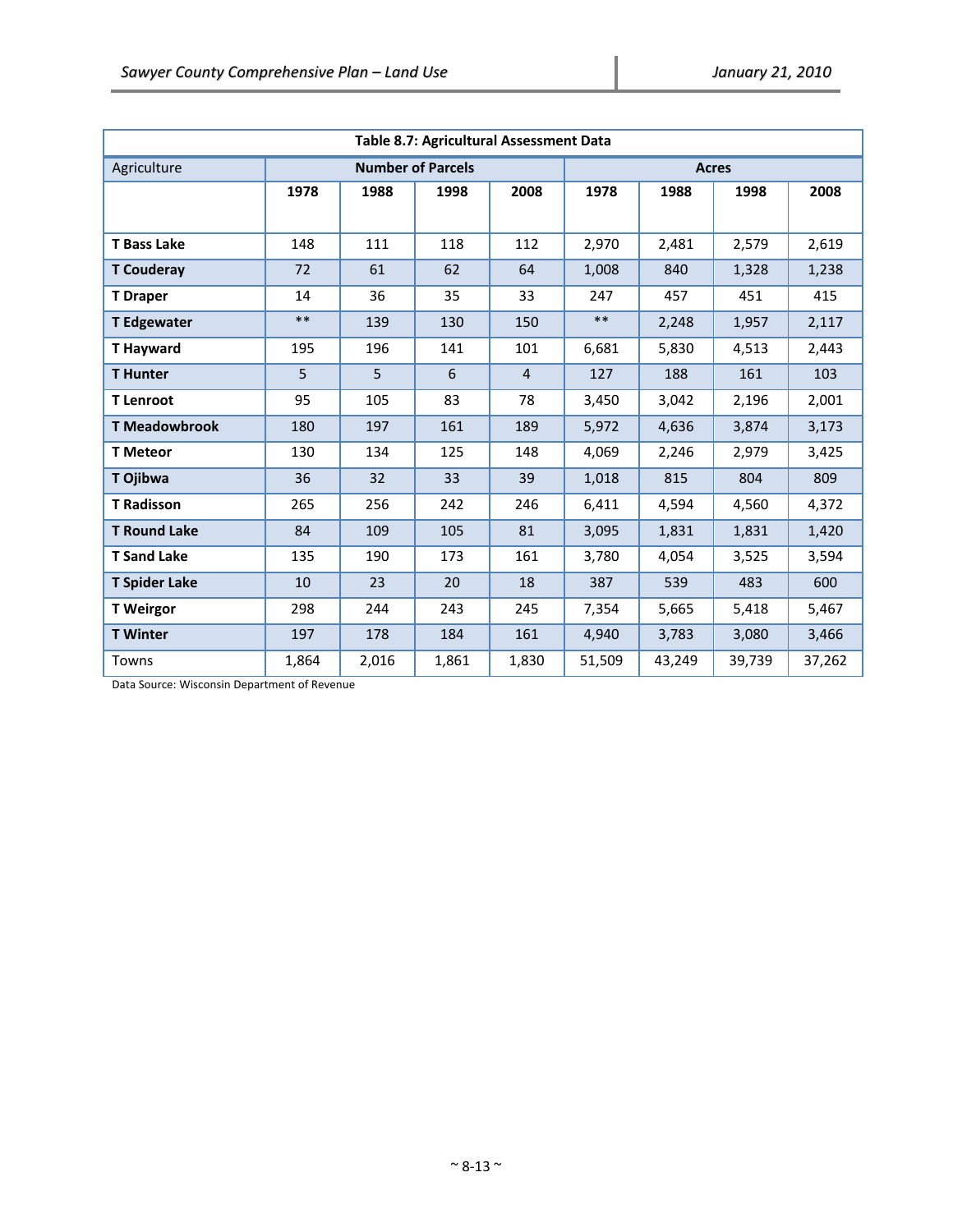#### **Forest**

Forest lands are identified in the assessment roll as "productive forest land." This real estate class includes land that is producing or is capable of producing commercial forest products and is not otherwise classified under Ch 70,32 (2)(c), Wis. State Statutes.

Forest is the dominant real estate class in Sawyer County. In 2008, 55.6 percent of the County was assessed as forest. Historical property assessment statistics reveal a 30.1 percent decrease in forest assessments between 1978 and 2008. This decline may be misleading, however, and may simply reflect changes to the way land is assessed rather than a conversion of forestlands to other uses. In 2004 Wisconsin Act 33 created the agricultural forest class. Following the statutory changes, it is likely that some lands adjoining agricultural parcels which were previously classified as "forest" were reclassified to "agricultural forest."



Data Source: Wisconsin Department of Revenue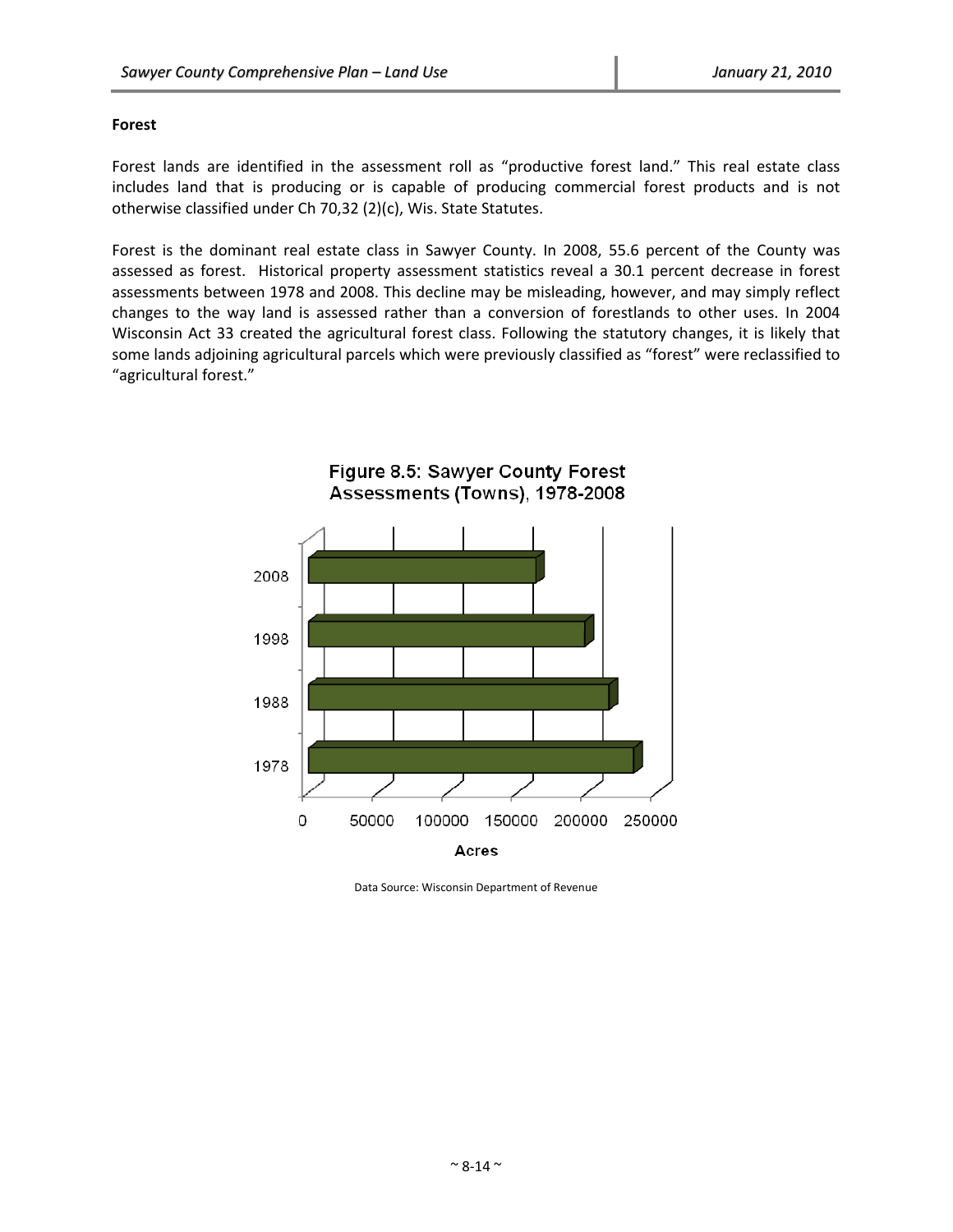| Table 8.8: Forest Assessment Data |       |       |                          |       |              |         |         |         |  |
|-----------------------------------|-------|-------|--------------------------|-------|--------------|---------|---------|---------|--|
| Forest                            |       |       | <b>Number of Parcels</b> |       | <b>Acres</b> |         |         |         |  |
|                                   | 1978  | 1988  | 1998                     | 2008  | 1978         | 1988    | 1998    | 2008    |  |
|                                   |       |       |                          |       |              |         |         |         |  |
| <b>T Bass Lake</b>                | 539   | 577   | 592                      | 501   | 14,584       | 15,690  | 14,386  | 10,785  |  |
| <b>T</b> Couderay                 | 426   | 409   | 382                      | 324   | 13,247       | 10,201  | 8,390   | 6,937   |  |
| <b>T</b> Draper                   | 401   | 480   | 460                      | 480   | 10,280       | 11,836  | 10,727  | 9,583   |  |
| <b>T Edgewater</b>                | $***$ | 526   | 516                      | 437   | $***$        | 13,195  | 12,145  | 9,889   |  |
| <b>T</b> Hayward                  | 357   | 508   | 301                      | 358   | 12,875       | 11,250  | 8,756   | 8,769   |  |
| <b>T</b> Hunter                   | 174   | 225   | 222                      | 191   | 5,022        | 5,606   | 4,741   | 4,168   |  |
| <b>T</b> Lenroot                  | 603   | 658   | 692                      | 615   | 18,840       | 16,097  | 15,573  | 12,949  |  |
| <b>T Meadowbrook</b>              | 218   | 296   | 294                      | 227   | 7,762        | 8,764   | 7,311   | 5,655   |  |
| <b>T</b> Meteor                   | 306   | 348   | 314                      | 216   | 10,849       | 10,375  | 8,255   | 5,784   |  |
| T Ojibwa                          | 390   | 447   | 430                      | 495   | 12,239       | 10,485  | 10,473  | 8,035   |  |
| <b>T Radisson</b>                 | 663   | 826   | 799                      | 675   | 19,258       | 19,470  | 17,715  | 15,239  |  |
| <b>T Round Lake</b>               | 463   | 780   | 768                      | 721   | 17,482       | 17,903  | 16,416  | 14,555  |  |
| <b>T</b> Sand Lake                | 327   | 470   | 536                      | 421   | 10,012       | 10,279  | 11,507  | 8,965   |  |
| <b>T Spider Lake</b>              | 600   | 484   | 493                      | 529   | 18,520       | 14,226  | 13,911  | 12,530  |  |
| <b>T</b> Weirgor                  | 356   | 448   | 438                      | 358   | 10,044       | 10,654  | 10,178  | 7,974   |  |
| <b>T</b> Winter                   | 1,628 | 1,455 | 1,162                    | 1,010 | 51,919       | 29,217  | 27,349  | 21,044  |  |
| Towns                             | 7,451 | 8,937 | 8,399                    | 7,558 | 232,933      | 215,248 | 197,833 | 162,861 |  |

Data Source: Wisconsin Department of Revenue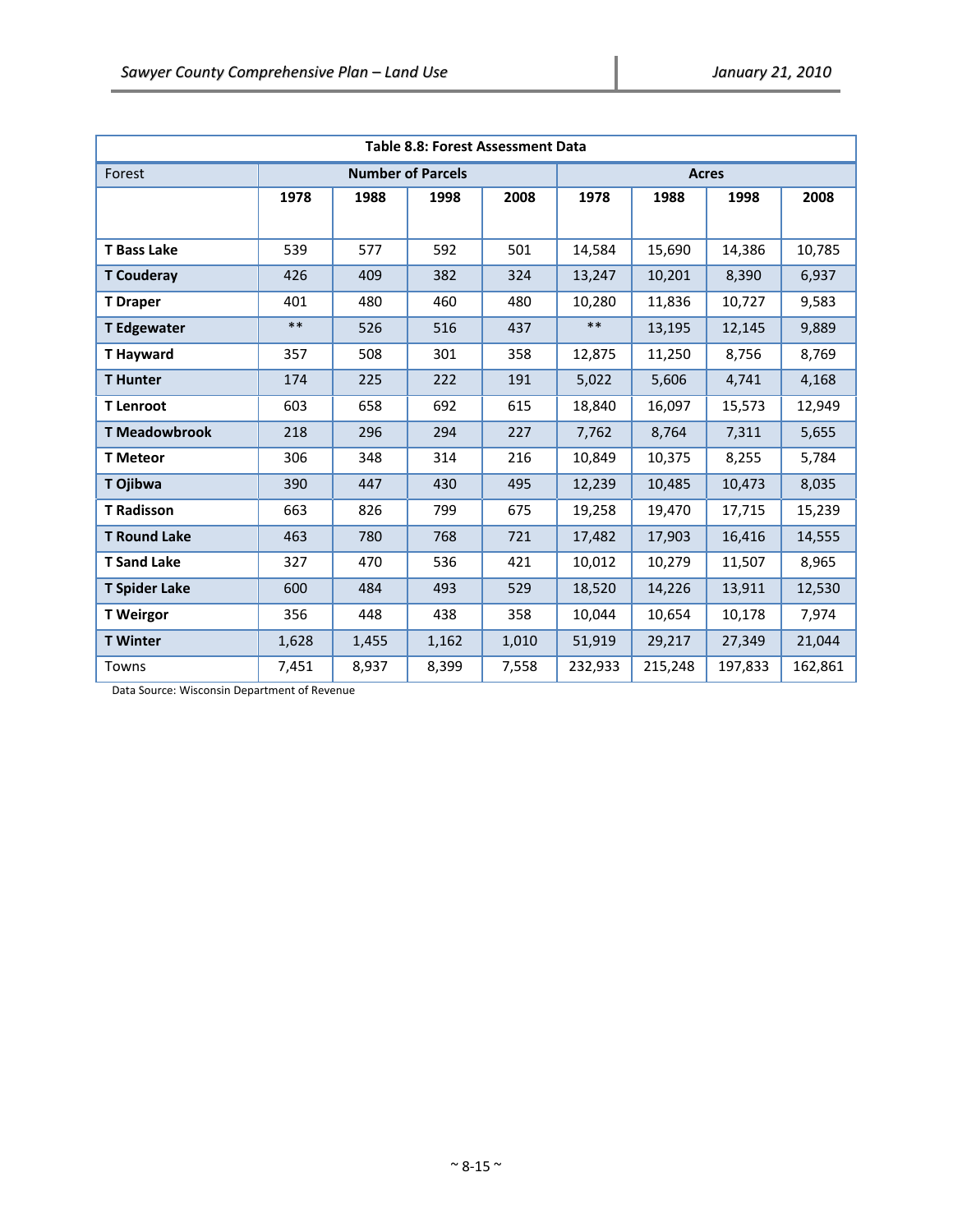#### **LAND USE REGULATION**

#### **Introduction**

Land use regulations are among the most important tools that communities have to direct growth and realize their long‐term vision. While Sawyer County's land use regulations are intended to protect health, safety and the general welfare of county residents, they are not based on any planning or longrange vision. Achieving the goals of the comprehensive plan will, at a minimum, require that existing land use regulations be examined to ensure consistency with the comprehensive plan. Plan implementation may also include the revision of existing regulations or the development of new regulations, ordinances or other land use controls in order to achieve planning and development aspirations.

#### **Comprehensive Zoning**

Zoning ordinances are the primary land use regulation tool used in Sawyer County. The county adopted comprehensive countywide zoning in March of 1971. County zoning applies to all unincorporated areas of the county, except the Town of Spider Lake which enacted a local zoning ordinance in April of 1967. The City of Hayward and the four incorporated villages are responsible for administering their own zoning ordinances within their municipal limits. Sawyer County adopted limited zoning ordinances as early as 1934.

The Sawyer County zoning ordinance divides lands into a series of mapped zoning districts, and then assigns permitted uses and development requirements to each zone. When the ordinance was developed, zoned uses were likely mapped and framed within the context of development and uses that existed at that time. In other words, at the time it was developed, the zoning map more or less reflected existing uses on the landscape. The countywide ordinance has been amended 37 times since its adoption in 1971.

Lands within the unincorporated towns of Sawyer County are currently zoned within the 11 categories described in **Table 8.9**. Each Zoning District has unique dimensional requirements and standards, including minimum lot sizes, minimum lot width, setback requirements, floor area requirements and building height limitations. In addition to the provisions of the Sawyer County Zoning Ordinance, new development may also be subject to provisions of local town ordinances and other regulations. Existing zoning in Sawyer County is shown in Map 18.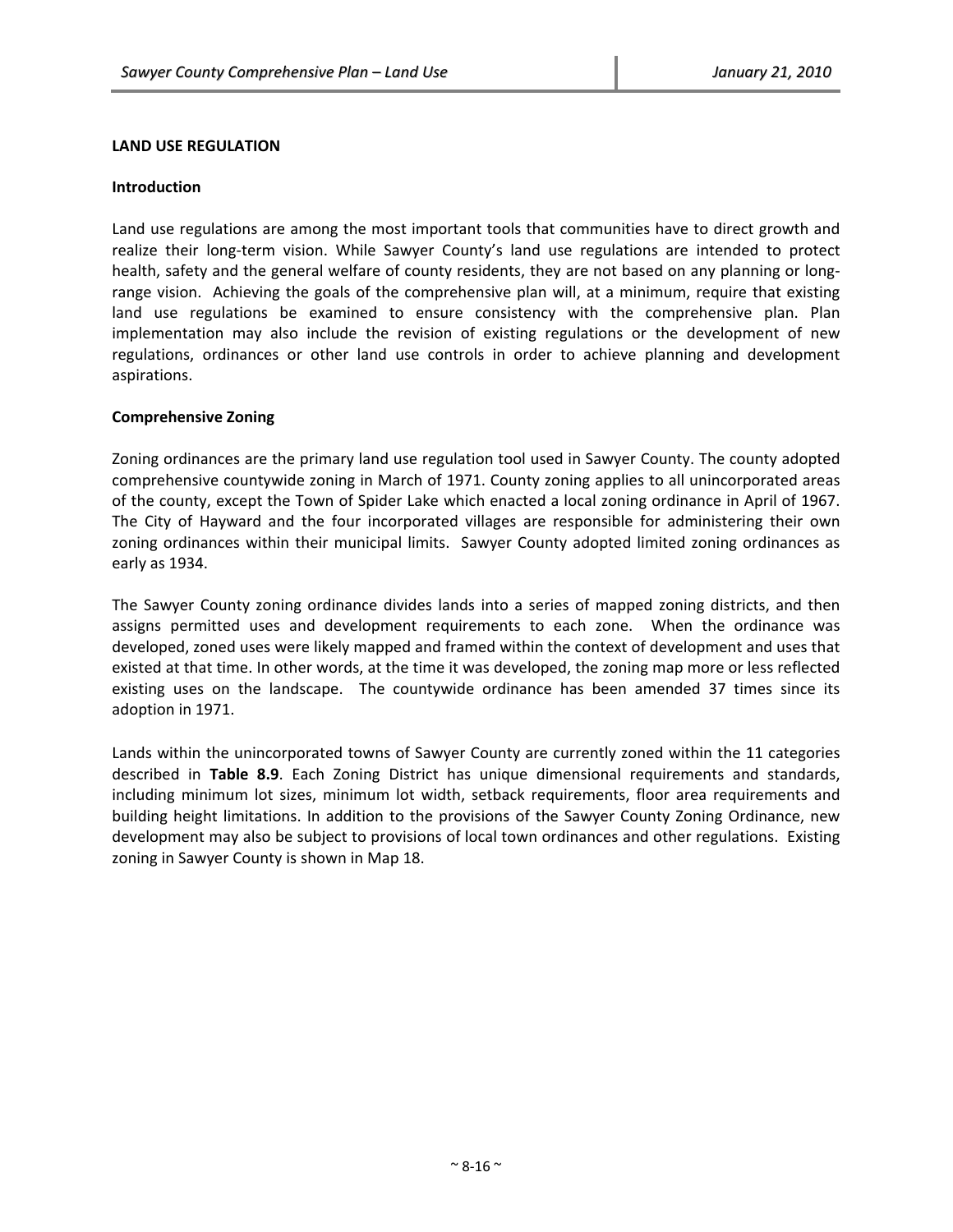|                                   | <b>Table 8.9: Sawyer County Zoning Districts</b>                                                                                                                                                                                                                                                                                                                                                                                                                            |                                                                                                         |
|-----------------------------------|-----------------------------------------------------------------------------------------------------------------------------------------------------------------------------------------------------------------------------------------------------------------------------------------------------------------------------------------------------------------------------------------------------------------------------------------------------------------------------|---------------------------------------------------------------------------------------------------------|
| <b>Zoning District</b>            | <b>Purpose</b>                                                                                                                                                                                                                                                                                                                                                                                                                                                              | <b>Required Lot Area</b>                                                                                |
| <b>R-1 Residential</b>            | This district provides for one-family and two-family year round residential<br>development protected from traffic hazards and the intrusion of<br>incompatible land uses. It is intended to encourage such development around<br>existing residential areas where soil conditions are suitable for such<br>development and in those areas which can be economically and readily<br>served by utilities and municipal facilities                                             | with public sewer<br>10,000 $\text{ft}^{2^{**}}$<br>without public sewer<br>20,000 $\text{ft}^{2^{**}}$ |
| RR-1 Residential/<br>Recreational | This district is intended to provide for residential development and essential<br>recreation oriented services in areas of high recreational value where soil<br>conditions and other physical features will support such development<br>without depleting or destroying natural resources.                                                                                                                                                                                 | with public sewer<br>10,000 $\text{ft}^2$<br>without public sewer<br>20,000 $\text{ft}^2$               |
| RR-2 Residential/<br>Recreational | This district is intended to provide for residential development and essential<br>recreation oriented services in areas of high recreational value where soil<br>conditions and other physical features will support such development<br>without depleting or destroying natural resources.                                                                                                                                                                                 | with public sewer<br>10,000 $ft^2$<br>without public sewer<br>20,000 $\text{ft}^2$                      |
| A-1 Agricultural                  | This district is intended to provide for the continuation of general farming<br>and related activities in those areas best suited for such development, and to<br>provide for orderly development of residential, commercial and industrial<br>development.                                                                                                                                                                                                                 | with public sewer<br>5 acres<br>without public sewer<br>5 acres                                         |
| A-2 Agricultural                  | This district is intended to provide for light and hobby farming and related<br>activities and to provide for orderly development of residential, agricultural<br>and commercial activities in those areas best suited for development.                                                                                                                                                                                                                                     | with public sewer<br>5 acres<br>without public sewer<br>5 acres                                         |
| C-1 Commercial                    | This district is intended to provide for the orderly and attractive grouping, at<br>appropriate locations, of retail stores, shops, offices and similar commercial<br>establishments.                                                                                                                                                                                                                                                                                       | with public sewer<br>10,000 $\text{ft}^2$<br>without public sewer<br>20,000 ft <sup>2</sup>             |
| I-1 Industrial                    | This district is intended to provide for manufacturing and industrial<br>operations which, on the basis of actual physical and operational<br>characteristics, would not be detrimental to surrounding areas by reason of<br>smoke, noise, dust, odor, traffic, physical appearance or industries requiring<br>outdoor storage for raw materials and/or finished products may be required<br>to provide a screen or fence in accordance with the provisions of Section 7.0. | with public sewer<br>1 acre<br>without public sewer<br>1 acre                                           |
| F-1 Forestry                      | This district provides for the continuation of forest programs and related uses<br>in those areas best suited for such activities. It is intended to encourage<br>forest management programs and also to recognize the value of the forest as<br>a recreational resource by permitting as a conditional use certain recreational<br>activities which when adequately developed are not incompatible to the<br>forest.                                                       | with public sewer<br>5 acres<br>without public sewer<br>5 acres                                         |
| W-1 Wetland/<br>shoreland One     | This district is created to maintain safe and healthful conditions, to prevent<br>water pollution, to protect fish spawning grounds and wildlife habitat, to<br>preserve shore cover and natural beauty and to control building and<br>development in wetlands whenever possible. When development is<br>permitted in a wetland, the development should occur in a manner that<br>minimizes adverse impact upon the wetlands.                                               | Not Applicable                                                                                          |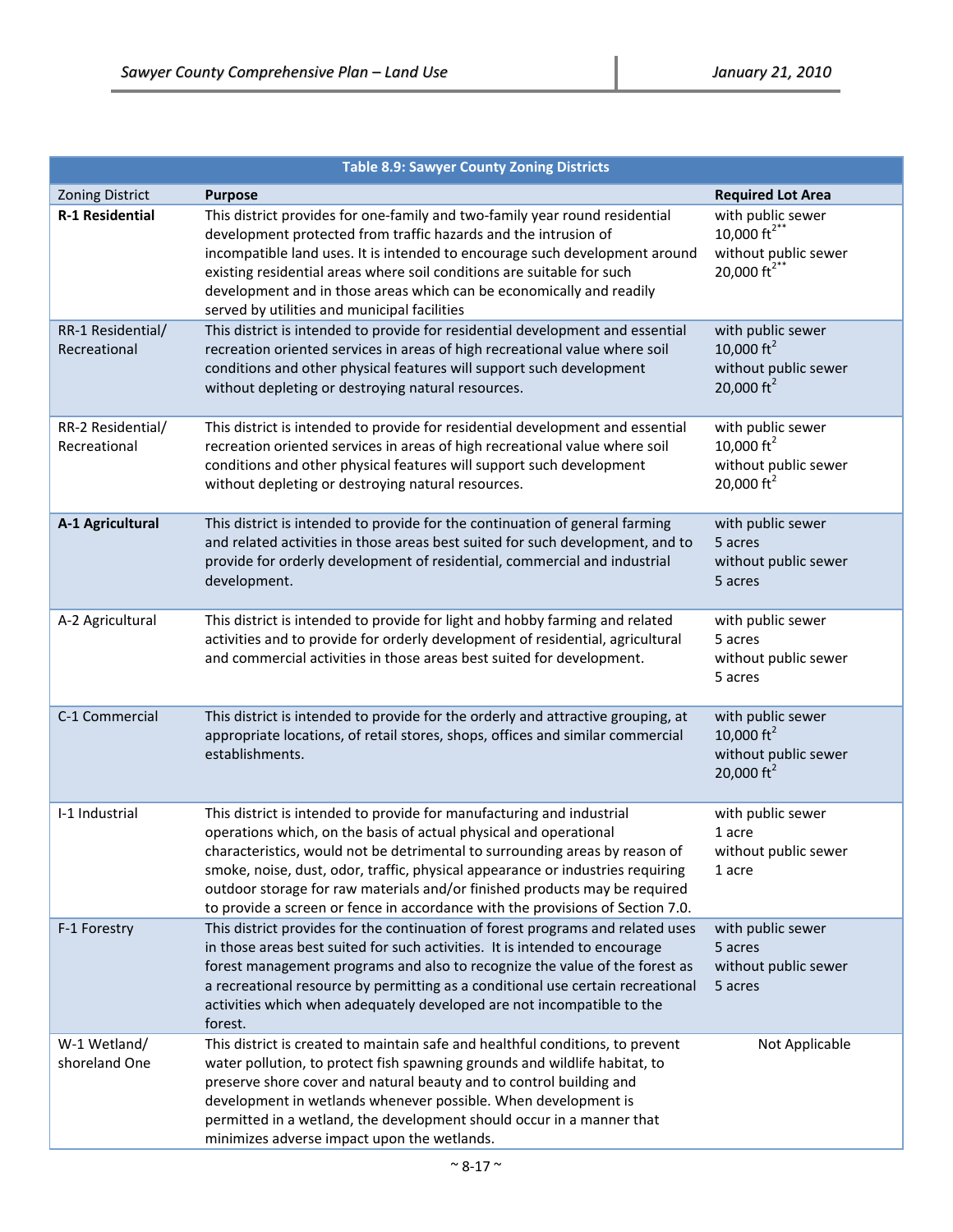ľ

| SP-1 Shoreland<br><b>Protection One</b><br>(overlay) | This district provides for the protection of waters and shoreland, and for safe<br>and orderly shoreland development in SawyerCounty. The intent is to further<br>the maintenance of safe and healthful conditions, prevent and control water<br>pollution; protect spawning grounds, fish and aquatic life, control building<br>sites, placement of structures and uses, and to preserve shorecover and the<br>natural beauty. This district includes all lands in the unincorporated areas of<br>the County within the following distances from the normal highwater<br>elevation of navigable water, 1,000 feet from a lake, pond, or flowage, and<br>300 feet from a river, stream or to the landward side of a flood plain<br>whichever distance is greater. | See LAKES CLASS<br><b>DEVELOPMENT STANDARDS</b>                                                                                                                                                                                                                           |
|------------------------------------------------------|-------------------------------------------------------------------------------------------------------------------------------------------------------------------------------------------------------------------------------------------------------------------------------------------------------------------------------------------------------------------------------------------------------------------------------------------------------------------------------------------------------------------------------------------------------------------------------------------------------------------------------------------------------------------------------------------------------------------------------------------------------------------|---------------------------------------------------------------------------------------------------------------------------------------------------------------------------------------------------------------------------------------------------------------------------|
| <b>PUD Planned Unit</b><br>Development               | The PUD District is intended to provide for large-scale residential and/or<br>commercial uses only.                                                                                                                                                                                                                                                                                                                                                                                                                                                                                                                                                                                                                                                               | Minimum of 5 acres<br>involved.<br>Each residential building<br>and lot in the district must<br>conform to the R-1 District<br>requirements and each<br>commercial building and lot<br>mustconform to the C-1<br>District requirements by<br>conditional use permit only. |

Source: Sawyer County Zoning Ordinance – Web version 11/2009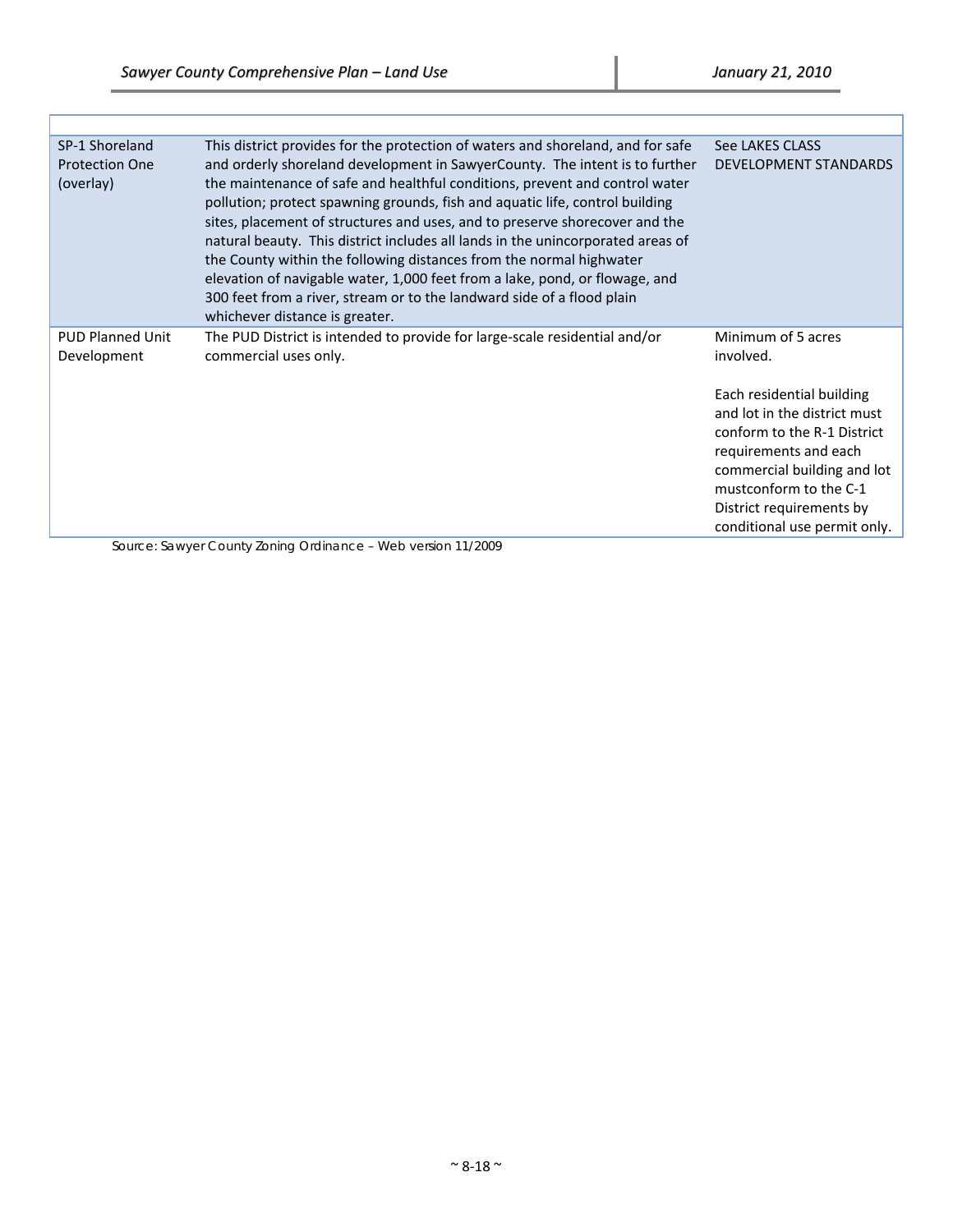The following table identifies the area of the county in each of the eleven zoning categories. As is evidenced in **Table 8.10**, F‐1 forestry encumbers more land area in Sawyer County than any other zoning district.

| Table 8.10: Sawyer County Zoning Statistics <sup>5</sup><br><b>Unincorporated Areas Only</b> |                                    |           |                                          |  |  |  |  |  |  |
|----------------------------------------------------------------------------------------------|------------------------------------|-----------|------------------------------------------|--|--|--|--|--|--|
| Zoning<br><b>District</b>                                                                    | <b>Name</b>                        | Acres     | <b>Percent of</b><br>County <sup>b</sup> |  |  |  |  |  |  |
| $A-1$                                                                                        | Agricultural -1                    | 96,356.3  | 12.1%                                    |  |  |  |  |  |  |
| $A-2$                                                                                        | Agricultural -2                    | 10,718.0  | 1.34%                                    |  |  |  |  |  |  |
| $C-1$                                                                                        | Commercial -1                      | 3,033.8   | 0.4%                                     |  |  |  |  |  |  |
| $F-1$                                                                                        | Forestry -1                        | 571,690.3 | 71.62%                                   |  |  |  |  |  |  |
| $I-1$                                                                                        | Industrial -1                      | 988.8     | 0.1%                                     |  |  |  |  |  |  |
| <b>PUD</b>                                                                                   | Planned Unit Development           | 286.1     | 0.04%                                    |  |  |  |  |  |  |
| $R-1$                                                                                        | Residential -1                     | 7,727.4   | 1.0%                                     |  |  |  |  |  |  |
| $RR-1$                                                                                       | <b>Recreational Residential -1</b> | 66,205.5  | 8.3%                                     |  |  |  |  |  |  |
| <b>RR-2</b>                                                                                  | <b>Recreational Residential -2</b> | 36,117.8  | 4.5%                                     |  |  |  |  |  |  |
| $W-1$                                                                                        | Wetland/shoreland -1               | 4,954.6   | 0.6%                                     |  |  |  |  |  |  |
| $SP-1$                                                                                       | <b>Shoreland Protection-1</b>      |           |                                          |  |  |  |  |  |  |

Source: Sawyer County GIS Data

<sup>5</sup> Includes the Town of Spider Lake

<sup>6</sup> Excludes water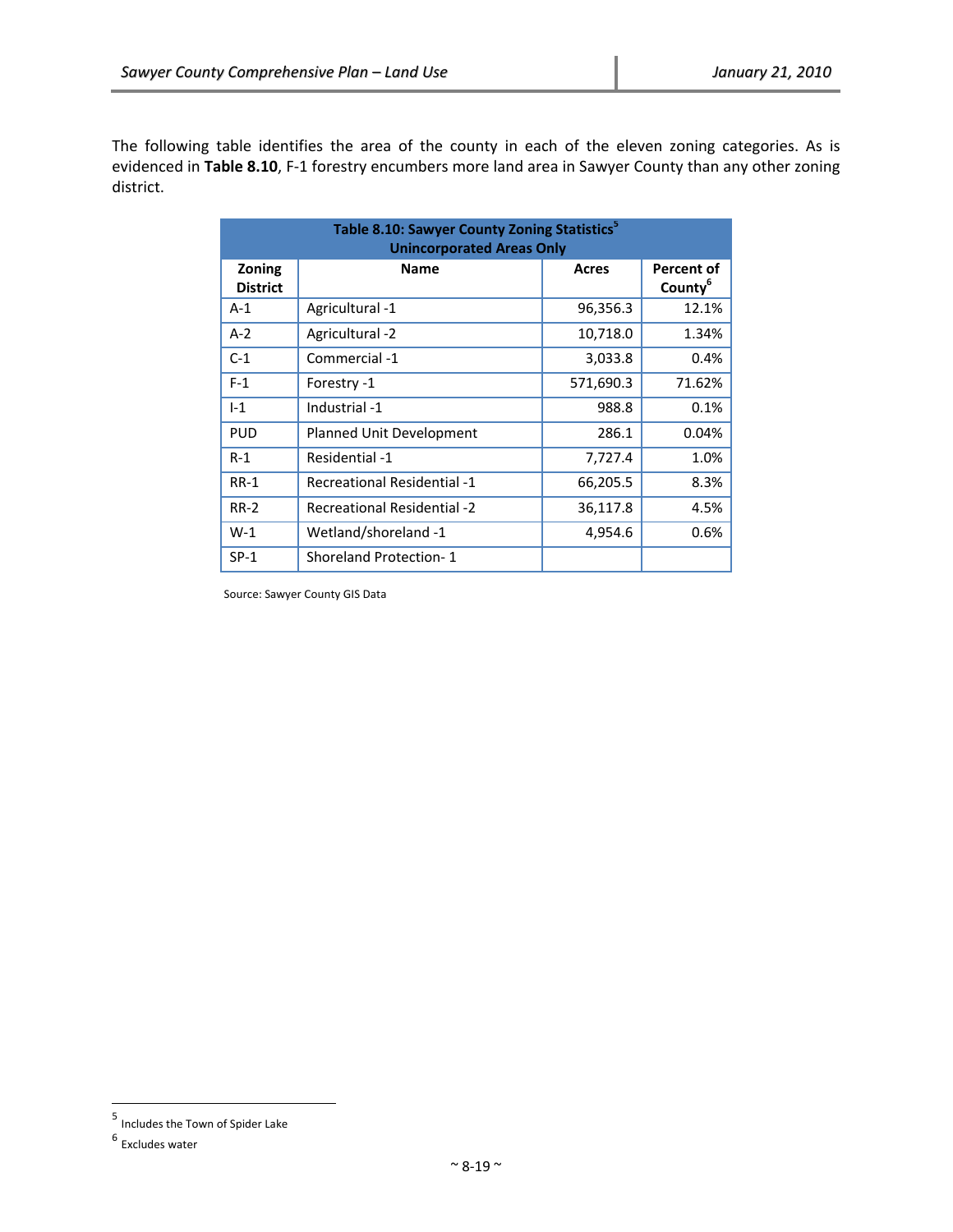#### **Land Use Permits, Sanitary Permits and and Certified Soil Tests**

The number of land use and sanitary permits issued by Sawyer County remained relatively constant throughout the late 70's and much of the 1980's. Certified soil tests, required to construct a new dwelling, followed a similar pattern reaching a peak in the mid‐1990's. Historic permit activity infers that the pace of development escalated in the late 80's, reaching its peak in the early 2000's. Since 2003, permit activity and the number of certified soil tests have been declining (Figure 8.6).

**Figure 8.**6**: Land Use Permits, Sanitary Permits and and Certified Soil Tests in Sawyer County, 1976‐2009\***



Source: Sawyer County Zoning Department Data, \*2009 data only through October

# **Zoning changes**

Zoning changes or rezones can be used as a general gauge of land use change. Numerous rezones may suggest a significant change in land use patterns and development activity. **Figure 8.7** illustrates the number of re‐zones granted in Sawyer County from 1976 through 2009.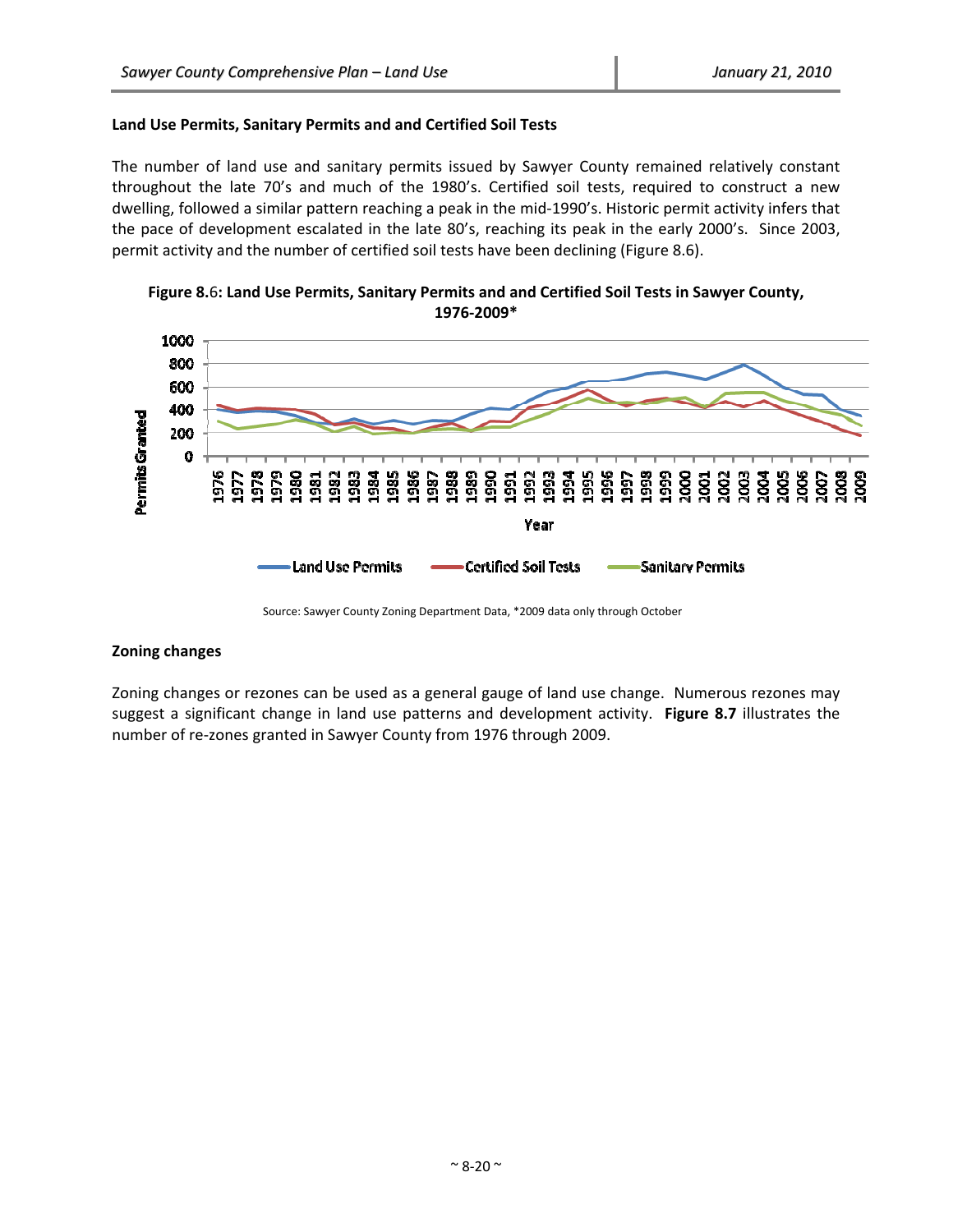

**Figure 8.7: Variances, Conditional Use Permits and Rezones in Sawyer County, 1976‐2009\***

Source: Calculated from Sawyer County Zoning Department Data, \*2009 data only through October

Historic zoning change data generally mirrors the permit activity data in **Figure 8.7.** During the late 70's through mid‐1980's the annual number of rezones declined while conditional use permits and variances remained stable. With the building boom of the late 1980's, zoning permit activity increased. During the mid 80's‐90's, Sawyer County experineced significant shoreland development. The noted rise in the number of variances granted during this period is likely due, in part, to building and construction activites related to conversion of seasonal properties to permanent, year-round homes.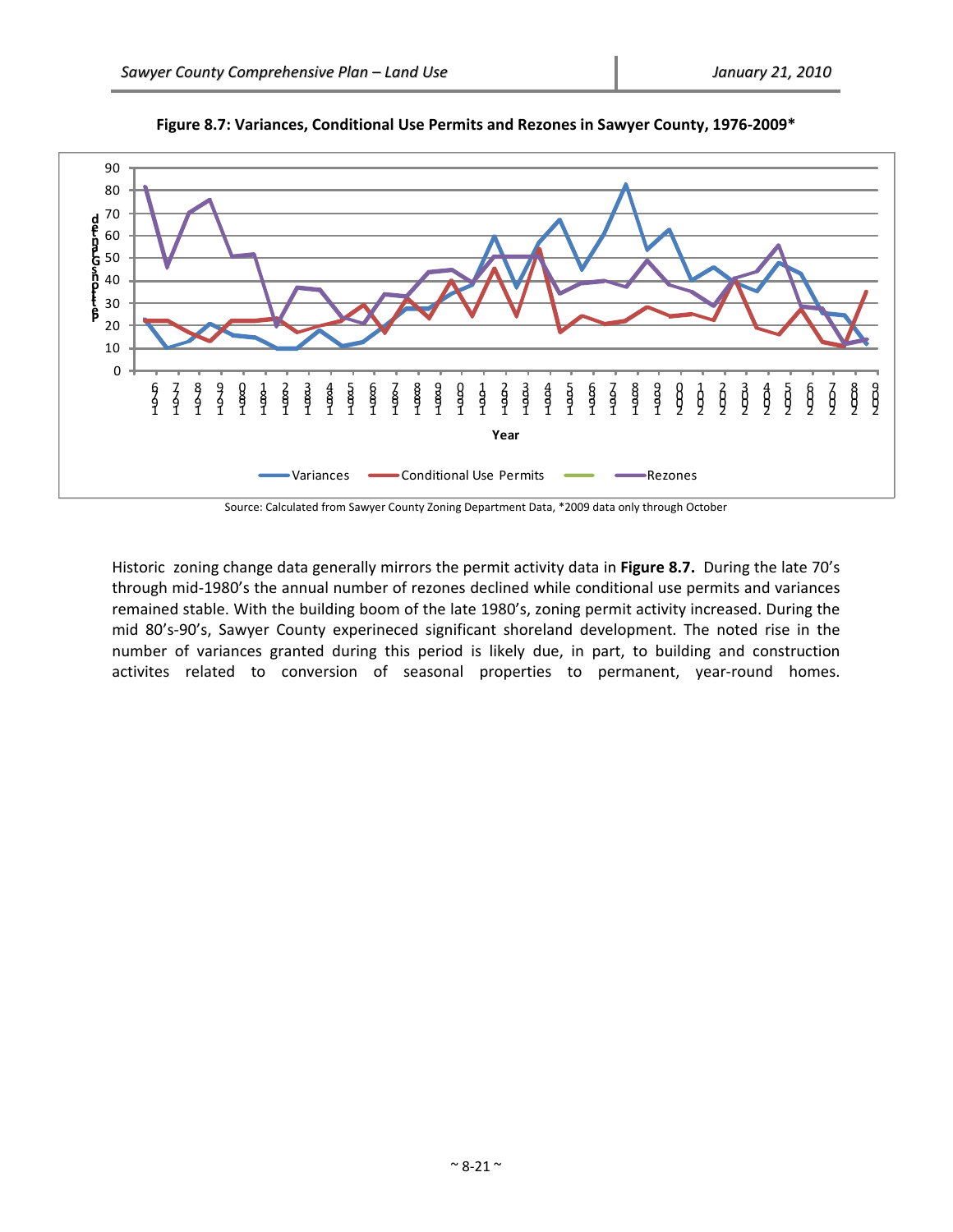# **Shoreland Zoning**

The Sawyer County shoreland zoning ordinance establishes development standards for lands adjacent to shoreland areas (unincorporated lands within 300 feet of river shorelines and 1000 feet of lake shorelines). Sawyer County employs a tiered lake and river classification system, which groups surface waters into separate classes based on sensitivity to development impacts and existing development. In Sawyer County Class 1 lakes have the least restrictive development standards, while Wilderness Development lakes have the most restrictive standards. The Town of Spider Lake is currently revising its shoreland zoning standards to be consistent with those of Sawyer County.

| <b>Classification</b>                                | <b>Lot Size</b>     | For each Single                                      | <b>Shoreline</b>         | Lot                    | Vegetation                                                         | <b>Side Yard</b>                            |
|------------------------------------------------------|---------------------|------------------------------------------------------|--------------------------|------------------------|--------------------------------------------------------------------|---------------------------------------------|
|                                                      | (square<br>feet)    | <b>Family Dwelling</b><br>Unit - Lot Width<br>(Feet) | <b>Setback</b><br>(Feet) | <b>Depth</b><br>(Feet) | Removal                                                            | <b>Setback for all</b><br><b>Structures</b> |
| $\mathbf{1}$<br>General<br><b>Development</b>        | 20,000              | 100 * 200                                            | 75                       | 200                    | 30' corridor<br>within 35' of<br>the ordinary<br>highwater<br>mark | 10' minimum -<br>40' minimum<br>total       |
| $\overline{2}$<br>Recreational<br><b>Development</b> | 30,000              | 150 *300                                             | 75                       | 200                    | 30' corridor<br>within 35' of<br>the ordinary<br>highwater<br>mark | 20' minimum -<br>50' minimum<br>total       |
| 3<br><b>Natural</b><br><b>Development</b>            | 40,000              | 200 *400                                             | 75                       | 200                    | 30' corridor<br>within 35' of<br>the ordinary<br>highwater<br>mark | 30' minimum -<br>60' minimum<br>total       |
| <b>Rivers and Streams</b>                            | 30,000              | 150                                                  | 75                       | 200                    | 30' corridor<br>within 35' of<br>the ordinary<br>highwater<br>mark | 20' minimum -<br>50' minimum<br>total       |
| <b>Wilderness</b><br><b>Development</b>              | 217,800<br>(5acres) | 300 *600                                             | 100                      | 500                    | 30' corridor<br>within 75' of<br>the ordinary<br>highwater<br>mark | $60'$ minimum -<br>120' minimum<br>total    |

### **Table 8.11: Sawyer County Shoreland Class Development Standards – Dimensional Requirements**

\* Two family dwelling/duplex

Source: Sawyer County Zoning – Ordinance dated April 2009

#### **Subdivision Regulation**

Sawyer County adopted a general subdivision control ordinance in March of 1971. The county adopted a new subdivision control/condominium ordinance in April of 2005 (amended August, 2006, December, 2006 and November, 2009). The ordinance applies to land divisions of 19 acres or less within the unincorporated areas of the county and outlines the requirements and approval process for certified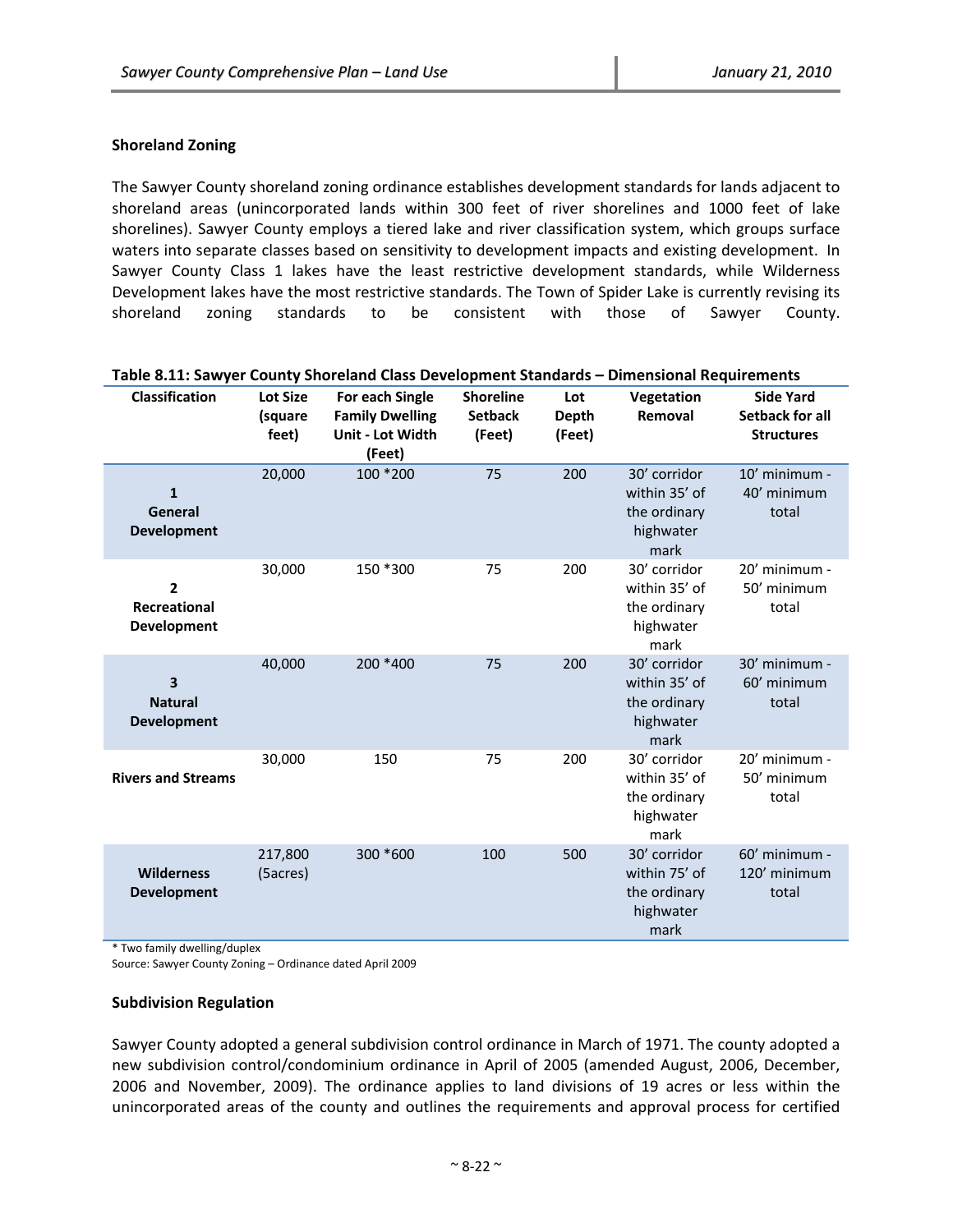survey maps (CSM's) and plats. The ordinance contains provisions to allow for the use of cluster‐type development and also regulates the platting of condominiums.

#### **Sawyer County Floodplain Zoning Ordinance**

Sawyer County adopted floodplain zoning in December of 2007 (effective March 18, 2008, following DNR approval). Floodplain zoning affects all unincorporated areas of the county which lie within floodplains mapped on Federal Emergency Management Agency (FEMA) Floodplain Insurance Rate Maps (FIRM's). Floodplain maps are not included in this document as digital floodplain maps are estimated to be available in 2010 or 2011.

#### **Private Sewage System Ordinance**

Sawyer County adopted a private sewage system ordinance in July of 1980 (amended, May 23, 1996 and March 19, 2009). The ordinance complies with the minimum standards established in Chapter 145 of the Wisconsin State Statutes and Administrative Code Comm. 83. These rules address proper siting, design, installation, inspection and maintenance of private sewage systems in order to protect public and environmental health and safety. The code requires that all dwellings be served by a state compliant sanitary system.

#### **Wind Energy system Ordinance**

Sawyer County adopted a wind energy system ordinance in December of 2007. The ordinance regulates the permitting of personal, small‐scale and large‐scale (wind farm) energy systems within the unincorporated areas of Sawyer County.

#### **Non‐Metallic Mining Reclamation Ordinance**

Chapter NR 135, Wis. Adm. Code, defines the standards for reclamation and restoration of state nonmetallic mining operations. By law, each Wisconsin county (except Milwaukee County) is required to enact an ordinance and administer a program that regulates the reclamation of non-metallic mining sites. The Sawyer County Non-Metallic Mining Reclamation Ordinance identifies the minimum standards for the permitting/approval and the reclamation of non-metallic mine sites within the unincorporated areas of Sawyer County. The ordinance establishes the minimum requirements for mine‐related activities, such as the protection of surface water, groundwater and wetlands; and, the management of topsoil, grading, sloping and revegetation. The ordinance also specifies mine owner/operator requirements for providing financial assurance and reclamation plan.

#### **Local Zoning Authority**

The incorporated villages and the City of Hayward are responsible for enforcement of their own local zoning and subdivision regulations. The Town of Spider Lake has its own zoning authority and is the only town in Sawyer County to have zoning. The state‐mandated minimum shoreland development standards (NR 115) do not apply to incorporated cities and villages<sup>7</sup>.

 $^7$  Except those parts of incorporated cities and villages that were annexed after May 7, 1982.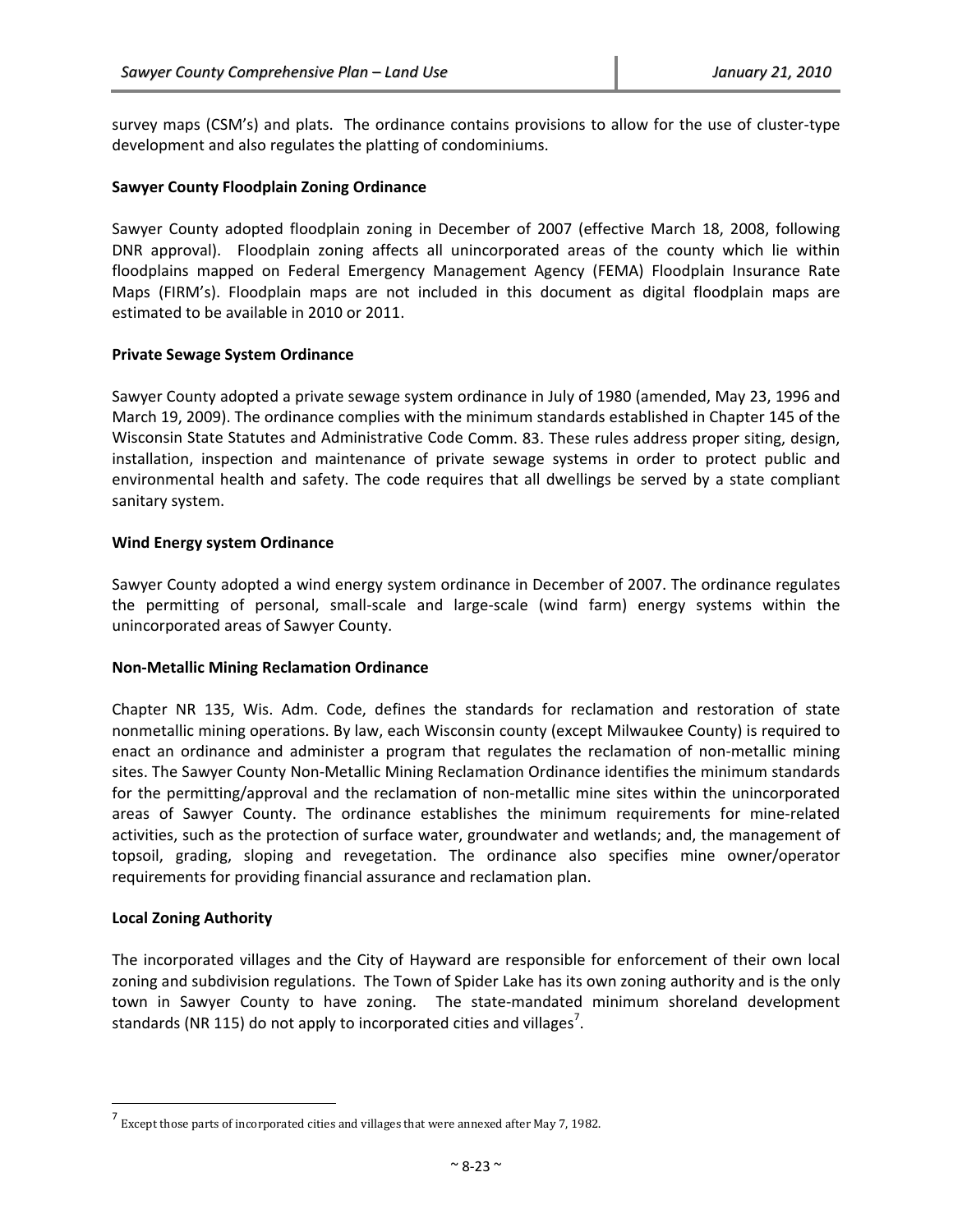The National Park Service maintains a set of regulations for the Saint Croix Scenic Riverway. Title 16, United States Code (U.S.C.), Section 3, and Title 36, Code of Federal Regulations (CFR), Chapter 1, Parts 1‐7 and the Superintendant's Compendium establishes regulations for the management, protection and public use of the St. Croix National Scenic Riverway.

While the National Park Service does not have zoning control it does coordinate with local zoning authorities in matters relating to development within the scenic riverway boundary. The National Park Service implements land protection through fee simple land purchases or by the purchase of easements. Two types of easements are used along the Namekagon Riverway a Scenic Easement and Riverfront Scenic Easement. Scenic easements make up the majority of easement acquired by the National Park Service which controls general use and development of the property within the intent and spirt of the terms of the easement and National Wild and Scenic Rivers Act. Scenic easements usually do not have river frontage. Riverfront Scenic Easements (often called Conservation Easements) are much more restrictive and protect large tracts of land with river frontage not acquired in fee by the National Park Service. The construction of new or additional residential structures is not allowed if the land is under a Riverfront Scenic Easement. Easements purchased by the National Park Service continue if the property is split, subdivided, sold or left by estate to others. Additional information regarding easement and fee simple land purchases is available through the National Park Service.

# **EXISTING LAND USE**

#### **Existing Land Use Map**

The existing land use map provides a visual "snapshot" of land uses in time. This map has no legal status and is intended primarily as a resource and informational tool. The map and supporting data are useful tools in understanding land use, development and the spatial relationships between land uses. Existing land use inventory data can also be used to generate a profile which can be used to evaluate land use change over time. Historical land use data is useful in understanding land use change and identifying trends.

Current (2009) land uses in Sawyer County were identified through photographic interpretation, field reconnaissance and consultation with the county and local units of government. General land uses were classified using categories identified in **Table 8.12**. In some cases, towns modified the existing land use categories to better reflect existing conditions at the local level. Existing land use in Sawyer County is represented in the attached maps for each town.

| <b>Residential</b>         | <b>Single-family:</b> Lands with single-family structures designed for human<br>habitation including permanent, seasonal, mobile housing units (not<br>designated mobile home parks) and recreational cabins and cottages.<br><b>Multi-family:</b> Lands with two-family or more attached units, apartment<br>complexes, and town homes designed for human habitation. |
|----------------------------|------------------------------------------------------------------------------------------------------------------------------------------------------------------------------------------------------------------------------------------------------------------------------------------------------------------------------------------------------------------------|
| <b>Recreational Resort</b> | Lands with structures designed for human habitation where the primary<br>use is rental of cabins, cottages, or other dwellings used primarily for<br>recreational use. Recreational resorts also possess a Sellers Permit and<br>are licensed by the State of Wisconsin.                                                                                               |

| <b>Table 8.12: Existing Land Use Categories</b> |  |  |
|-------------------------------------------------|--|--|
|-------------------------------------------------|--|--|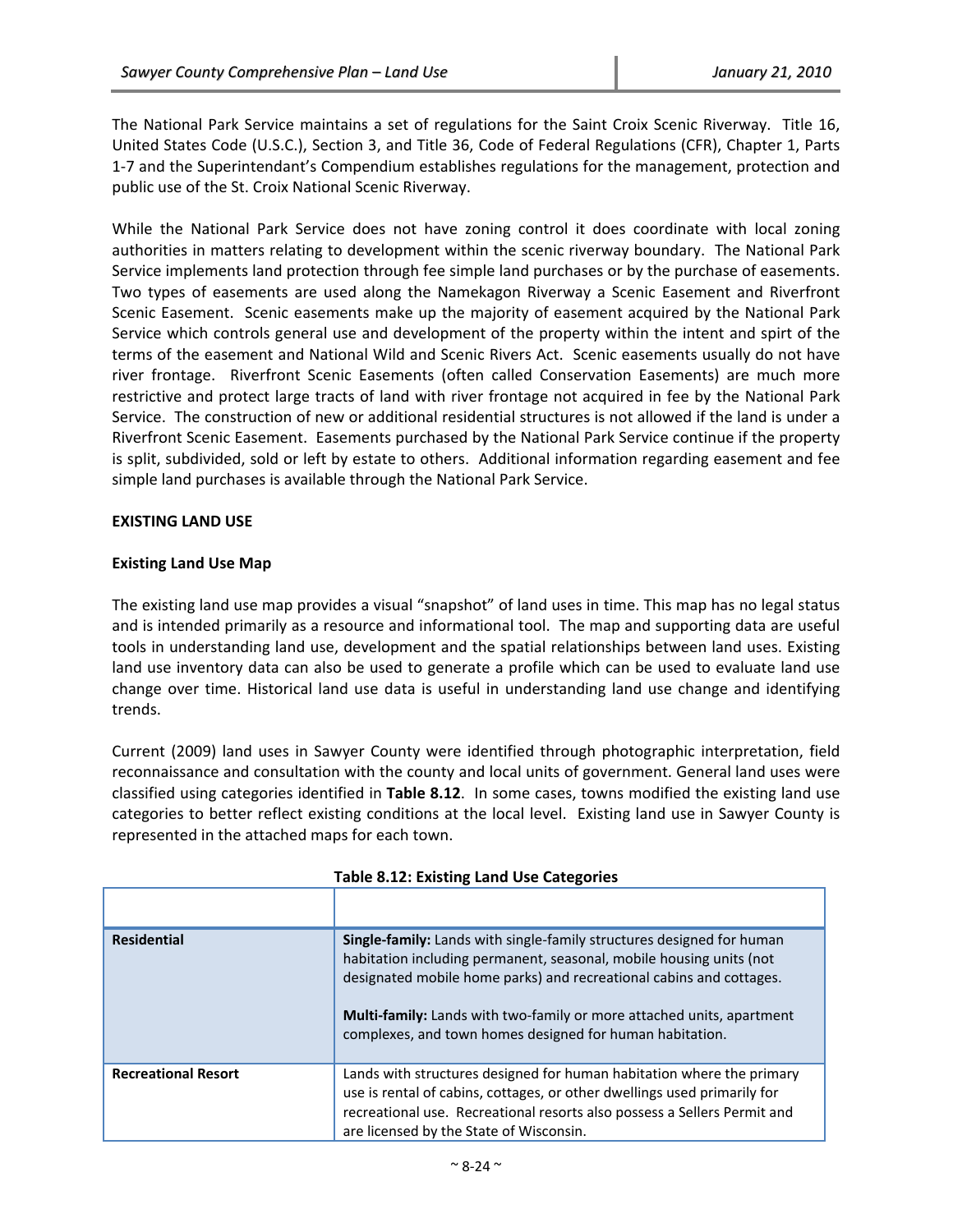Ŧ

Ŧ.

| <b>Mobile Home Park</b>               | Land parcels under a common ownership and designed or laid out to<br>accommodate two or more mobile homes, intended for year-round<br>residency.                                                                                                                                       |
|---------------------------------------|----------------------------------------------------------------------------------------------------------------------------------------------------------------------------------------------------------------------------------------------------------------------------------------|
| <b>Agriculture</b>                    | Land primarily for growing of croplands, livestock grazing, dairy farming,<br>pastures, cranberry bogs, and farmsteads.                                                                                                                                                                |
| <b>Commercial</b>                     | Private and non-profit property, such as office buildings, gasoline stations,<br>restaurants, retail sales establishments, shopping centers, parking lots,<br>restaurants, rental storage facilities, financial institutions, taverns,<br>hotels/motels and inns.                      |
| <b>Industrial</b>                     | Manufacturing and processing plants, warehousing and distribution<br>facilities, including controlled outdoor storage areas related to industrial<br>facilities.                                                                                                                       |
| <b>Communications &amp; Utilities</b> | Cellular, TV and radio towers and related facilities, wastewater treatment<br>facilities, power substations, electric transmission lines, power generation<br>facilities, and pipelines.                                                                                               |
| <b>Transportation</b>                 | Public and private railroads, airports and roads.                                                                                                                                                                                                                                      |
| <b>Institutional</b>                  | Government administrative buildings and offices; libraries; fire<br>halls/stations; government recycling facilities; hospitals, clinics, and special<br>care-facilities; public schools and colleges; fraternal organizations;<br>cemeteries; churches and other religious facilities. |
| <b>Forestry</b>                       | Private, public, and tribal owned forested lands, including land under<br>forest crop law and applicable state and National Forest System lands.                                                                                                                                       |
| <b>Open Space</b>                     | Private and public owned non-forested lands and fallow fields.                                                                                                                                                                                                                         |
| <b>Extraction</b>                     | Quarries, gravel pits and other non-metallic mining operations.                                                                                                                                                                                                                        |
| <b>Outdoor Recreation</b>             | Public and private lands designed or designated as town, village, city and<br>county parks and recreation areas; hunting preserves or other designed                                                                                                                                   |
|                                       | hunting management areas; golf courses, shooting ranges, and<br>campgrounds.                                                                                                                                                                                                           |
| Conservancy                           | Public, private, and non-profit lands dedicated to the conservation of<br>wildlife, wildlife habitat, fisheries, natural resources, and scenic/natural<br>beauty.                                                                                                                      |

# **LAND SUPPLY**

Providing an adequate supply of developable land is critical to accommodate projected growth, promote and sustain economic development and to build strong and prosperous communities. Wisconsin's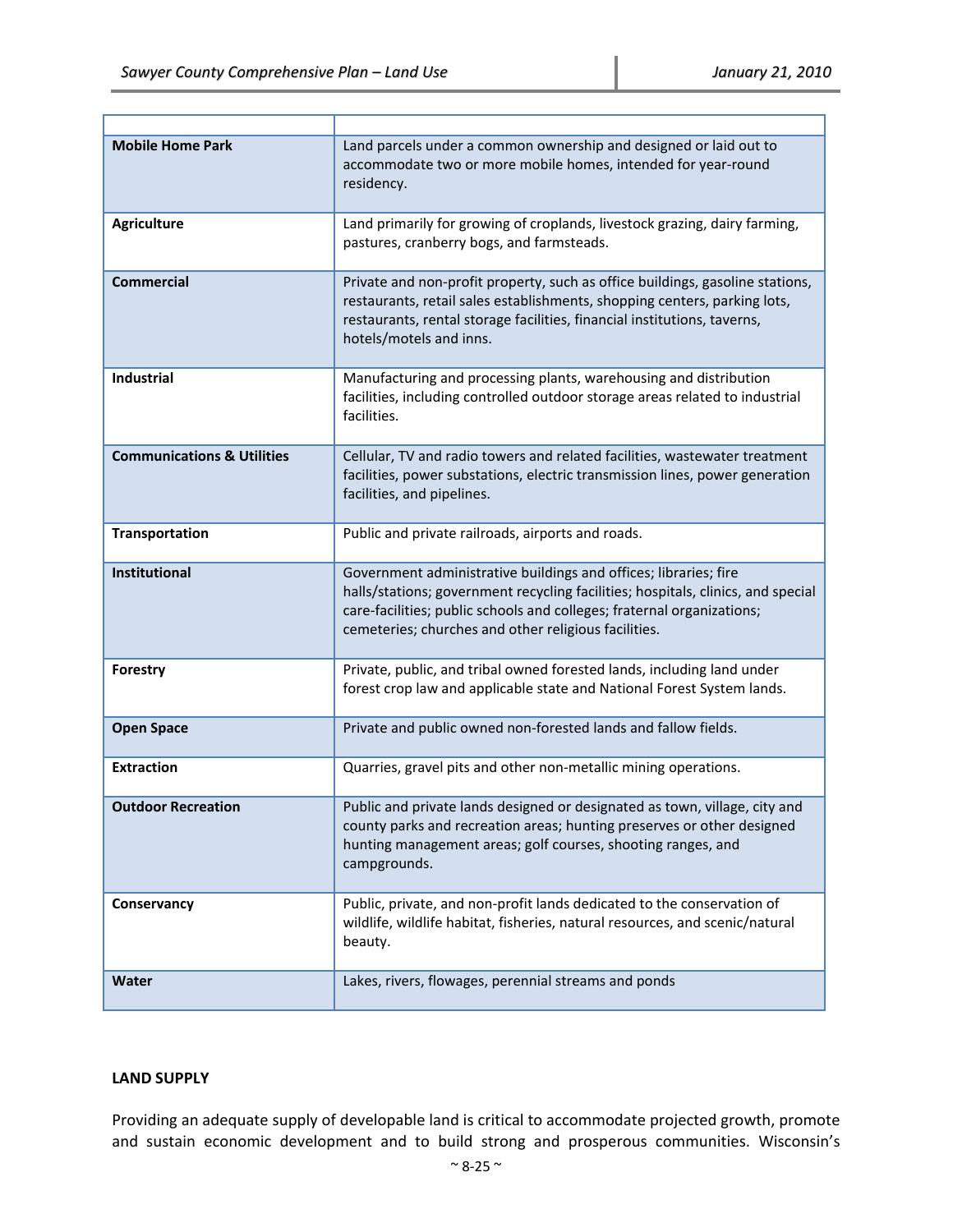comprehensive planning legislation (§66.1001) requires that plan's contain projections, in 5‐year increments, of future residential, agricultural, commercial and industrial land uses. Communities (and counties) must also allocate sufficient land to accommodate projected future growth.

The supply of land available for development is determined by numerous factors including various environmental variables, existing land use and development and access to public utilities.

#### **Environmental Variables**

Environmental factors must be closely analyzed when considering future use and development. Factors such as natural drainage patterns, steepness of slopes, soil conditions, hydrography and wetlands or the presence of floodplains may severely restrict or prohibit development. The maps contained in the Natural, Agricultural and Cultural Resources Chapter should serve as a general guide to aid the county and private landowners in understanding the environmental variables which may limit development potential. While suitable for broad‐area land use planning, these maps do not provide sufficient detail to make individual site suitability determinations. Site reconnaissance and mapping coupled with assessments made by qualified professionals should be used to determine individual suitability.

For example, the wetlands on public lands are classed as wetlands and not public lands. As is indicated by the data in Table 5.5 and Map 14, about 20 percent of the land base in Sawyer County may have serious limitations for future development. For the purposes of this statistical and spatial analysis, the assumption is made that developable lands are available, when in fact, many of these properties are not available. The land holders may in fact have no desire to have these lands developed in anyway and are holding them for their use as wildlife habitat, forestry or timber harvest, recreational use or aesthetic beauty. This further reduces the availability of developable land in the County.

# **Existing Development**

Lands that are currently developed are removed from the pool of potentially developable lands. The rural landscape of Sawyer County is characterized by widely scattered development with higher densities along lakeshores and highway corridors. In order to promote an orderly and efficient development pattern, consideration should be given towards focusing future development within existing population centers. Clustering development around designated growth areas allows for more efficient services (transportation services, solid waste collection and disposal, emergency services, water and sewer, etc.) and preserves large, unfragmented areas of land for agriculture, forestry, recreation and wildlife habitat.

#### **Public Utility Access**

Public utilities include municipal water systems, wastewater treatment systems, stormwater management systems, and utilities such as natural gas, electrical, telecommunications and cable service. Most rural areas of Sawyer County are not served by municipal utility systems. Rural residents generally rely on private wells for potable water and private on‐site wastewater treatment systems.

It would be impractical to suggest a comprehensive expansion of public utilities into all rural areas of Sawyer County. Where possible, future development should be sited in areas with existing services or in areas where expansion of services results in the lowest possible costs. The County should also continue to work with communities to explore options for the future development and/or expansion of rural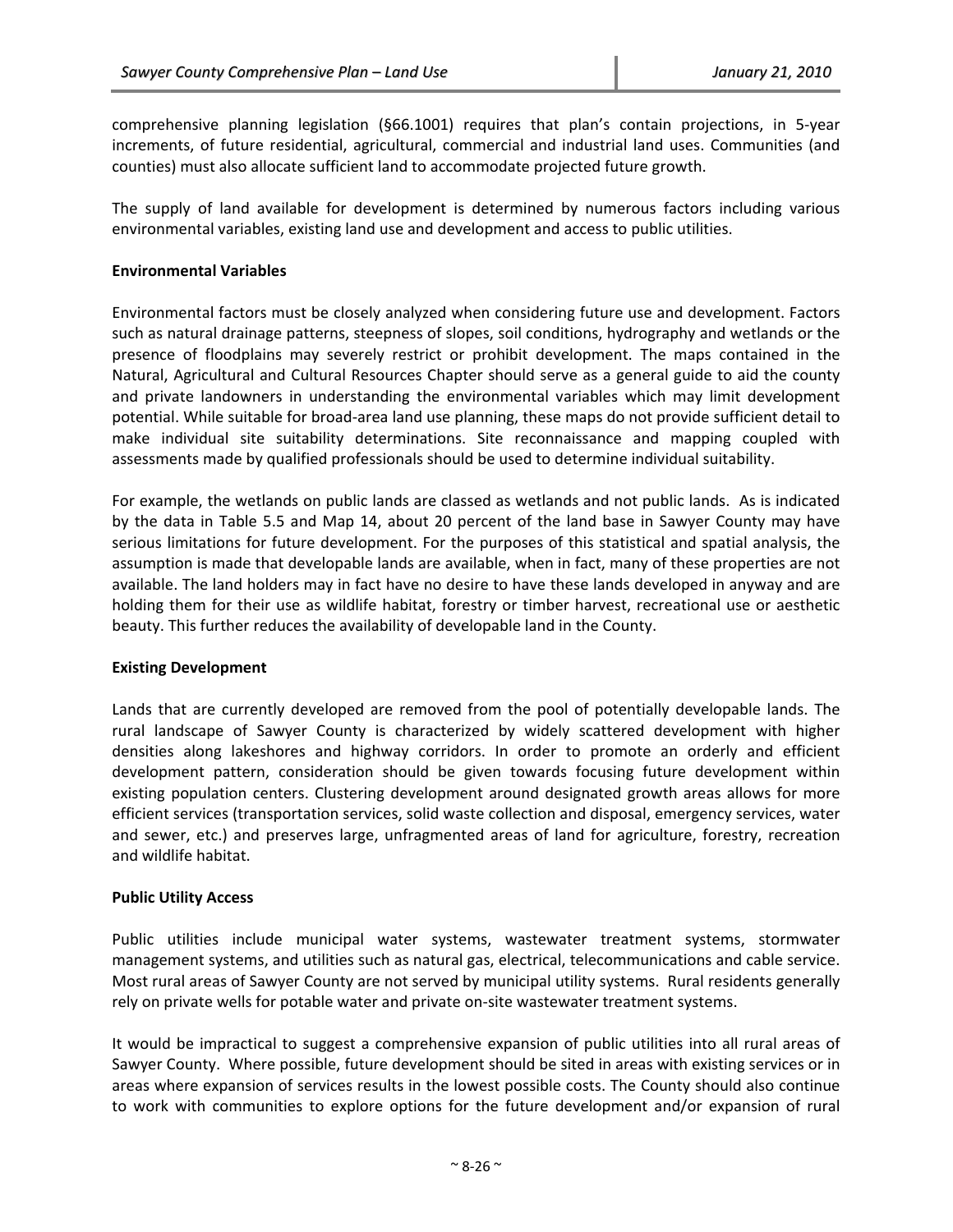sewer and water systems (sanitary districts) to serve areas of moderate to high development density, particularly near lakes and other areas with poor soil conditions.

#### **Land prices**

Land prices are dictated by the real estate market and the laws of supply and demand. Increasing the amount of available development land can drive land costs downward, while a decreasing supply of development land can raise prices. Government regulation can impact the overall supply of developable land and, consequently influence land prices.

The market price of land depends upon many factors, which can vary significantly from one location to another. It is often difficult to generalize the market price of property within a large area, such as a county, due to the location specific factors that dictate the price and by the fact that a limited number of properties are on the market at any given time.

High land prices can severely restrict growth while low prices can drive up speculation and development. High land prices can also significantly influence land use patterns by driving up housing costs and becoming a barrier to economic development. High prices can also promote the conversion of forest and agricultural land to other uses and increase fragmentation.

|               | <b>Non-waterfront</b> |                         |           |                         |            |           |                         |            |           |
|---------------|-----------------------|-------------------------|-----------|-------------------------|------------|-----------|-------------------------|------------|-----------|
|               |                       | <b>OCT 06 - SEPT 07</b> |           | <b>OCT 07 - SEPT 08</b> |            |           | <b>OCT 08 - SEPT 09</b> |            |           |
|               | Up to                 | \$100,000               | \$200,000 | Up to                   | \$100,000  | \$200,000 | Up to                   | \$100,000  | \$200,000 |
|               | \$100,00              | $-200,000$              | $\ddot{}$ | \$100,000               | $-200,000$ | $\ddot{}$ | \$100,000               | $-200,000$ | $\ddot{}$ |
|               | 0                     |                         |           |                         |            |           |                         |            |           |
| <b>Sales</b>  | 22                    | 49                      | 14        | 23                      | 32         | 13        | 18                      | 41         | 12        |
| <b>Median</b> | \$73.500              | \$139,900               | \$238,950 | \$61,000                | \$146,000  | \$210,000 | \$50,500                | \$135,000  | \$257,450 |
| Sale          |                       |                         |           |                         |            |           |                         |            |           |
| <b>Price</b>  |                       |                         |           |                         |            |           |                         |            |           |
| Average       | \$67,174              | \$140.594               | \$250,514 | \$65,432                | \$148,827  | \$227,992 | \$61,111                | \$140,237  | \$294,116 |
| <b>Sale</b>   |                       |                         |           |                         |            |           |                         |            |           |
| <b>Price</b>  |                       |                         |           |                         |            |           |                         |            |           |

# **Table 8.13: Non‐Waterfront Housing Sales Data (Hayward School District), October 2006‐September 2009**

Source: Gary Nathan, Woodland Development Realty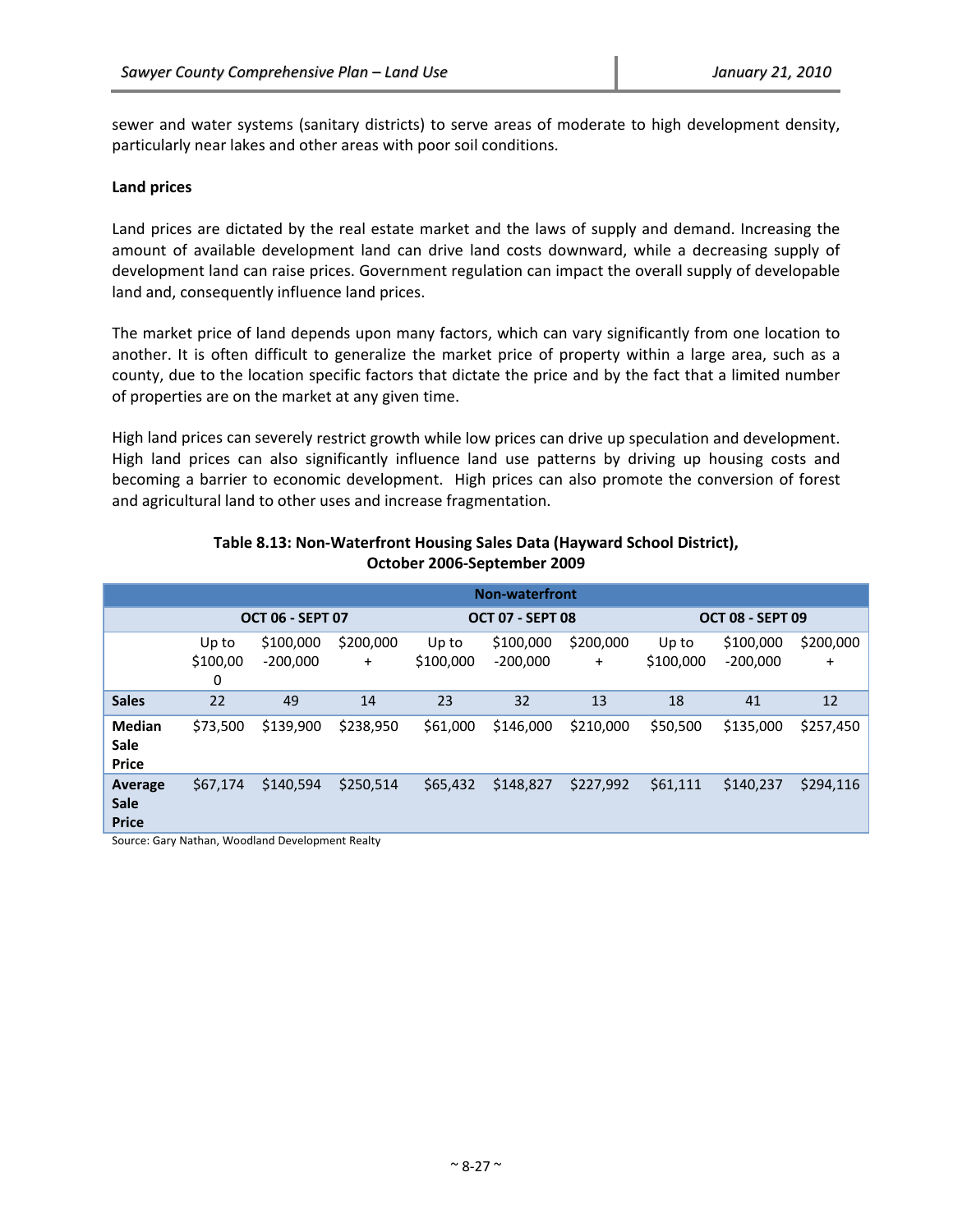| <b>Waterfront</b>         |                      |                         |                      |                         |                      |                         |  |
|---------------------------|----------------------|-------------------------|----------------------|-------------------------|----------------------|-------------------------|--|
|                           |                      | <b>OCT 06 - SEPT 07</b> |                      | <b>OCT 07 - SEPT 08</b> |                      | <b>OCT 08 - SEPT 09</b> |  |
|                           | Median Sale<br>Price | Average Sale<br>Price   | Median Sale<br>Price | Average Sale<br>Price   | Median Sale<br>Price | Average Sale<br>Price   |  |
| <b>Sales</b>              |                      | 8                       |                      | 16                      |                      | 21                      |  |
| Up to \$200,000           | \$73,500             | \$67,174                | \$150,250            | \$150,088               | \$135,000            | \$142,900               |  |
|                           |                      |                         |                      |                         |                      |                         |  |
| <b>Sales</b>              | 17                   |                         |                      | 16                      | 19                   |                         |  |
| \$201,000 to<br>\$300,000 | \$267,000            | \$258,382               | \$246,750            | \$244,197               | \$255,000            | \$251,100               |  |
|                           |                      |                         |                      |                         |                      |                         |  |
| <b>Sales</b>              |                      | 19                      |                      | 17                      |                      | 18                      |  |
| \$301,000 to<br>\$400,000 | \$349,900            | \$345,968               | \$345,000            | \$346,165               | \$347,500            | \$348,675               |  |
|                           |                      |                         |                      |                         |                      |                         |  |
| <b>Sales</b>              |                      | 39                      |                      | 34                      |                      | 11                      |  |
| $$401,000 +$              | \$545,000            | \$610,687               | \$540,000            | \$636,324               | \$550,000            | \$637,045               |  |

# **Table 8.14: Waterfront Housing Sales Data (Hayward School District), October 2006‐September 2009**

Source: Gary Nathan, Woodland Development Realty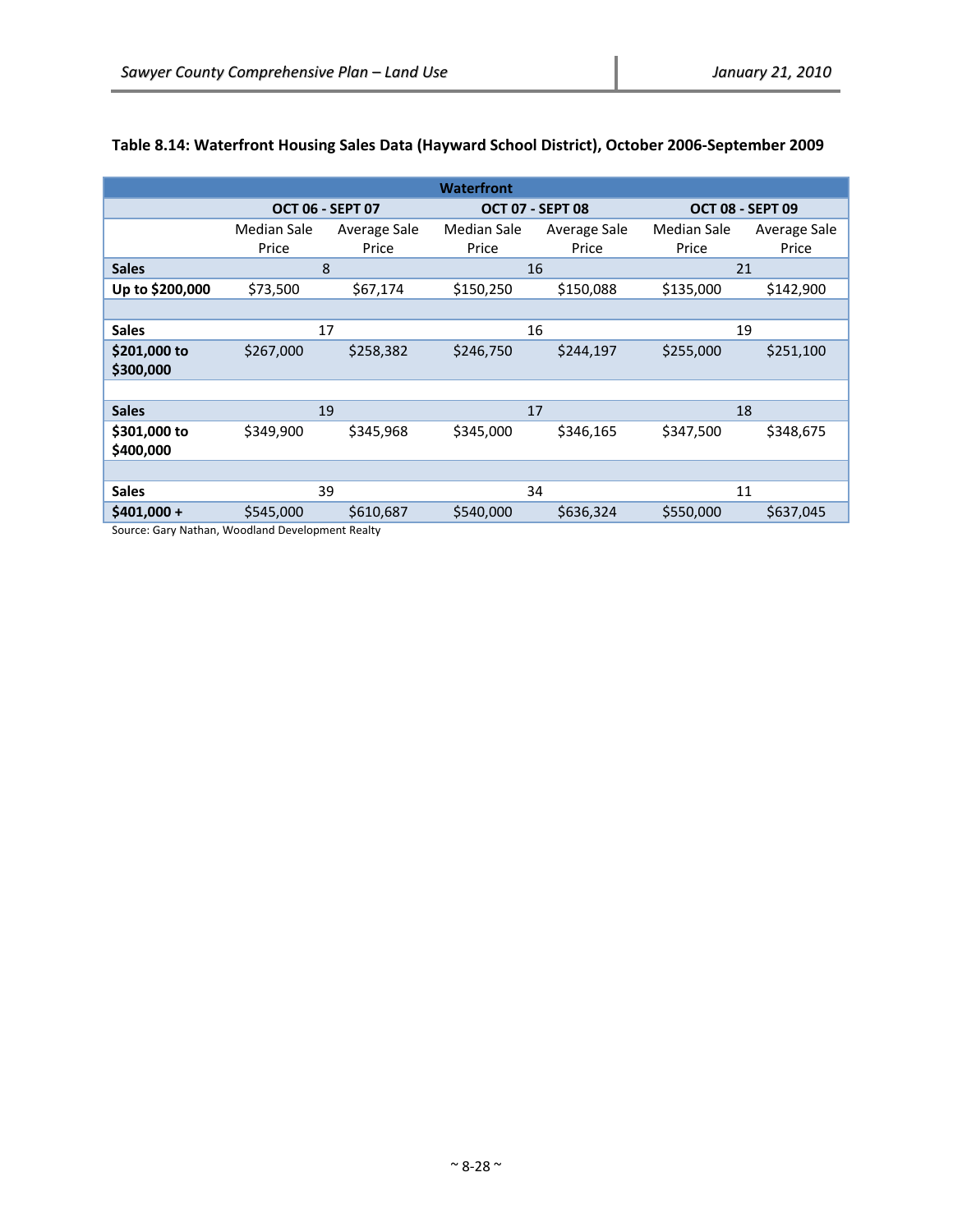#### **Land Use Conflicts**



One of the challenges in land use planning is providing for a harmonious mix of diverse land uses, while avoiding land use conflict. Conflicts between uses arise when use in one area interferes with the uses in another. In some cases, these conflicts may be minor annoyances, but in other situations, land use conflicts can pose threats to health and safety.

Examples of common land use conflicts include situations where residential areas adjoin areas of agricultural use, or when an industrial area is constructed near residential development. It is often desirable to reduce land use conflicts through the use of buffer zones, or zones of transition between disharmonious land uses. The buffer concept is widely recognized as an effective tool to reduce the potential for conflict, and is fairly easily implemented through the modification of the local zoning code. This tool is

particularly well suited for reducing potential conflict between residential and industrial development. In this situation a buffer would provide for a mix of light industry and commercial as a transition to residential.

Another type of conflict arises when there is shared planning authority within overlapping jurisdictional boundaries. The potential for this type of conflict is greatest where city and village planning areas overlap with the unincorporated towns. Cities and villages and the adjacent towns can essentially plan for the future development within the extraterritorial area. Conflicts may arise over issues such as annexation of town lands, development issues, jurisdictional authority or the extension of municipal services. Conflicts may also arise as incorporated communities review and deny proposed subdivisions within extraterritorial plat review areas (Wis. Stat. 236.10(1)(b)2), which may restrict residential development in the town.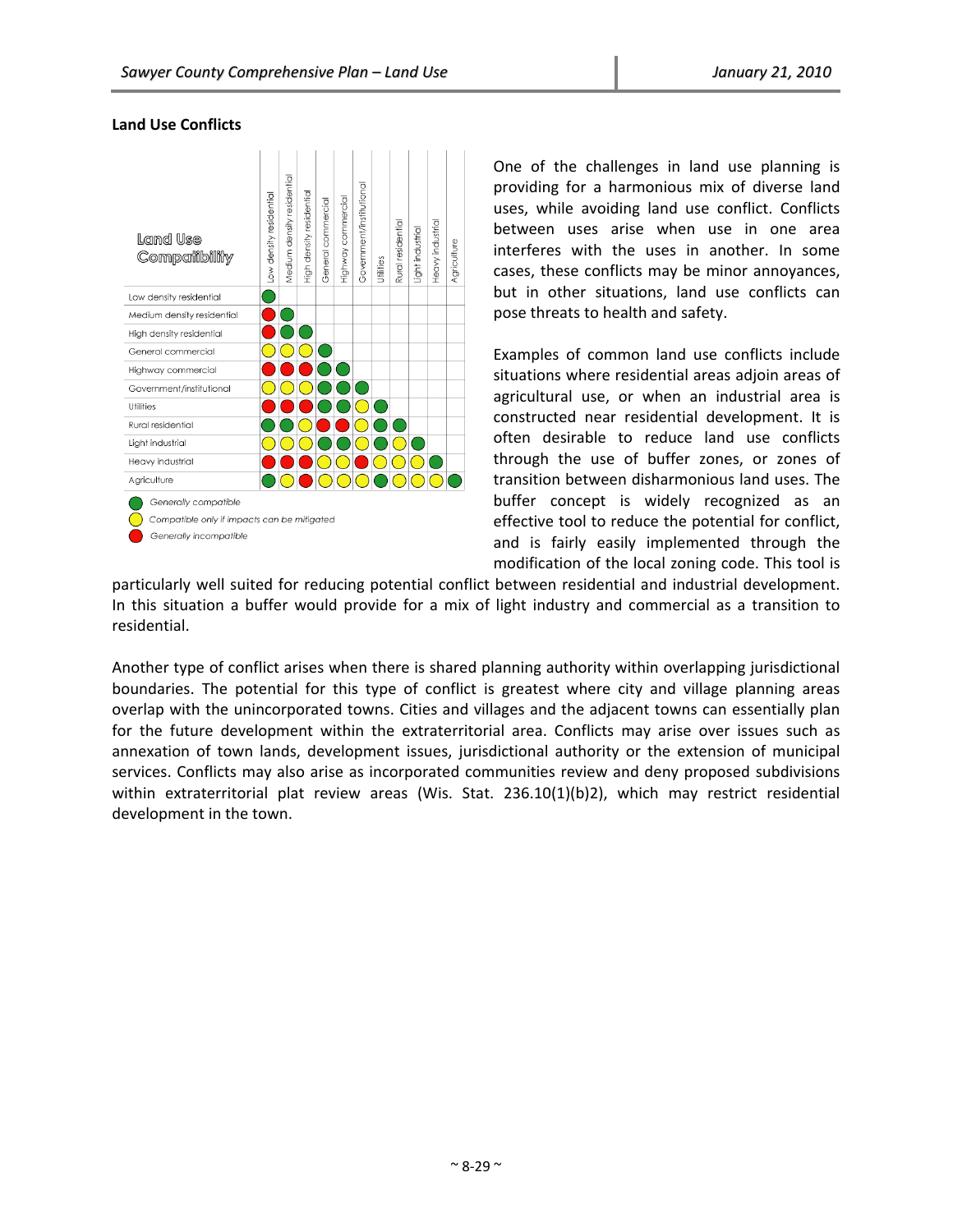# **Contaminated Sites**

The Wisconsin Department of Natural Resources Bureau of Remediation and Redevelopment Tracking System (BRRTS) provides information about contaminated properties and other activities related to the investigation and cleanup of contaminated soil or groundwater in Wisconsin. Additional data about these sites can be obtained through the online BRRTS system database at **http://www.dnr.state.wi.us/org/aw/rr/brrts/index.htm.** BRRTS data indicates that as of August 2009, there were 25 open contamination sites in Sawyer County. Open sites include those in need of clean up or where cleanup is currently in progress. Petroleum contamination from leaking underground storage tanks (LUSTs) is a primary contributor to soil and groundwater contamination in Sawyer County. Of the 25 open sites in the county, 17 are LUST sites (Map 19).

|                 |                                                |                               |                                             | <b>STATUS</b>              |   |                                     |                             |    |                       |
|-----------------|------------------------------------------------|-------------------------------|---------------------------------------------|----------------------------|---|-------------------------------------|-----------------------------|----|-----------------------|
|                 |                                                | <b>Closed</b><br><b>Sites</b> | <b>Conditionally</b><br><b>Closed Sites</b> | General<br><b>Property</b> |   | <b>No Action</b><br><b>Required</b> | <b>Open</b><br><b>Sites</b> |    | Grand<br><b>Total</b> |
|                 | Abandoned<br>Container                         | 1                             |                                             |                            |   |                                     |                             |    | 1                     |
| TYPE            | Environmental<br>Repair                        | 16                            |                                             |                            |   |                                     |                             | 8  | 24                    |
|                 | <b>General Property</b>                        |                               |                                             |                            | 7 |                                     |                             |    | 7                     |
| <b>ACTIVITY</b> | Leaking<br>Underground<br><b>Storage Tanks</b> | 134                           |                                             | $\mathbf{1}$               |   |                                     |                             | 17 | 152                   |
|                 | No Action Required                             |                               |                                             |                            |   | 76                                  |                             |    | 76                    |
|                 | Spills                                         | 79                            |                                             |                            |   |                                     |                             |    | 79                    |
|                 | <b>Grand Total</b>                             | 230                           |                                             | 1                          | 7 | 76                                  |                             | 25 | 339                   |

#### **Table 8.15: Contaminated Properties and Other Activities Related to the Investigation and Cleanup of Contaminated Soil or Groundwater in Sawyer County (BRRTS Database)**

Source: WDNR Bureau for Remediation and Redevelopment Tracking System BRRTS data was extracted on 8/04/09.

Redevelopment of contaminated sites or under‐utilized properties with existing facilities is encouraged by property owners or persons purchasing properties. Communities and adjoining property owners benefit from the redevelopment of sites needing rehabilitation or environmental clean-up.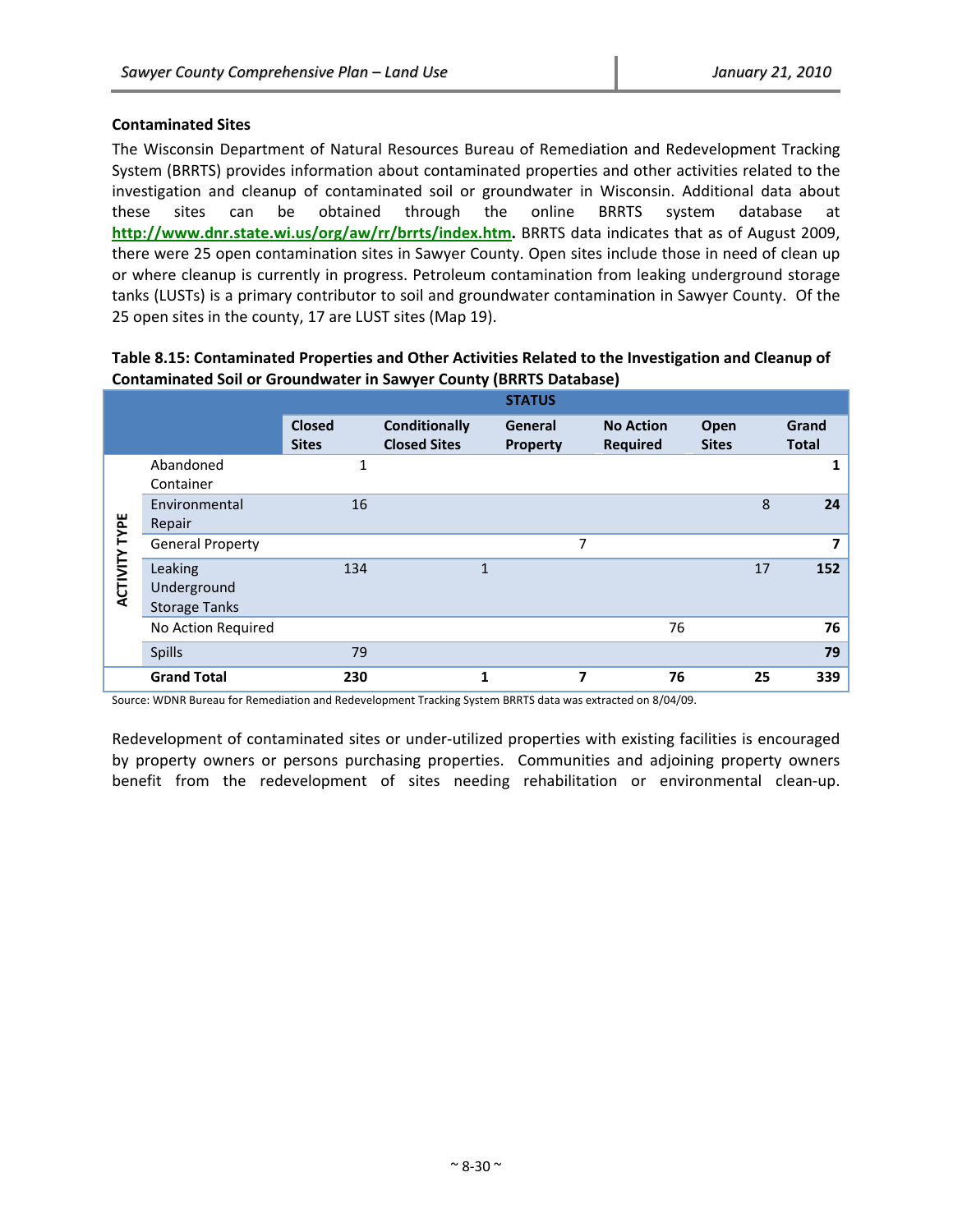|                            |            | <b>OPEN SITES</b> |                |
|----------------------------|------------|-------------------|----------------|
| <b>MCD</b>                 | <b>ERP</b> | <b>LUST</b>       |                |
| City of Hayward            |            | 0                 | 0              |
| <b>Town of Bass lake</b>   |            | 1                 | 1              |
| <b>Town of Couderay</b>    |            | 0                 | 0              |
| <b>Town of Draper</b>      |            | $\overline{0}$    | $\overline{2}$ |
| <b>Town of Edgewater</b>   |            | 0                 | 0              |
| <b>Town of Hayward</b>     |            | 3                 | 4              |
| <b>Town of Hunter</b>      |            | 0                 | 0              |
| <b>Town of Lenroot</b>     |            | $\overline{0}$    | 1              |
| Town of Ojibwa             |            | 1                 | 1              |
| <b>Town of Radisson</b>    |            | 0                 | 0              |
| <b>Town of Round lake</b>  |            | 0                 | 2              |
| <b>Town of Sand lake</b>   |            | 0                 | 0              |
| <b>Town of Spider lake</b> |            | 0                 | ŋ              |
| <b>Town of Weirgor</b>     |            | $\mathbf{1}$      | 1              |
| <b>Town of Winter</b>      |            | 0                 | 0              |
| <b>Village of Couderay</b> |            | 0                 | 1              |
| <b>Village of Exeland</b>  |            | 1                 | 1              |
| <b>Village of Radisson</b> |            | 0                 | 1              |
| <b>Village of Winter</b>   |            | 1                 | 1              |
| <b>Grand Total</b>         |            | 8                 | 16             |

# **Table 8.16: Contaminated Properties (Open Sites) in Sawyer County by MCD**

Data Source: WDNR Bureau for Remediation and Redevelopment Tracking System BRRTS data was extracted on 8/04/09. \* Grand total does not match total from Table 8.16 because some sites are not identified geographically within the BRRTS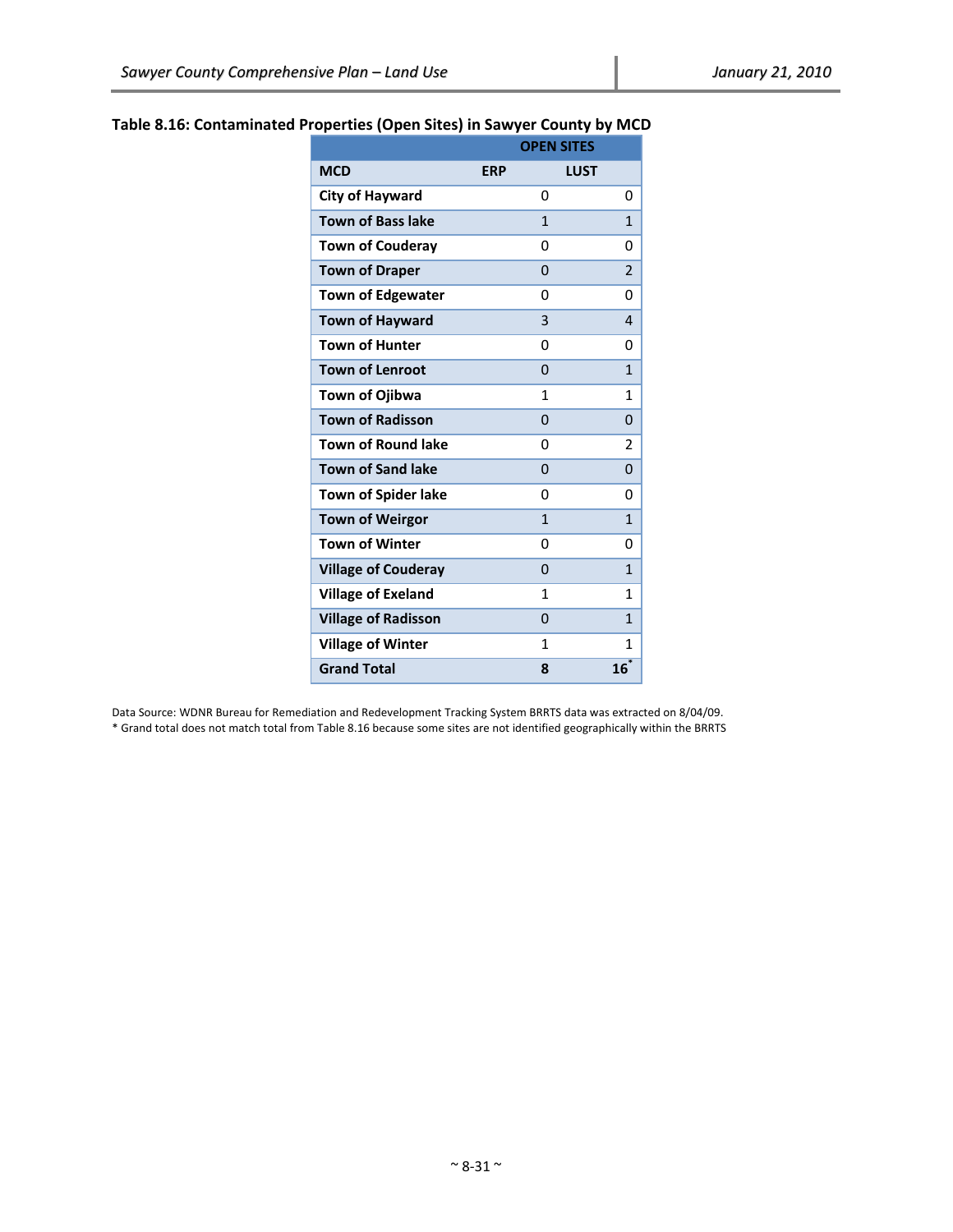# **Closed Landfills**

The Wisconsin Department of Natural Resources publishes a registry of known waste disposal sites in Wisconsin. The registry was created by the WDNR to serve as a comprehensive listing of all sites where solid or hazardous wastes have been or may have been deposited. Inclusion of a site on the registry is not intended to suggest that environmental problems have occurred, are occurring or will occur in the future.

|                    | Table 8.17: Waste Disposal Sites in Sawyer County    |                                   |                             |               |
|--------------------|------------------------------------------------------|-----------------------------------|-----------------------------|---------------|
| Town/Village/City  | <b>Facility (Name of</b><br>Site/Landfill)           | <b>Site Location</b>              | <b>PLSS</b>                 | <b>STATUS</b> |
| <b>WINTER</b>      | <b>BUMBLE BEE</b><br><b>RESORT</b>                   | <b>BUMBLE BEE RD</b>              | <b>NE NE S01 39N</b><br>05W | <b>CLOSED</b> |
| <b>HAYWARD</b>     | <b>HAYWARD CTY</b>                                   | <b>HWY 63 S</b>                   | NW SW S28<br>41N 09W        | <b>CLOSED</b> |
| <b>HAYWARD</b>     | <b>DNR DEER PIT</b>                                  | <b>TOWER RD</b>                   | SW SE S30 41N<br>08W        | <b>CLOSED</b> |
| <b>SPIDER LAKE</b> | <b>GHOST LAKE</b><br>LODGE LF                        | <b>HOLLYWOOD</b><br>RD OFF HWY 77 | <b>SW SW S31</b><br>42N 05W | <b>CLOSED</b> |
| <b>HAYWARD</b>     | <b>HAYWARD</b><br><b>MEMORIAL</b><br><b>HOSPITAL</b> | HWY 27 & 77                       | <b>SW NW S15</b><br>41N 09W | <b>CLOSED</b> |
| <b>HAYWARD</b>     | HAYWARD WOOD<br>PROD (WOOD)                          | 15115 HOSPITAL<br><b>RD</b>       | NE NE S23 41N<br>09W        | <b>CLOSED</b> |
| <b>HAYWARD</b>     | L P HARDBOARD<br><b>PLANT</b>                        | 16571 W. HWY<br>63                | NE SW S32 41N<br>09W        | <b>CLOSED</b> |
| <b>COUDERAY</b>    | LAC COURT<br><b>OREILLES INDIAN</b><br><b>RES</b>    | HWY CC                            | SW SE S25 39N<br>08W        | <b>CLOSED</b> |
| <b>BASS LAKE</b>   | <b>NOR-WIS RESORT</b><br><b>DUMP</b>                 | <b>NOR-WIS ROAD</b>               | <b>NE SE S13 40N</b><br>09W | <b>CLOSED</b> |
| <b>BASS LAKE</b>   | R V DOEHR<br>LUMBER CO<br>(WOOD)                     | HWY E                             | NW SE S17 40N<br>08W        | <b>CLOSED</b> |
| <b>HAYWARD</b>     | <b>RAND'S DISPOSAL -</b><br>SAWYER CO DEMO           | <b>COUNTY HWY B</b>               | <b>SW SW S30</b><br>41N 08W | <b>CLOSED</b> |
| <b>HAYWARD</b>     | <b>REST HAVEN</b><br><b>LODGE</b>                    | <b>CHIEF LAKE RD</b>              | SE S36 40N<br>08W           | <b>CLOSED</b> |
| <b>HAYWARD</b>     | <b>THOMPSON &amp;</b><br>SONS INC DEMO               | <b>HWY 63 S</b>                   | <b>NE NE S31 41N</b><br>09N | <b>CLOSED</b> |
| <b>BASS LAKE</b>   | <b>BASS LAKE TN</b>                                  | 7816 HIGHLINE<br><b>RD</b>        | <b>NW SW S26</b><br>40N 09W | <b>CLOSED</b> |
| <b>COUDERAY</b>    | <b>COUDERAY TN</b>                                   | <b>ATHERTON RD</b>                | SE SE S02 38N<br>08W        | <b>CLOSED</b> |
| <b>DRAPER</b>      | <b>DRAPER TN</b>                                     | BROADWAY ST                       | <b>NW SE S35 40N</b><br>04W | <b>CLOSED</b> |
| <b>EDGEWATER</b>   | <b>EDGEWATER TN</b>                                  | <b>HWY 48</b>                     | SE SW S16 37N<br>09W        | <b>CLOSED</b> |
| <b>HAYWARD</b>     | <b>HAYWARD TN</b>                                    | <b>CHIPPEWA</b>                   | NE SE S25 41N               | CLOSED        |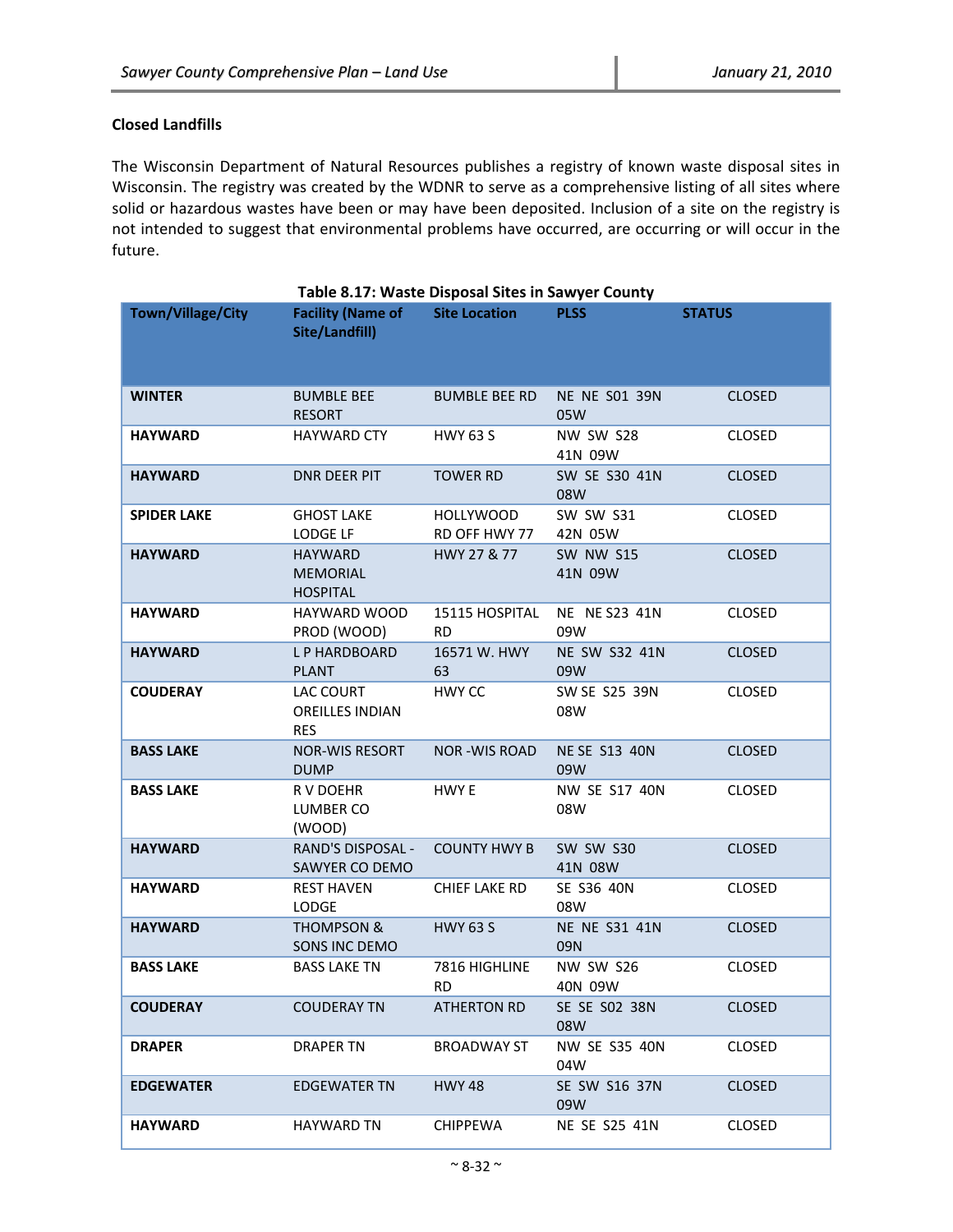|                    |                                               | TRAIL                             | 09W                         |               |
|--------------------|-----------------------------------------------|-----------------------------------|-----------------------------|---------------|
| <b>HUNTER</b>      | <b>HUNTER TN</b>                              | <b>WORLDS END</b><br>RD.          | <b>NE S19 40N</b><br>07W    | <b>CLOSED</b> |
| <b>HUNTER</b>      | <b>HUNTER TN</b>                              | OLD DUMP RD                       | <b>NE NE S18 40N</b><br>06W | <b>CLOSED</b> |
| <b>HUNTER</b>      | <b>HUNTER TN</b>                              | HWY CC                            | SW NE S15 40N<br>07W        | <b>CLOSED</b> |
| <b>HUNTER</b>      | <b>HUNTER TN</b>                              | <b>WORLDS END</b><br>RD.          | SW SE S19 40N<br>07W        | <b>CLOSED</b> |
| <b>LENROOT</b>     | LENROOT TN -<br><b>EYTCHESON SITE</b>         | <b>NELSON LAKE</b><br><b>RD</b>   | NE NW S02<br>41N 09W        | <b>CLOSED</b> |
| <b>LENROOT</b>     | LENROOT TN -HWY<br>27 SITE                    | HWY 27 & 77                       | NW SE S32 42N<br>09W        | <b>CLOSED</b> |
| <b>LENROOT</b>     | LENROOT TN -<br><b>SEELEY SITE</b>            | OLD OO RD                         | <b>NE NE S22 42N</b><br>08W | <b>CLOSED</b> |
| <b>MEADOWBROOK</b> | MEADOWBROOK<br>TN                             | HWY 27 & 77                       | SW NW S22<br>37N 06W        | <b>CLOSED</b> |
| <b>METEOR</b>      | <b>METEOR TN</b>                              | <b>VENESS LN</b>                  | SE NW S14 37N<br>08W        | <b>CLOSED</b> |
| <b>OJIBWA</b>      | OJIBWA DUMP TN                                | DEER LN                           | SW NE S09 38N<br>06W        | <b>CLOSED</b> |
| <b>RADISSON</b>    | <b>RADISSON TN -</b><br>RADISSON VIL LF       | OLD HWY 70                        | NW NE S24<br>38N 07W        | <b>CLOSED</b> |
| <b>ROUND LAKE</b>  | ROUND LAKE TN -<br><b>B SITE</b>              | <b>LAWRY RD</b>                   | NW NE S32<br>41N 07W        | <b>CLOSED</b> |
| <b>ROUND LAKE</b>  | ROUND LAKE TN -A<br><b>SITE</b>               | <b>HWY A</b>                      | NE SE S23 41N<br>07W        | <b>CLOSED</b> |
| <b>ROUND LAKE</b>  | <b>ROUND LAKE TN -</b><br>MOOSE LAKE          | <b>FOREST CIRCLE</b><br><b>DR</b> | NE NE S26 41N<br>06W        | <b>CLOSED</b> |
| <b>SAND LAKE</b>   | SAND LAKE TN                                  | 5501 DUMP RD                      | <b>SW NW S29</b><br>39N 09W | <b>CLOSED</b> |
| <b>SPIDER LAKE</b> | SPIDER LAKE TN -<br><b>BRANDT RD SITE</b>     | DUMP RD                           | <b>NW NE S36</b><br>42N 07W | <b>CLOSED</b> |
| <b>SPIDER LAKE</b> | <b>SPIDER LAKE TN -</b><br><b>MURPHY BLVD</b> | MURPHY BLVD                       | <b>NW NW S22</b><br>42N 07W | <b>CLOSED</b> |
| <b>WEIRGOR</b>     | <b>WEIRGOR TN -</b><br><b>EXELAND VIL</b>     | <b>FIRST ST</b>                   | <b>NW SE S28 37N</b><br>07W | <b>CLOSED</b> |
| <b>WINTER</b>      | <b>WINTER TN</b>                              | <b>LAGOON RD</b>                  | NE NW S04<br>38N 05W        | <b>CLOSED</b> |
| <b>WINTER</b>      | <b>WINTER TN -</b><br><b>CONNOR LAKE SITE</b> | LAKE OF THE<br>PINES RD           | <b>NE NW S22 38N</b><br>03W | <b>CLOSED</b> |
| <b>OJIBWA</b>      | <b>OJIBWA TN</b>                              | <b>HELSING RD</b>                 | SW NW S06<br>39N 06W        | <b>CLOSED</b> |
| <b>EXELAND</b>     | <b>EXELAND VIL</b><br>duplicate               | <b>FIRST ST</b>                   | <b>NW SE S28 37N</b><br>07W | <b>CLOSED</b> |
| <b>LENROOT</b>     | <b>VORTANZ LUMBER</b><br>CO (WOOD)            | HWY OO                            | <b>NW SW S15</b><br>42N 08W | <b>CLOSED</b> |
| <b>RADISSON</b>    | <b>WALTER BROS</b><br>LUMBER CO<br>(WOOD)     | <b>HWY 70</b>                     | <b>SW SW S14</b><br>38N 07W | <b>CLOSED</b> |
| <b>BASS LAKE</b>   | WILLIAM'S                                     | <b>WILLIAMS BAY</b>               | SE SE S14 40N               | <b>CLOSED</b> |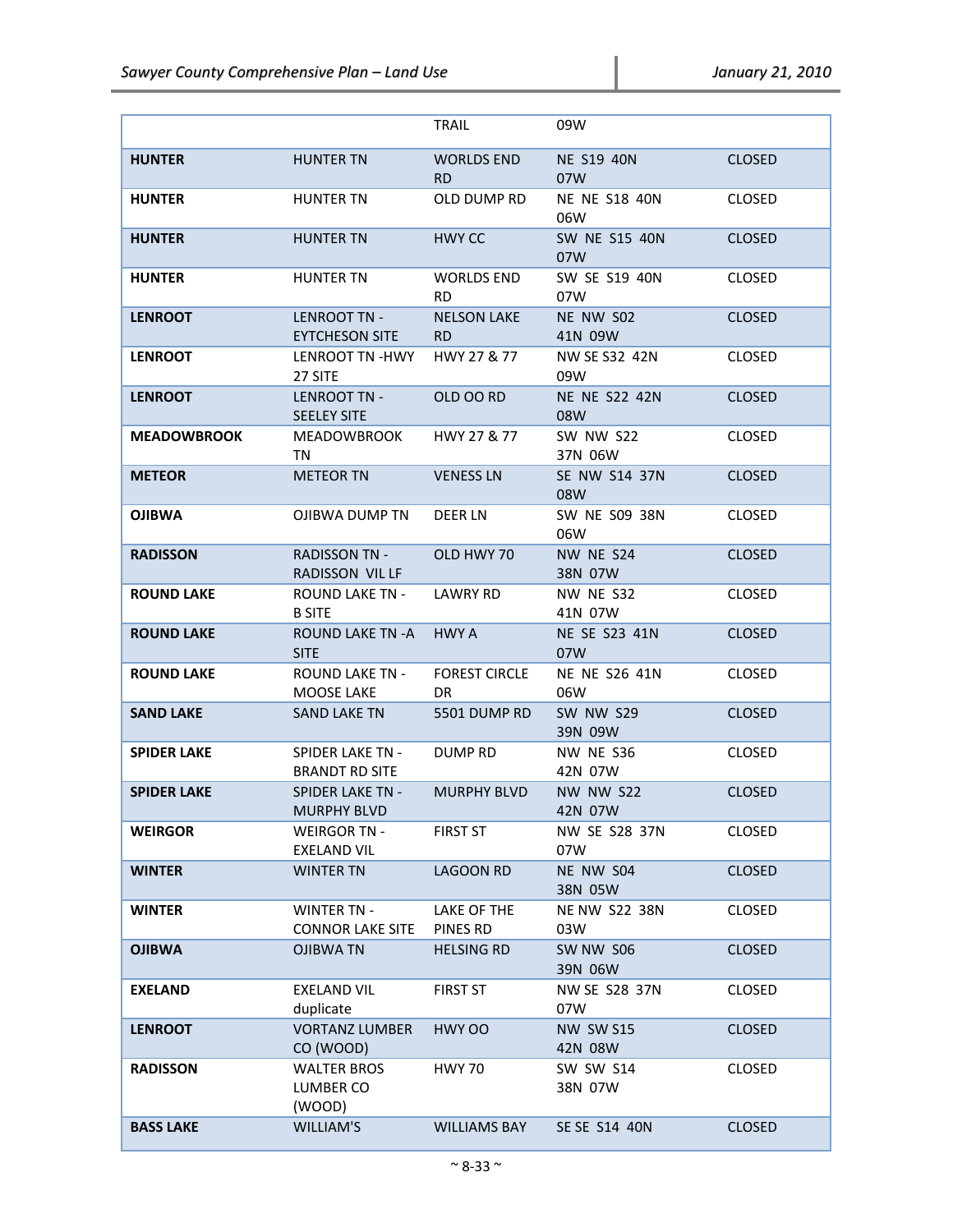|                         | <b>GRINDSTONE LK</b><br><b>RESORT</b>               | <b>RD</b>       | 09W                         |               |
|-------------------------|-----------------------------------------------------|-----------------|-----------------------------|---------------|
| <b>WINTER</b>           | WIS H&SS<br>FLAMBEAU<br><b>CORRECT CNTR</b>         | HWY M           | SE SE S27 37N<br>03W        | <b>CLOSED</b> |
| <b>HAYWARD, TOWN OF</b> | <b>THOMPSON</b><br><b>DEMOLITION</b><br>LANDFILL #2 | <b>HWY 63 S</b> | <b>NE NE S31 41N</b><br>09E | <b>CLOSED</b> |
| <b>HAYWARD, TOWN OF</b> | <b>THOMPSON</b><br><b>DEMOLITION</b><br>LANDFILL #4 | <b>HWY 63 S</b> | <b>NE NW S32 41N</b><br>09E | <b>OPEN</b>   |

Closed landfills in Sawyer County are shown along with LUST and ERP sites in Map 19. According to the Wisconsin Department of Natural Resources, there are 45 documented closed landfill sites in Sawyer County and one site which is currently open (Thompson Demolition Landfill #4). The county should be aware of the location of these sites when planning for future growth and development. While soil and/or groundwater pollution may not be present, or eminent, the land use decision-making process should evaluate the potential risks to public health and the environment.

Development around landfills should be done with care so as to ensure public health and safety factors are addressed. Closed landfills most often have a system of wells for monitoring water levels for chemicals entering the local aquifers. The Wisconsin Department of Natural Resources provides a number of tools and monitoring protocols for assisting local governments and residents near closed landfills.

# **LAND DEMAND**

Land demand projections attempt to identify future land needs based on current or anticipated trends. These estimates are based on several assumptions which are discussed under each of the relevant sections. Factors which could cause deviation from projected land demand include, but are not limited to;

- **Increase or decrease in average lot sizes**
- Unforeseen changes in demographic variables such as population changes or changes in the average household size
- **•** Economic variables, including land prices
- **•** Development policies and regulations
- **•** Physical determinants (land supply)
- Changing social or cultural values
- **Transportation system improvements**
- $\bullet$  Utility access

Wisconsin's comprehensive planning statutes require that the plan contain projections based on the plan's background information for 20 years, in five year increments, of future residential, agricultural, commercial and industrial land uses including the assumptions of net densities or other spatial assumptions upon which the projections are based. It should be noted that projected land demand for the four categories included in this plan may be slightly different than figures in town adopted comprehensive plans. These differences are in large part due to different methodologies used in formulating the future projections and differences in background data. Where town adopted comprehensive plans exist, future land use scenarios should be utilized.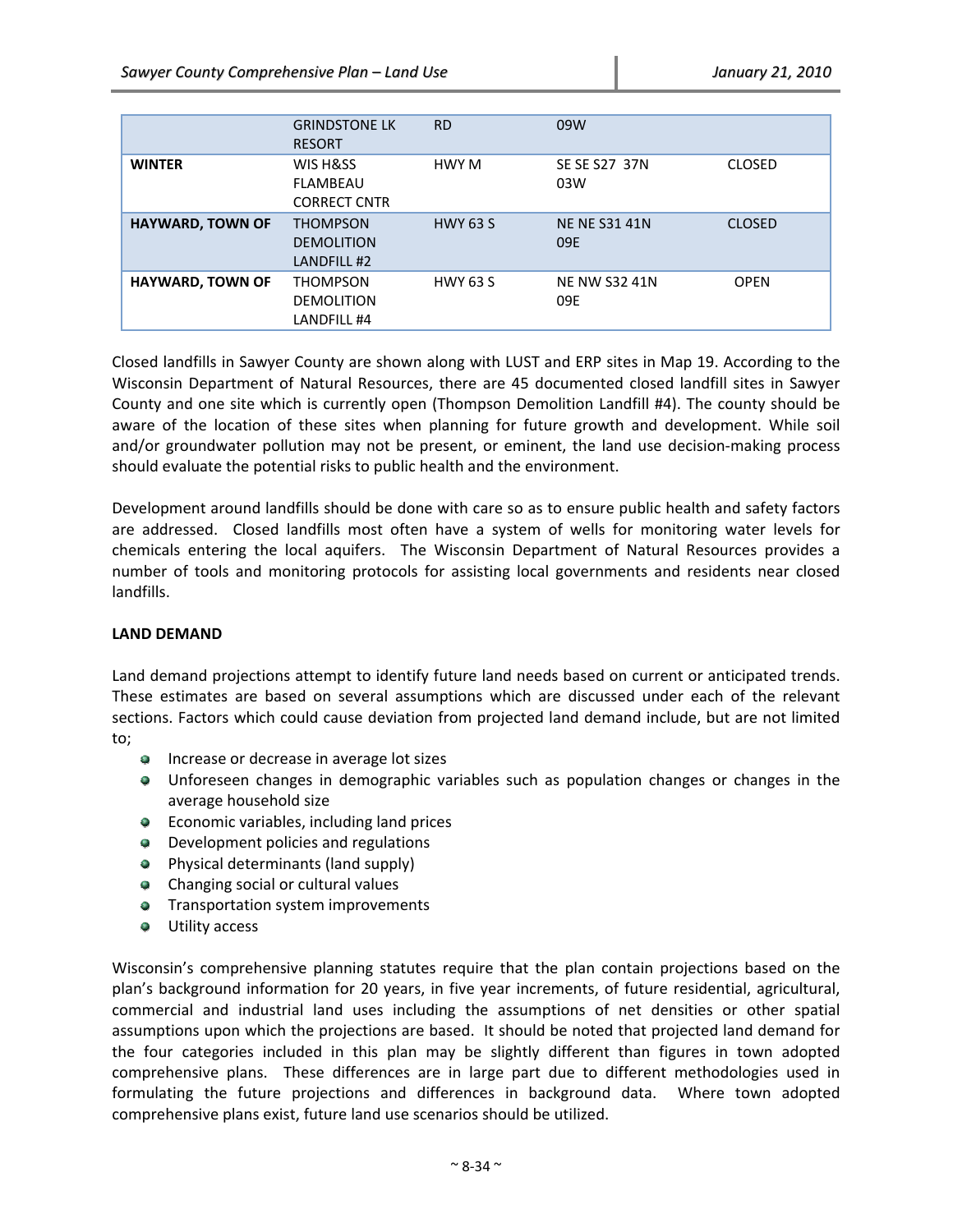# **Residential Land**

Forecasts of future land demand in Sawyer County are based on population and development projections for the planning period up to the year 2030. Population forecasts for Sawyer County project a year 2030 population of 20,411 residents. Housing projections (permanent and seasonal) indicate a cumulative demand of 3,684 total housing units in Sawyer County between 2010 and 2030, an annual average of about 184 units.

Annual actual absorption of residential land will be about 129 acres annually. This suggests an additional reservation of land for residential purposes of about 2,585 acres by the year 2030.

|                      | <b>Table 8.18: Forecast Residential Demand (Acres)</b> |        |        |        |        |  |  |  |
|----------------------|--------------------------------------------------------|--------|--------|--------|--------|--|--|--|
| Town                 | 2010                                                   | 2015   | 2020   | 2025   | 2030   |  |  |  |
| <b>Bass Lake</b>     | 1,592                                                  | 1,746  | 1,882  | 1,989  | 2,070  |  |  |  |
| Couderay             | 196                                                    | 208    | 216    | 222    | 225    |  |  |  |
| <b>Draper</b>        | 311                                                    | 314    | 314    | 311    | 304    |  |  |  |
| <b>Edgewater</b>     | 549                                                    | 593    | 629    | 658    | 675    |  |  |  |
| Hayward              | 1,553                                                  | 1,670  | 1,768  | 1,842  | 1,888  |  |  |  |
| <b>Hunter</b>        | 817                                                    | 902    | 980    | 1,042  | 1,089  |  |  |  |
| Lenroot              | 887                                                    | 971    | 1,041  | 1,100  | 1,142  |  |  |  |
| <b>Meadowbrook</b>   | 79                                                     | 79     | 78     | 75     | 71     |  |  |  |
| <b>Meteor</b>        | 110                                                    | 120    | 130    | 139    | 143    |  |  |  |
| Ojibwa               | 233                                                    | 251    | 265    | 275    | 282    |  |  |  |
| <b>Radisson</b>      | 293                                                    | 311    | 324    | 333    | 338    |  |  |  |
| <b>Round Lake</b>    | 1,027                                                  | 1,129  | 1,224  | 1,300  | 1,355  |  |  |  |
| <b>Sand Lake</b>     | 982                                                    | 1,031  | 1,070  | 1,092  | 1,101  |  |  |  |
| <b>Spider Lake</b>   | 669                                                    | 719    | 756    | 784    | 802    |  |  |  |
| Weirgor              | 213                                                    | 229    | 241    | 250    | 256    |  |  |  |
| <b>Winter</b>        | 1,095                                                  | 1,207  | 1,309  | 1,388  | 1,448  |  |  |  |
| <b>Sawyer County</b> | 10,605                                                 | 11,480 | 12,226 | 12,800 | 13,190 |  |  |  |

Source: Northwest Regional Planning Commission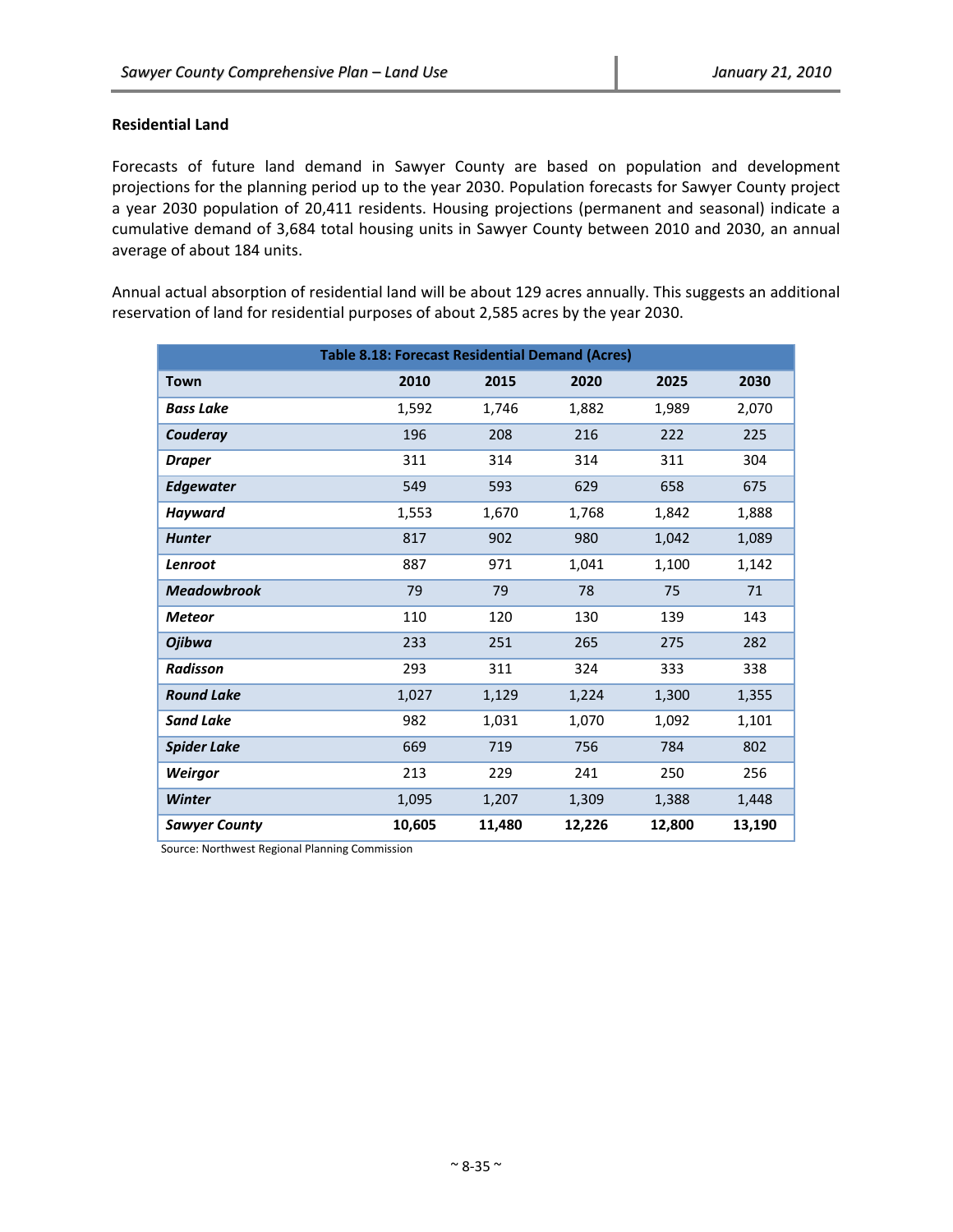# **Commercial Land**

Rural Sawyer County has a relatively small proportion of total land being used for commercial purposes. Development needs created by a growing population, tourism and expanding rural housing development will create demand for new commercial space during the next twenty years. Development projections indicate that 838 acres of land should be designated over the next 20 years for commercial development.

|                      | <b>Table 8.19: Forecast Commercial Demand (Acres)</b> |                |                |                |                |  |  |  |
|----------------------|-------------------------------------------------------|----------------|----------------|----------------|----------------|--|--|--|
| <b>Town</b>          | 2010                                                  | 2015           | 2020           | 2025           | 2030           |  |  |  |
| <b>Bass Lake</b>     | 134                                                   | 148            | 162            | 175            | 185            |  |  |  |
| Couderay             | 91                                                    | 96             | 102            | 106            | 109            |  |  |  |
| <b>Draper</b>        | 62                                                    | 63             | 64             | 64             | 63             |  |  |  |
| <b>Edgewater</b>     | 79                                                    | 86             | 92             | 98             | 102            |  |  |  |
| <b>Hayward</b>       | 959                                                   | 1,035          | 1,113          | 1,179          | 1,228          |  |  |  |
| <b>Hunter</b>        | 362                                                   | 403            | 446            | 484            | 515            |  |  |  |
| Lenroot              | 110                                                   | 121            | 133            | 142            | 150            |  |  |  |
| <b>Meadowbrook</b>   | $\overline{2}$                                        | $\overline{2}$ | $\overline{2}$ | $\overline{2}$ | $\overline{2}$ |  |  |  |
| <b>Meteor</b>        | $\mathbf{1}$                                          | $\mathbf{1}$   | $\mathbf{1}$   | $\mathbf{1}$   | $\mathbf{1}$   |  |  |  |
| <b>Ojibwa</b>        | 42                                                    | 45             | 48             | 51             | 53             |  |  |  |
| <b>Radisson</b>      | 24                                                    | 25             | 27             | 28             | 29             |  |  |  |
| <b>Round Lake</b>    | 196                                                   | 218            | 239            | 260            | 276            |  |  |  |
| <b>Sand Lake</b>     | 100                                                   | 106            | 111            | 115            | 117            |  |  |  |
| <b>Spider Lake</b>   | 342                                                   | 366            | 393            | 413            | 428            |  |  |  |
| Weirgor              | 61                                                    | 65             | 70             | 74             | 77             |  |  |  |
| <b>Winter</b>        | 164                                                   | 182            | 201            | 218            | 231            |  |  |  |
| <b>Sawyer County</b> | 2,729                                                 | 2,963          | 3,205          | 3,410          | 3,567          |  |  |  |

Source: Northwest Regional Planning Commission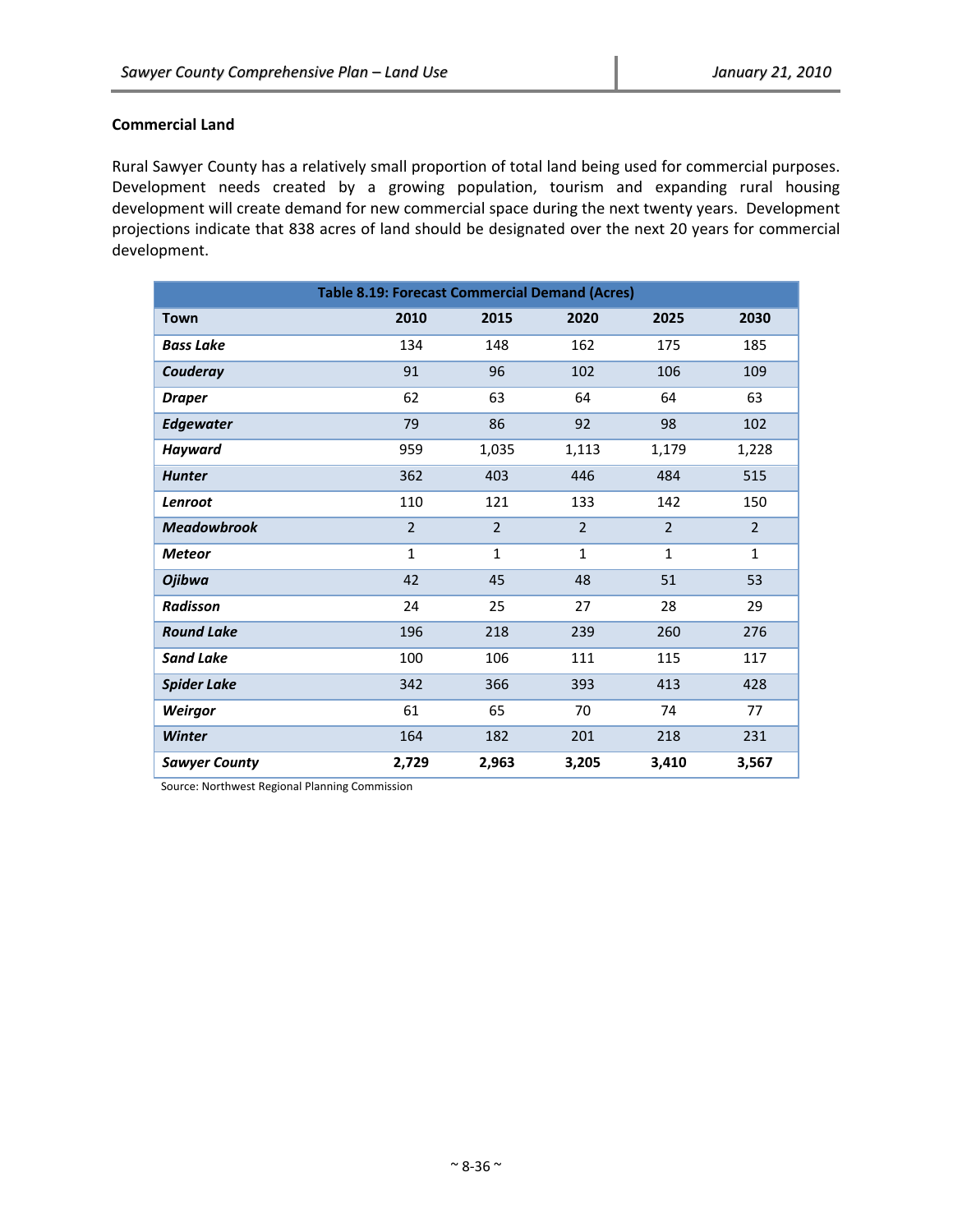# **Industrial Land**

In contrast to commercial development, there is less of a correlation between population growth and industrial development, making it much more difficult to estimate future industrial land demand. Sawyer County should provide for an absorption of between 130 and 180 acres of industrial land over a 20‐year period.

| <b>Table 8.20: Forecast Industrial Demand (Acres)</b> |                |                |                |                |                |  |  |  |
|-------------------------------------------------------|----------------|----------------|----------------|----------------|----------------|--|--|--|
| <b>Town</b>                                           | 2010           | 2015           | 2020           | 2025           | 2030           |  |  |  |
| <b>Bass Lake</b>                                      | 59             | 58             | 57             | 56             | 54             |  |  |  |
| Couderay                                              | $\overline{3}$ | $\overline{3}$ | 3              | 3              | $\overline{3}$ |  |  |  |
| <b>Draper</b>                                         | $\pmb{0}$      | 0              | $\mathbf 0$    | $\pmb{0}$      | $\mathbf 0$    |  |  |  |
| <b>Edgewater</b>                                      | $\mathbf{0}$   | $\mathbf{0}$   | $\mathbf{0}$   | $\mathbf{0}$   | $\mathbf{0}$   |  |  |  |
| <b>Hayward</b>                                        | 271            | 246            | 222            | 197            | 173            |  |  |  |
| <b>Hunter</b>                                         | 3              | 3              | $\overline{4}$ | $\overline{4}$ | 5              |  |  |  |
| Lenroot                                               | 100            | 113            | 127            | 141            | 155            |  |  |  |
| <b>Meadowbrook</b>                                    | $\mathbf 0$    | $\mathbf{0}$   | $\mathbf{0}$   | $\mathbf{0}$   | $\mathbf{0}$   |  |  |  |
| <b>Meteor</b>                                         | $\mathbf 0$    | $\mathbf 0$    | $\mathbf 0$    | $\mathbf 0$    | $\mathbf 0$    |  |  |  |
| <b>Ojibwa</b>                                         | $\pmb{0}$      | $\mathbf{0}$   | $\mathbf{0}$   | $\mathbf{0}$   | $\mathbf{0}$   |  |  |  |
| <b>Radisson</b>                                       | $\mathbf 0$    | $\mathbf 0$    | $\mathbf 0$    | $\mathbf 0$    | $\mathbf 0$    |  |  |  |
| <b>Round Lake</b>                                     | 37             | 36             | 36             | 36             | 36             |  |  |  |
| <b>Sand Lake</b>                                      | $\mathbf 0$    | $\mathbf 0$    | $\mathbf 0$    | $\mathbf 0$    | $\mathbf 0$    |  |  |  |
| <b>Spider Lake</b>                                    | $\mathbf{0}$   | $\mathbf{0}$   | $\mathbf{0}$   | $\mathbf{0}$   | $\mathbf{0}$   |  |  |  |
| Weirgor                                               | 10             | 10             | 10             | 10             | 10             |  |  |  |
| Winter                                                | $\mathbf 0$    | $\mathbf 0$    | $\mathbf 0$    | $\mathbf 0$    | 0              |  |  |  |
| <b>Sawyer County</b>                                  | 483            | 469            | 459            | 447            | 436            |  |  |  |

Source: Northwest Regional Planning Commission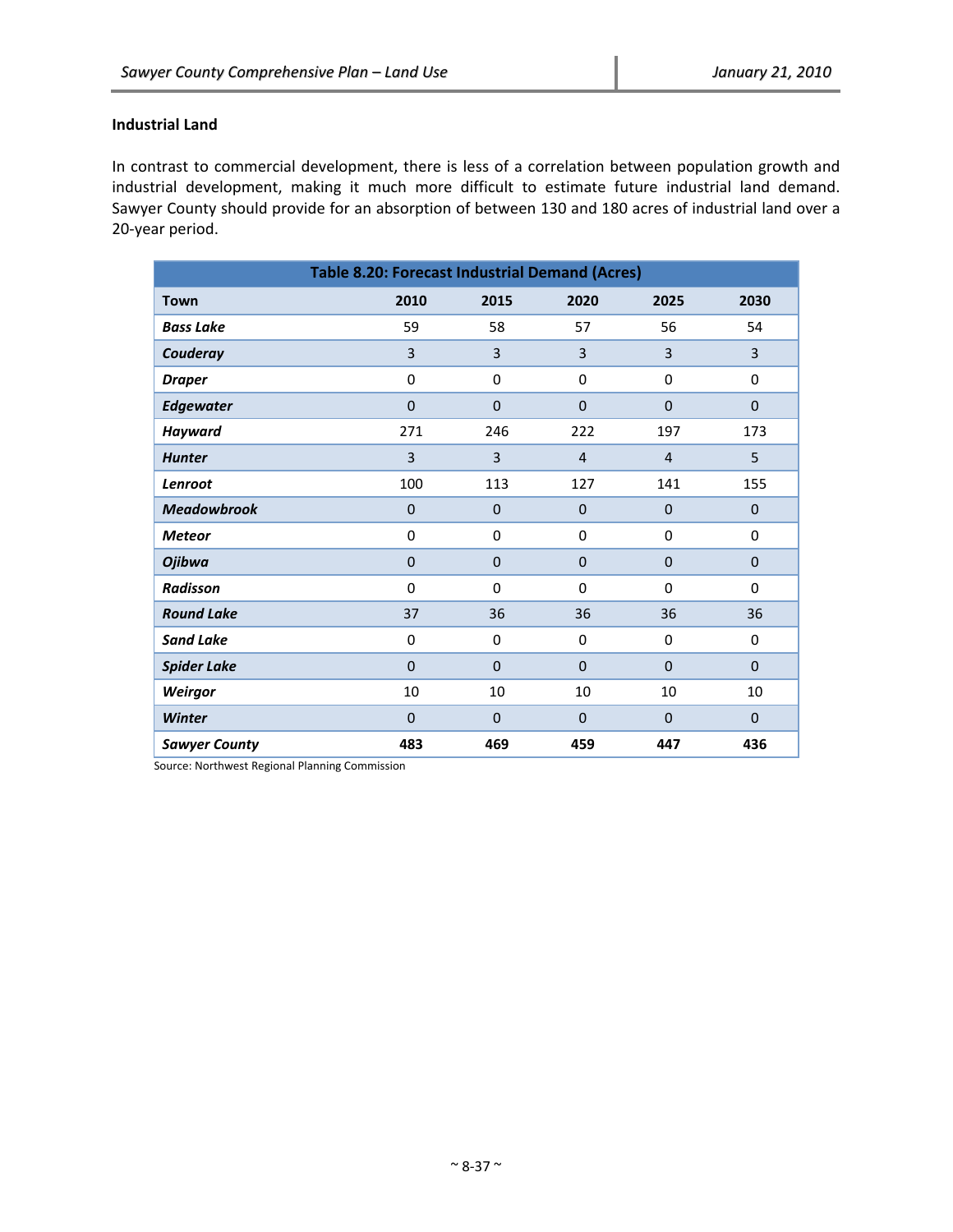# **Agricultural Land Demand**

Agriculture is the second most dominant use within Sawyer County's rural landscape. Only forestlands encumber more total acreage. As noted previously in this chapter, agriculture in Sawyer County has been declining over the past 20 years. Historic trends derived from assessment statistics were used to estimate future agricultural land demand.

| <b>Table 8.21: Forecast Agricultural Demand (Acres)</b> |        |        |        |        |          |  |  |  |
|---------------------------------------------------------|--------|--------|--------|--------|----------|--|--|--|
| <b>Town</b>                                             | 2010   | 2015   | 2020   | 2025   | 2030     |  |  |  |
| <b>Bass Lake</b>                                        | 2,642  | 2,677  | 2,711  | 2,746  | 2,780    |  |  |  |
| Couderay                                                | 1,374  | 1,474  | 1,573  | 1,673  | 1,772    |  |  |  |
| <b>Draper</b>                                           | 416    | 405    | 395    | 384    | 374      |  |  |  |
| <b>Edgewater</b>                                        | 2,029  | 1,996  | 1,963  | 1,930  | 1,898    |  |  |  |
| <b>Hayward</b>                                          | 2,230  | 1,383  | 536    | $-310$ | $-1,157$ |  |  |  |
| <b>Hunter</b>                                           | 100    | 78     | 57     | 36     | 15       |  |  |  |
| Lenroot                                                 | 1,788  | 1,528  | 1,268  | 1,008  | 747      |  |  |  |
| <b>Meadowbrook</b>                                      | 3,017  | 2,651  | 2,285  | 1,919  | 1,554    |  |  |  |
| <b>Meteor</b>                                           | 3,591  | 3,885  | 4,180  | 4,475  | 4,770    |  |  |  |
| <b>Ojibwa</b>                                           | 806    | 804    | 803    | 801    | 800      |  |  |  |
| <b>Radisson</b>                                         | 4,375  | 4,320  | 4,264  | 4,209  | 4,153    |  |  |  |
| <b>Round Lake</b>                                       | 1,447  | 1,345  | 1,242  | 1,139  | 1,036    |  |  |  |
| <b>Sand Lake</b>                                        | 3,448  | 3,333  | 3,218  | 3,103  | 2,988    |  |  |  |
| <b>Spider Lake</b>                                      | 577    | 593    | 608    | 623    | 638      |  |  |  |
| Weirgor                                                 | 5,398  | 5,348  | 5,299  | 5,249  | 5,200    |  |  |  |
| Winter                                                  | 3,253  | 3,174  | 3,094  | 3,015  | 2,936    |  |  |  |
| <b>Sawyer County</b>                                    | 36,491 | 34,994 | 33,496 | 32,000 | 30,504   |  |  |  |

Source: Northwest Regional Planning Commission

While the above land use demand projections represent the four major land use categories represented in Sawyer County, each of the 16 towns have developed a future land use map which depicts the future vision of development within their community. As previously noted 13 towns have either adopted or are in development of comprehensive plans. As of January 2010, 12 towns have formally adopted plans and one other is in plan development stages or awaiting town board action to formally adopt the plan. Only three towns are not developing comprehensive plans and have no plans to develop a comprehensive plan (Ojibwa, Radisson and Couderay).

Future land use maps for the 16 towns are included in this plan. When decisions at the county level are made regarding consistency requirements related to 66.1001(3), the formally adopted town comprehensive plans shall be reviewed. Future land use maps and definitions for the towns of Ojibwa, Radisson and Couderay are included in the plan as they are not developing a comprehensive plan. The County should use these maps and definitions when making consistency requirements related to 66.1001(3).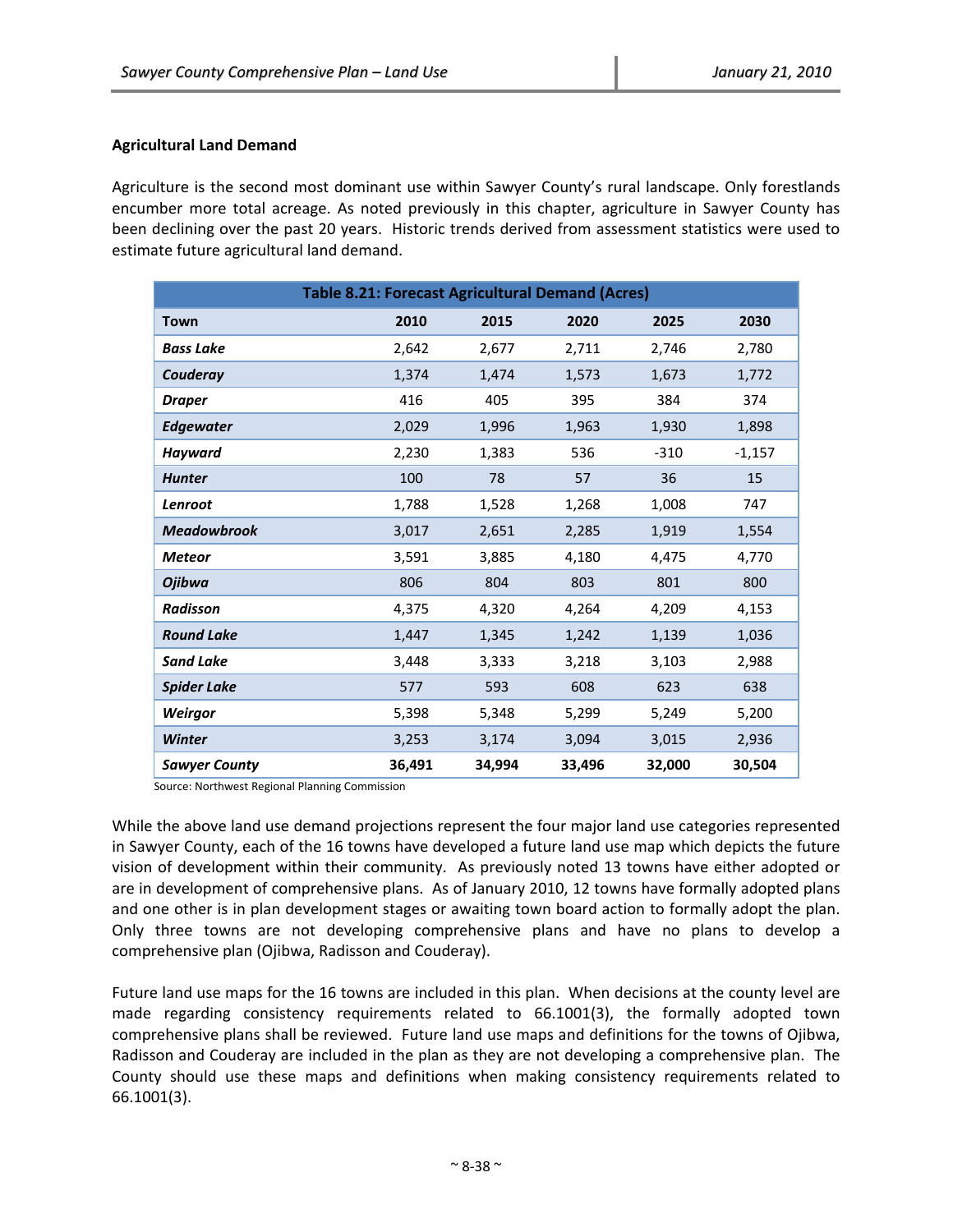Planning for future land uses is sometimes perceived as an intrusion onto the rights of private property owners. The actual purpose of land use planning it to protect the rights of individuals and to give landowners, citizens and local communities the opportunity to define their community vision. In Sawyer County, 13 towns and the Lac Courte Oreilles Band of Ojibwe have developed local comprehensive plans that provide elected officials and leaders with a range of directions relating to not just land use, but housing, transportation and economic development.

Many of the towns with adopted comprehensive plans have the document posted on their website. Additionally, each community with an adopted comprehensive plan is required to provide the local library with a copy of the adopted comprehensive plan.

# **Town of Ojibwa Future Land Use Definitions**

#### **Agriculture**

Agricultural areas represent varying forms of activity. Areas defined on the map are generally those areas where future agricultural practices are expected to continue during the planning period.

#### **Commercial**

There is no single commercial core found in the Town, but instead commercial developments are scattered throughout the town at key intersections or other areas. Where sewer service is available a minimum lot area of 10,000 square feet is required and in areas of no sewer service a minimum lot area of 20,000 square feet is required. Shoreland Recreational Resorts and Mobile Homes are included within this category.

#### **Industrial**

Future land use relating to industrial/manufacturing activities where sewer service is available and requires a minimum lot area of 10,000 square feet and in areas of no sewer service a minimum lot area of 20,000 square feet, as noted in the Sawyer County Zoning Ordinance.

#### **Forest**

Future land use areas classified as forestry are those areas under public ownership (county, state, or federal) and commercial/industrial forest ownership where no planned residential, commercial, or industrial development is projected over the planning horizon.

#### **Forest Rural Residential**

This category is areas where the town has seen growth in residential development and is anticipated to continue to see this activity, on privately owned forested lands.

#### *Rural Activity Center*

Rural activity centers with limited commercial and community services, including compact development and mixed residential development within a defined boundary that is distinguishable from surrounding lands. This area may also be unincorporated rural hamlets or crossroads.

#### **Shoreland**

Shoreland areas are represented by the lakes and rivers classification system as represented in the county zoning ordinance. Development densities within shorelands will maintain a minimum density of 1 home per 20,000 square feet on Class I lakes, a minimum density of 1 home per 30,000 square feet on Class II lakes and streams & rivers, a minimum density of 1 home per 40,000 square feet on Class III lakes, and a minimum density of 1 home per 5 acres on Class IV lakes. These areas may include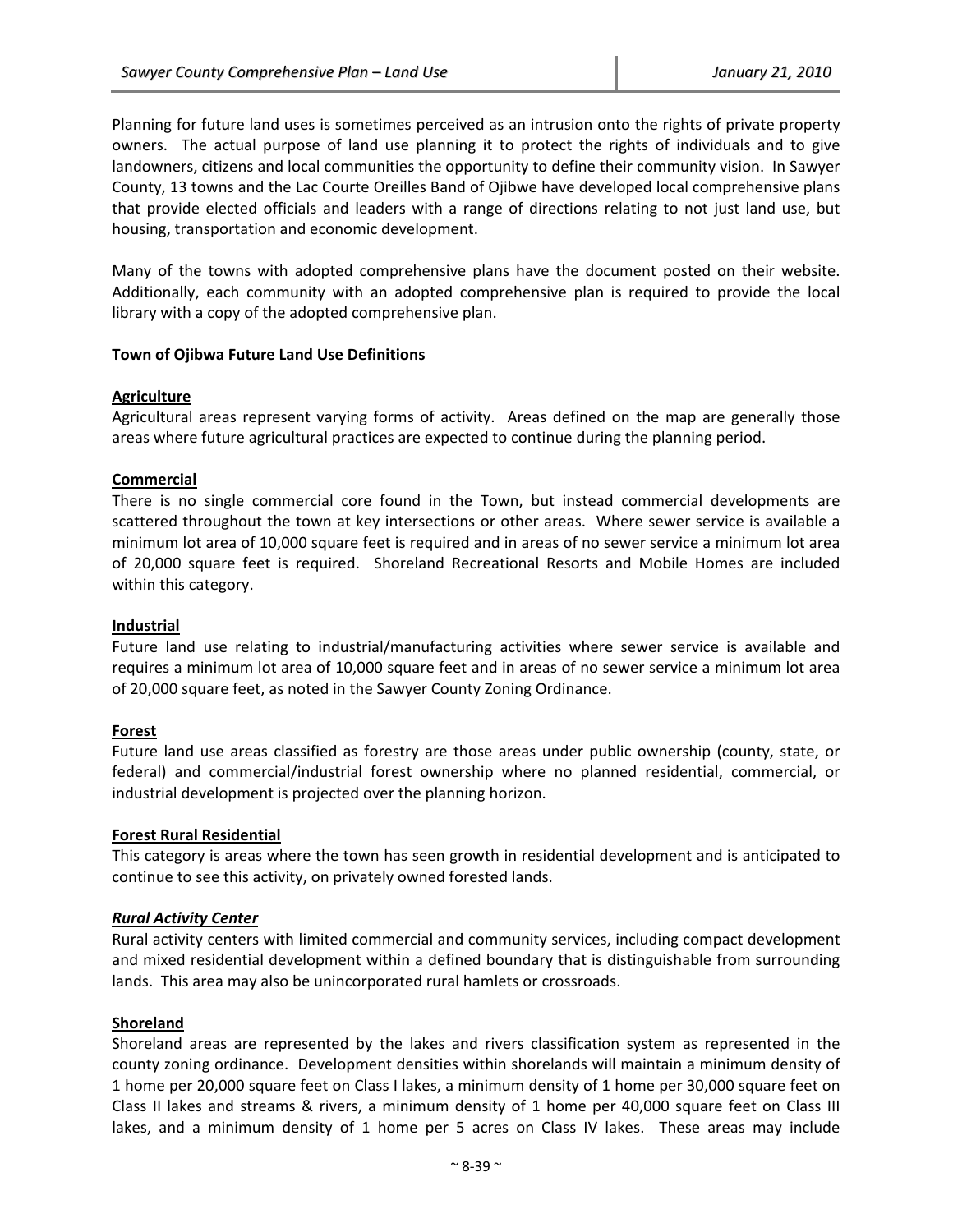residential, recreational resort, commercial and other activities as allowed by use within the Sawyer County Zoning Ordinance.

#### *Governmental/Institutional*

Areas including government administrative buildings and offices, fire halls, government recycling facilities, utilities, hospitals, clinics and special care-facilities, public schools and colleges, fraternal organizations, and cemeteries, churches and other religious facilities.

#### *Mineral Extraction*

Areas currently mapped and future areas identified as extraction of non‐metallic mineral extraction (gravel and sand).

#### **Outdoor Recreation**

This category includes existing mapped outdoor recreational areas and future areas for park & recreational development, whether private or public, including hunting preserves, designated hunting management areas, and motorized and non‐motorized recreation areas.

#### *Conservancy*

Areas where unique characteristics are present that should be preserved and maintained in their natural state.

#### **Town of Radisson Future Land Use Definitions**

#### **Agriculture**

Agricultural areas represent varying forms of activity. Areas defined on the map are generally those areas where future agricultural practices are expected to continue during the planning period.

#### **Commercial**

There is no single commercial core found in the Town, but instead commercial developments are scattered throughout the town at key intersections or other areas. Where sewer service is available a minimum lot area of 10,000 square feet is required and in areas of no sewer service a minimum lot area of 20,000 square feet is required. Shoreland Recreational Resorts and Mobile Homes are included within this category.

#### **Industrial**

Future land use relating to industrial/manufacturing activities where sewer service is available and requires a minimum lot area of 10,000 square feet and in areas of no sewer service a minimum lot area of 20,000 square feet, as noted in the Sawyer County Zoning Ordinance.

#### **Forest**

Future land use areas classified as forestry are those areas under public ownership (county, state, or federal) and Tribal Lands where residential, commercial, or industrial development is not projected over the planning horizon.

# **Forest Rural Residential**

This category is areas where the town has seen growth in residential development and is anticipated to continue to see this activity, on privately owned forested lands.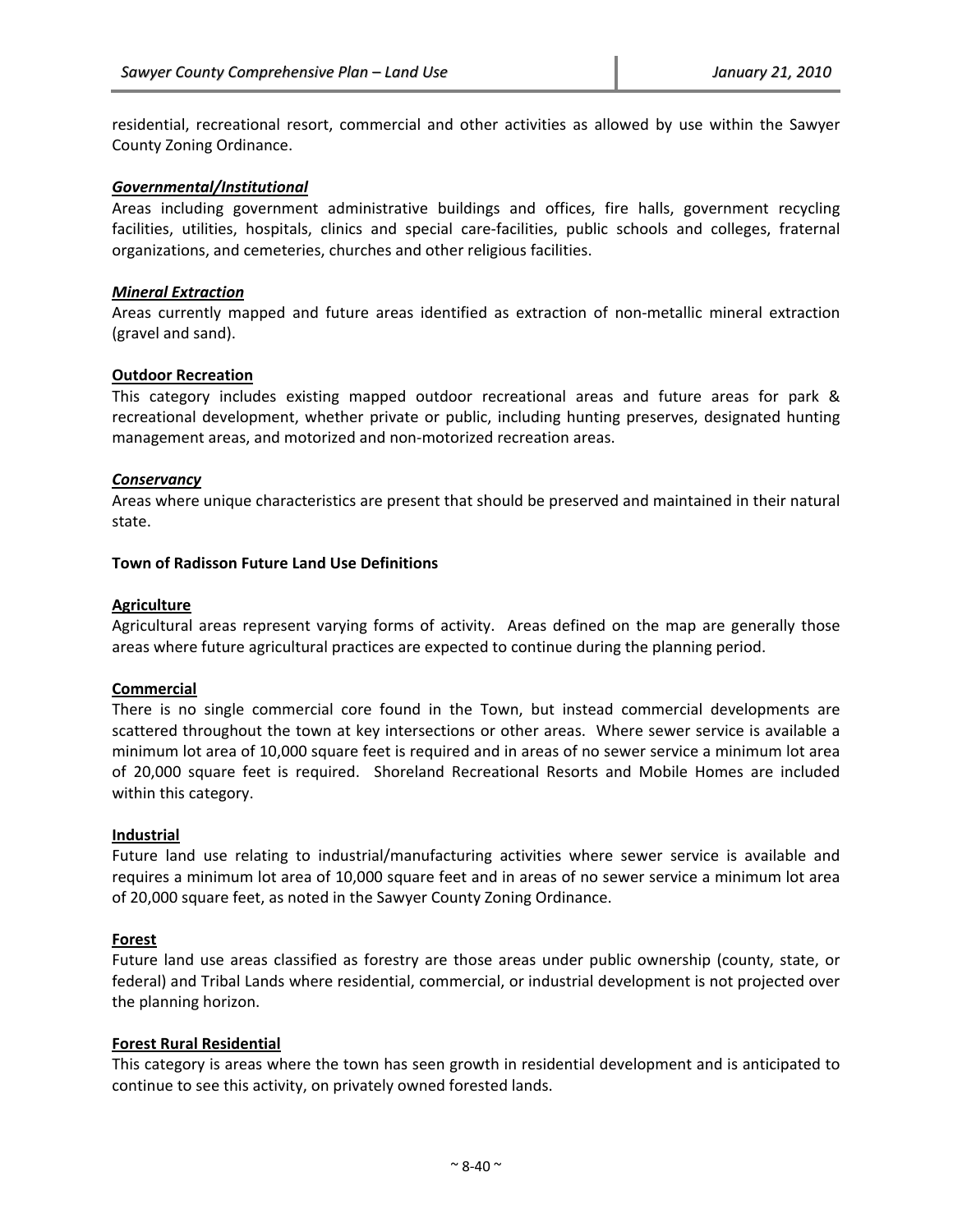# *Rural Activity Center*

Rural activity centers with limited commercial and community services, including compact development and mixed residential development within a defined boundary that is distinguishable from surrounding lands. This area may also be unincorporated rural hamlets or crossroads.

# **Shoreland**

Shoreland areas are represented by the lakes and rivers classification system as represented in the county zoning ordinance. Development densities within shorelands will maintain a minimum density of 1 home per 20,000 square feet on Class I lakes, a minimum density of 1 home per 30,000 square feet on Class II lakes and streams & rivers, a minimum density of 1 home per 40,000 square feet on Class III lakes, and a minimum density of 1 home per 5 acres on Class IV lakes. These areas may include residential, recreational resort, commercial and other activities as allowed by use within the Sawyer County Zoning Ordinance.

# *Governmental/Institutional*

Areas including government administrative buildings and offices, fire halls, government recycling facilities, utilities, hospitals, clinics and special care‐facilities, public schools and colleges, fraternal organizations, and cemeteries, churches and other religious facilities.

# *Mineral Extraction*

Areas currently mapped and future areas identified as extraction of non‐metallic mineral extraction (gravel and sand).

#### **Outdoor Recreation**

This category includes existing mapped outdoor recreational areas and future areas for park & recreational development, whether private or public, including hunting preserves, designated hunting management areas, and motorized and non‐motorized recreation areas.

# **Conservancy**

Areas where unique characteristics are present that should be preserved and maintained in their natural state.

#### **Town of Couderay Future Land Use Definitions**

#### **Agriculture**

Agricultural areas represent varying forms of activity. Areas defined on the map are generally those areas where future agricultural practices are expected to continue during the planning period.

# **Commercial**

There is no single commercial core found in the Town, but instead commercial developments are scattered throughout the town at key intersections or other areas. Where sewer service is available a minimum lot area of 10,000 square feet is required and in areas of no sewer service a minimum lot area of 20,000 square feet is required. Shoreland Recreational Resorts and Mobile Homes are included within this category.

# **Industrial**

Future land use relating to industrial/manufacturing activities where sewer service is available and requires a minimum lot area of 10,000 square feet and in areas of no sewer service a minimum lot area of 20,000 square feet, as noted in the Sawyer County Zoning Ordinance.